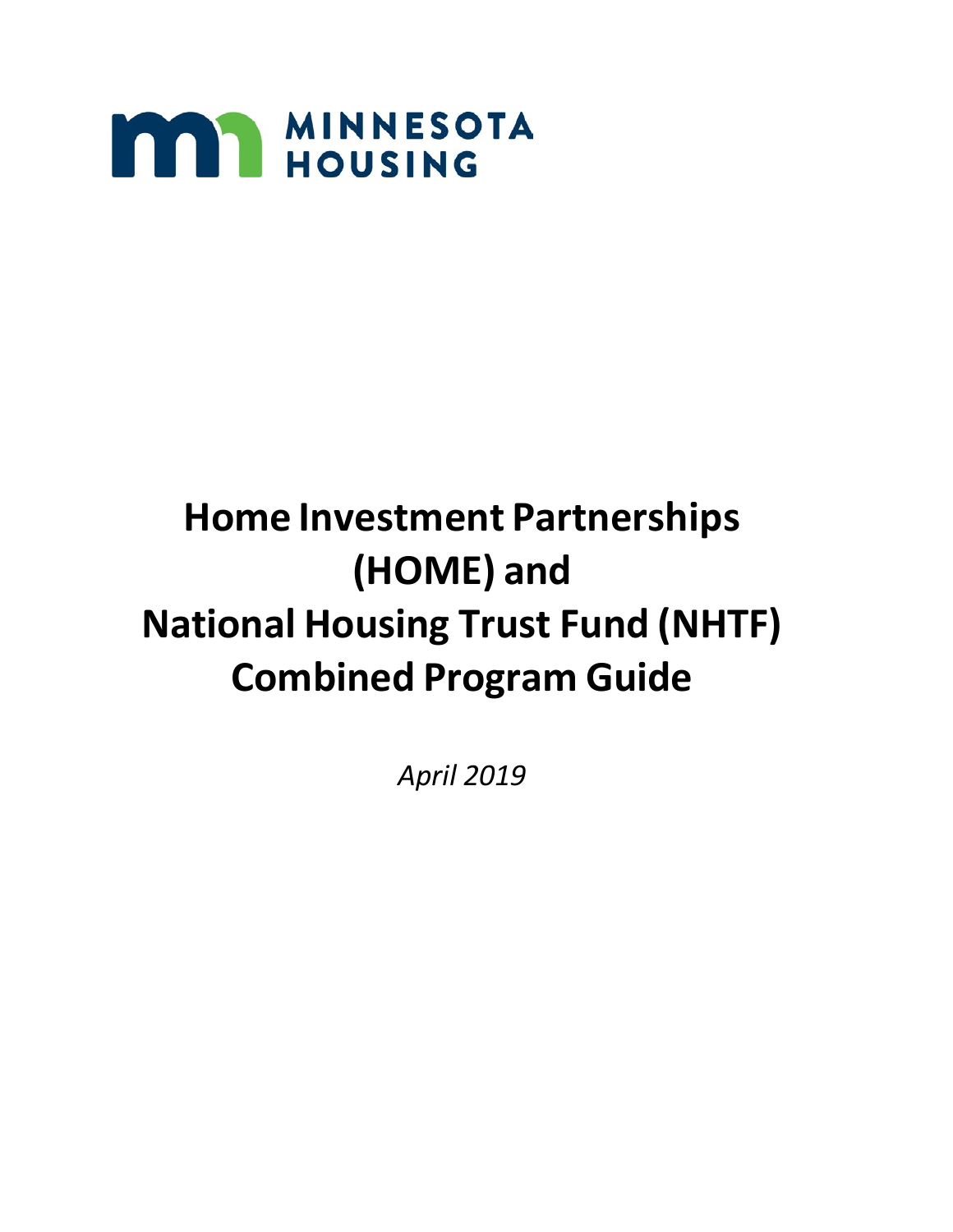

The Minnesota Housing Finance Agency does not discriminate on the basis of race, color, creed, national origin, *sex, religion, maritalstatus, status with regard to public assistance, disability, familialstatus, gender identity, or sexual orientation in the provision ofservices.*

*An equal opportunity employer.*

*Thisinformation will be made available in alternative format upon request.*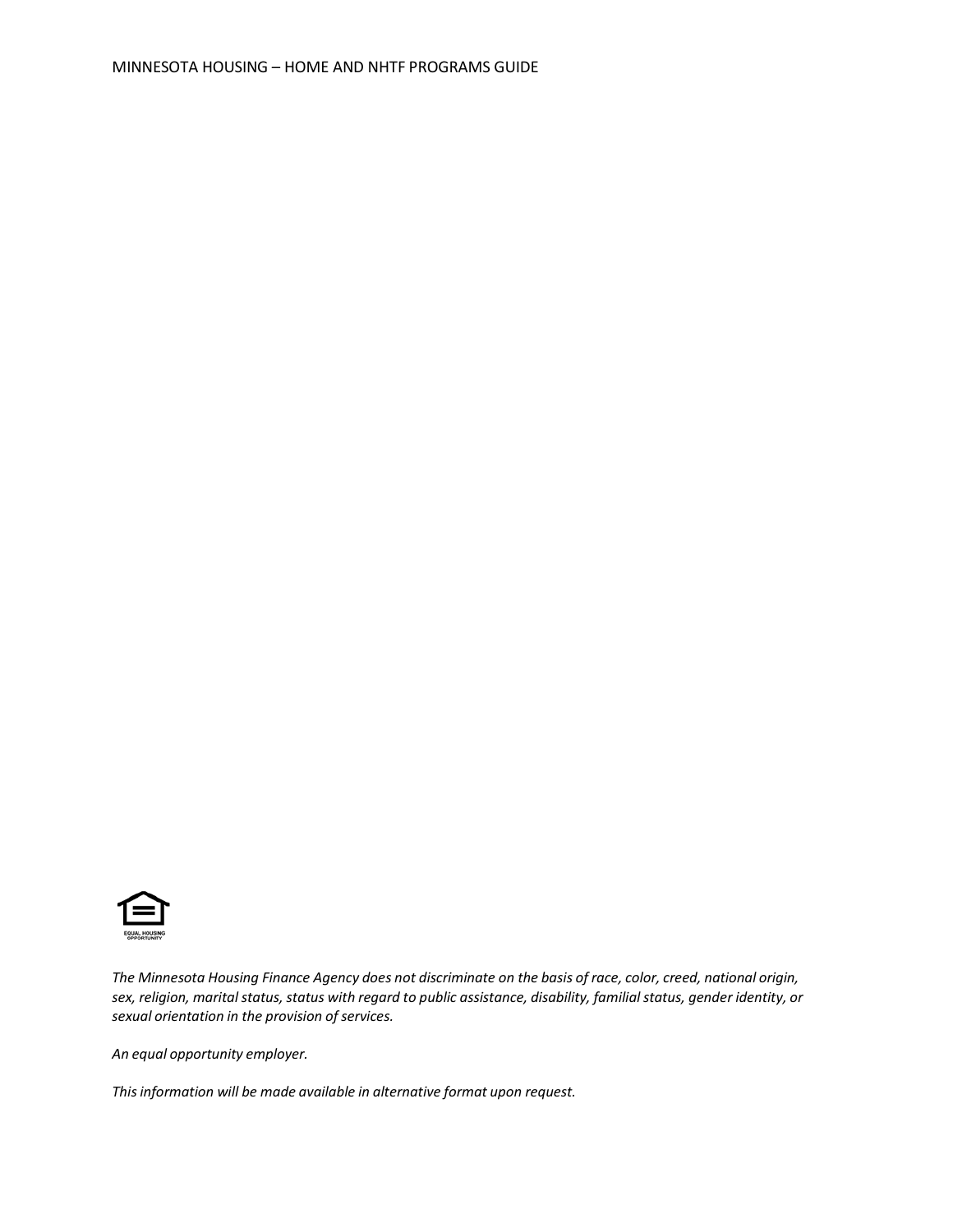# **Table of Contents**

| 1.1 |  |
|-----|--|
| 1.2 |  |
| 1.3 |  |
| 1.4 |  |
| 1.5 |  |
|     |  |
| 2.1 |  |
| 2.2 |  |
| 2.3 |  |
| 2.4 |  |
| 2.5 |  |
| 2.6 |  |
| 2.7 |  |
| 2.8 |  |
| 2.9 |  |
|     |  |
|     |  |
|     |  |
|     |  |
|     |  |
|     |  |
|     |  |
| 3.1 |  |
| 3.2 |  |
| 3.3 |  |
| 3.4 |  |
| 3.5 |  |
| 3.6 |  |
| 3.7 |  |
| 3.8 |  |
| 3.9 |  |
|     |  |
|     |  |
|     |  |
|     |  |
|     |  |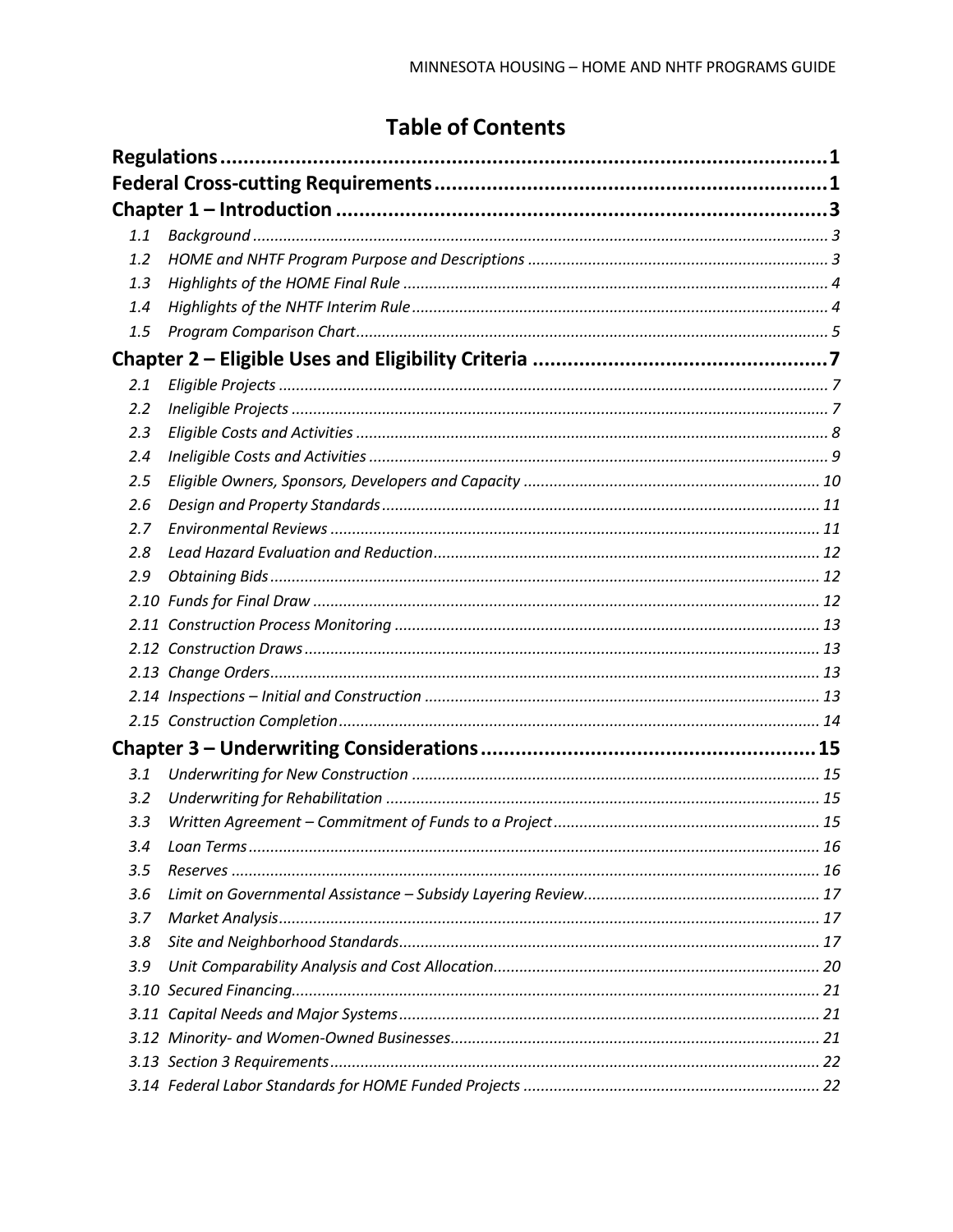|     | 3.19 Subordination to Declaration of Covenants, Conditions and Restrictions 25            |  |
|-----|-------------------------------------------------------------------------------------------|--|
|     |                                                                                           |  |
|     |                                                                                           |  |
|     |                                                                                           |  |
|     |                                                                                           |  |
|     |                                                                                           |  |
| 6.1 |                                                                                           |  |
| 6.2 |                                                                                           |  |
| 6.3 |                                                                                           |  |
| 6.4 |                                                                                           |  |
| 6.5 |                                                                                           |  |
| 6.6 |                                                                                           |  |
| 6.7 |                                                                                           |  |
| 6.8 |                                                                                           |  |
| 6.9 |                                                                                           |  |
|     |                                                                                           |  |
|     |                                                                                           |  |
|     |                                                                                           |  |
|     | 6.13 Disputes Concerning Labor Standards and Payment of Wages for HOME Funded projects 38 |  |
|     |                                                                                           |  |
|     |                                                                                           |  |
| 7.1 |                                                                                           |  |
| 7.2 |                                                                                           |  |
| 7.3 |                                                                                           |  |
| 7.4 |                                                                                           |  |
| 7.5 |                                                                                           |  |
| 7.6 |                                                                                           |  |
| 7.7 |                                                                                           |  |
| 7.8 |                                                                                           |  |
| 7.9 |                                                                                           |  |
|     |                                                                                           |  |
|     |                                                                                           |  |
|     | Chapter 8 - Rural Development and Preservation Activities  46                             |  |
| 8.1 |                                                                                           |  |
| 8.2 |                                                                                           |  |
|     |                                                                                           |  |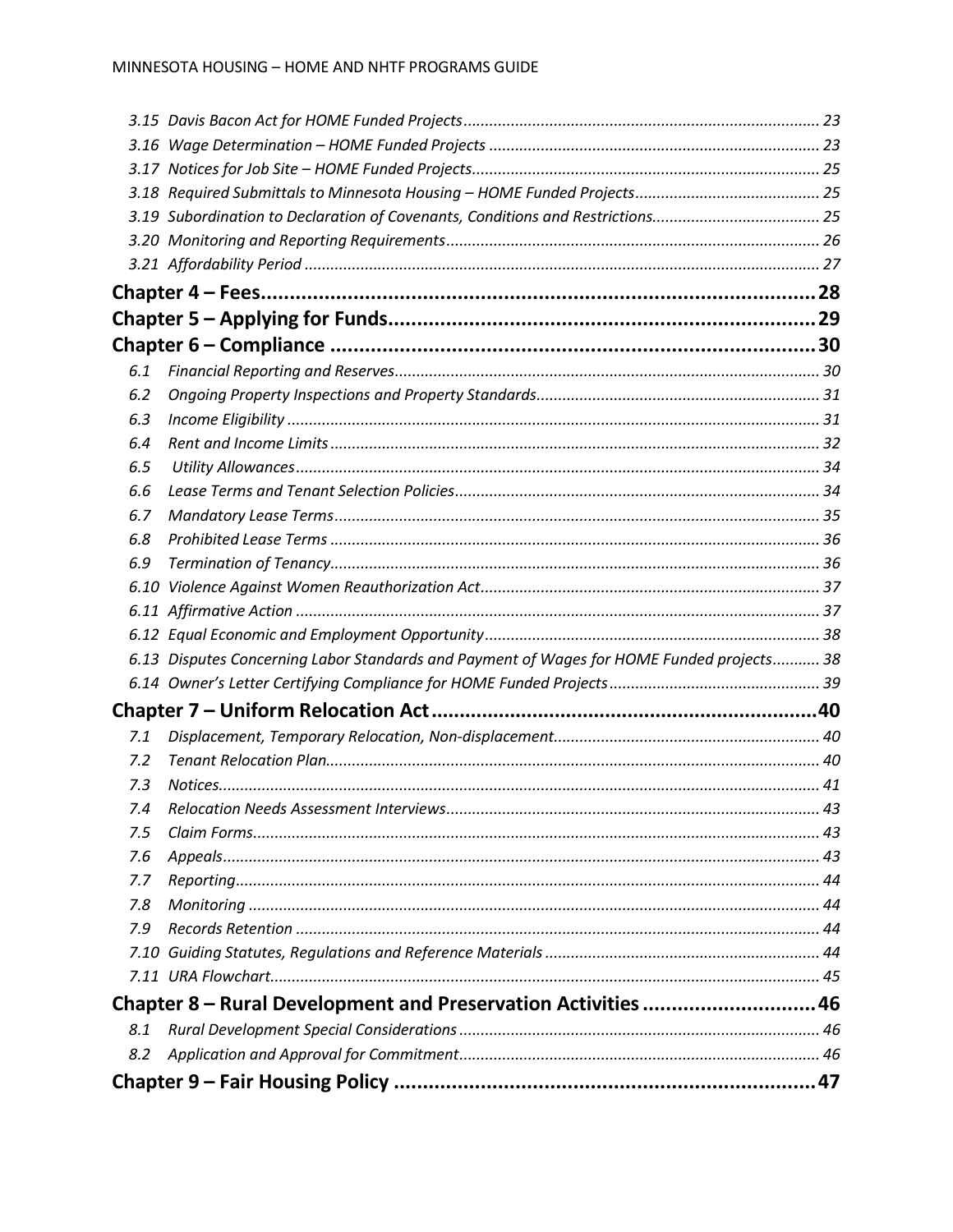| Chapter 10 – Fraud, Misuse of Funds, Conflict of Interest, Suspension, and |  |
|----------------------------------------------------------------------------|--|
|                                                                            |  |
|                                                                            |  |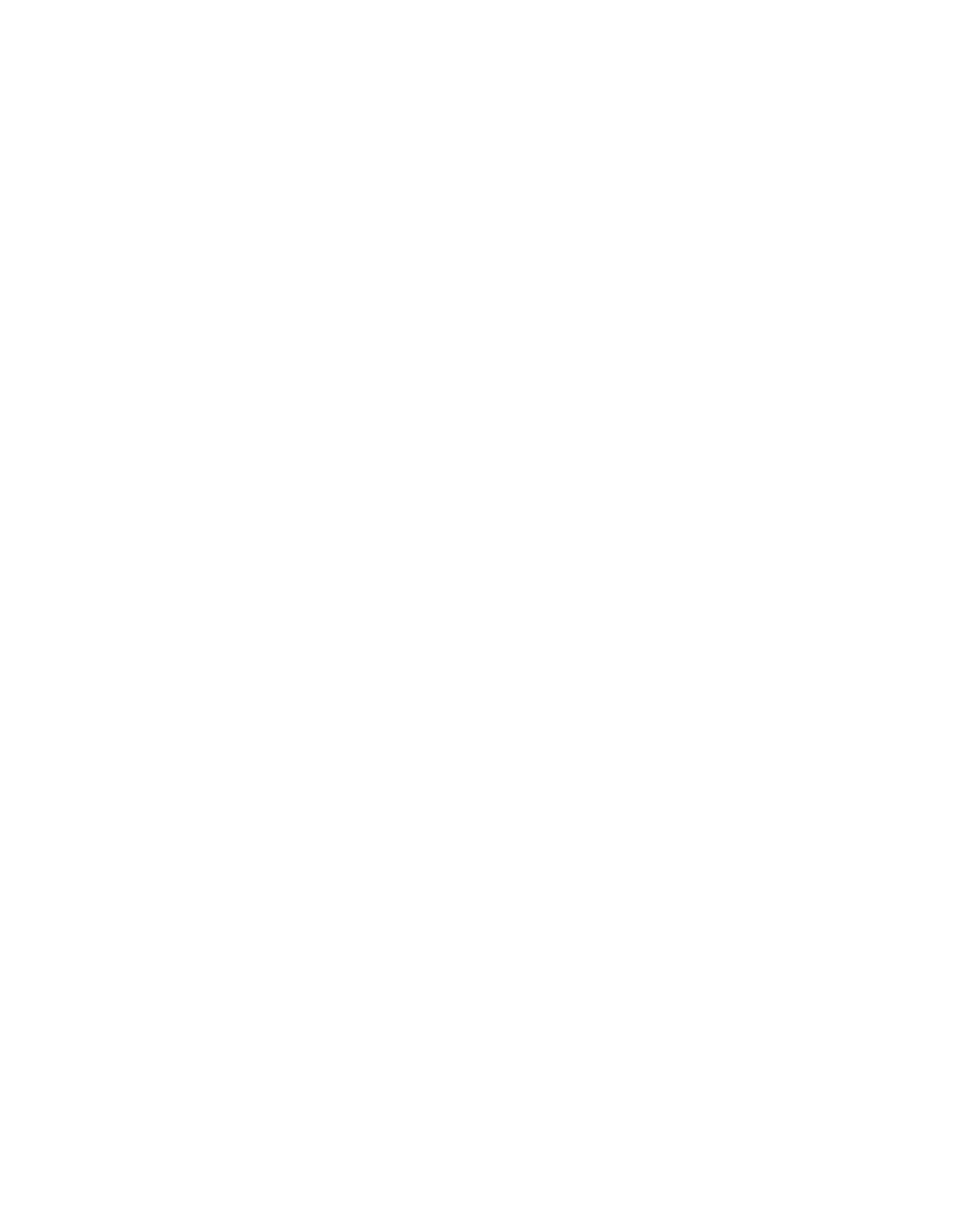# <span id="page-6-0"></span>**Regulations**

Program specific federal statutes and rules referenced in this guide can be found at the links below:

- HOME Investment [Partnerships](https://www.hudexchange.info/programs/home/) Program
- National [Housing Trust](https://www.hudexchange.info/programs/htf/) Fund Program
- [Minnesota Statutes](https://www.revisor.leg.state.mn.us/pubs/) and Rules Office of the Revisor of Statutes

# <span id="page-6-1"></span>**Federal Cross-cutting Requirements**

HOME and NHTF are federal funds that require compliance with various cross-cutting requirements, which impact the entire project. The Initiation of Negotiations (ION) for the cross-cutting requirements is triggered differently for each of the funding sources and type.

- NHTF Operating Cost Assistance
	- o Completing the Intent to Apply (ITA) for NHTF Operating Cost Assistance triggersthe ION for all applicable cross-cutting requirements. The NHTF Funding Application Certifications (NHTF 1) is signed and submitted along with the ITA.
- The pool of deferred funds (HOME and NHTF)
	- o The signing of the NHTF Funding Acceptance Agreement and/or the HOME Funding Acceptance Agreement triggers the ION for all applicable cross-cutting requirements. The certification form is signed after the project has been selected for funding.

The owner/developer is required to comply with all applicable cross-cutting requirements. No choice limiting actions can be taken after the ION has been triggered for these specific funds. In order to be compliant, an owner/developer is prohibited from expending funds or taking any action that would preclude the selection of alternative choices until the environmental review process is complete.

The following chart helps identify some, but not all, of the major federal cross-cutting requirements, their trigger points and the term of compliance with the requirement. More detailed explanations of these requirements can be found throughout relevant guides required as part of Minnesota Housing's Consolidated Request for Proposals (RFP) and in the Code of Federal Regulations (CFR). Violating the choice limiting actions could cause the federal funds to be withdrawn from the project. If you have questions about choice limiting actions, please contact the federal programs manager.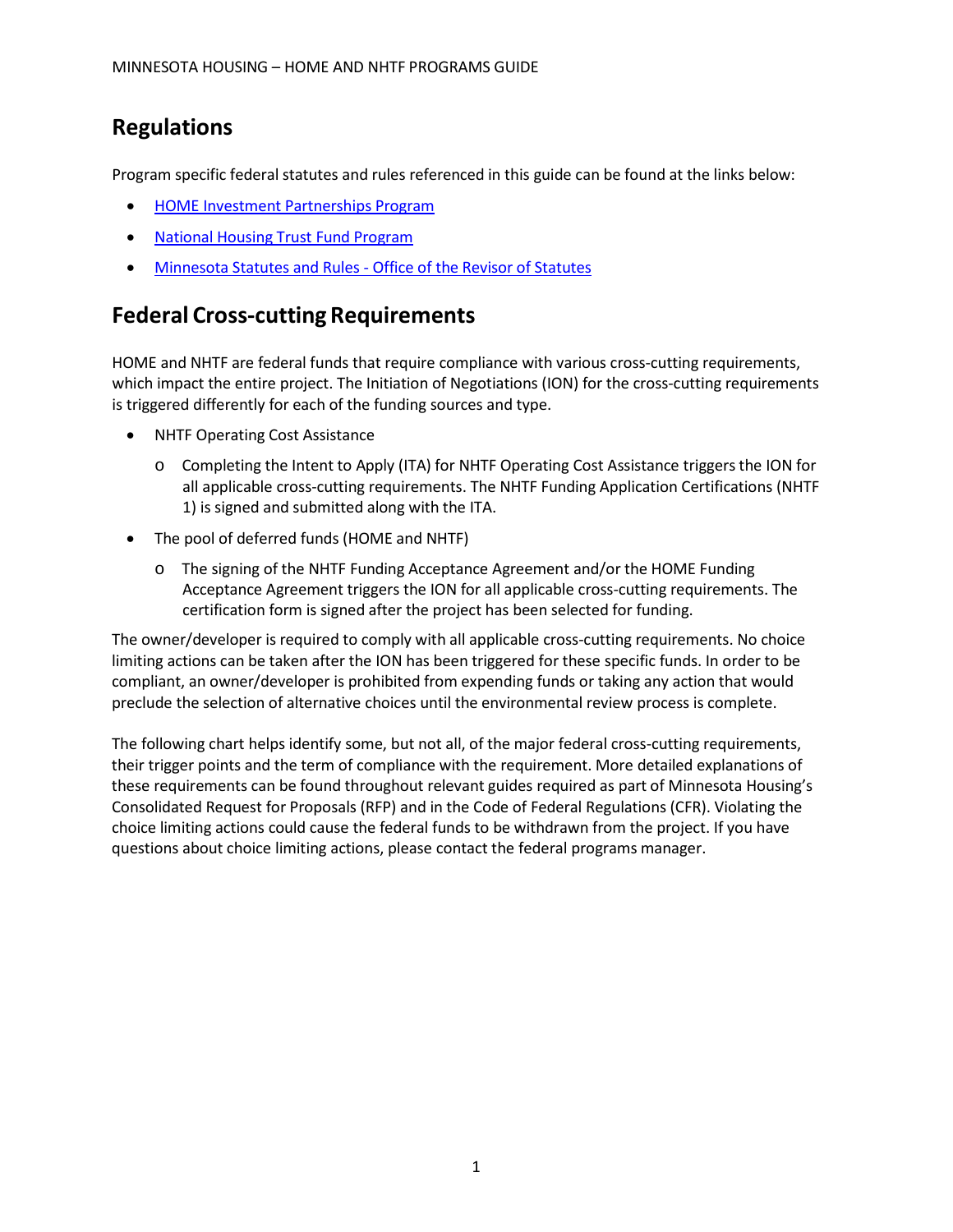| Requirement                         | <b>Trigger Point</b>         | <b>Term of Requirement</b>    |
|-------------------------------------|------------------------------|-------------------------------|
| Environmental Reviews re: choice    | <b>ION</b>                   | ION - clearance or release of |
| limiting actions; refer to 24 CFR   | (Initiation Of Negotiations) | funds                         |
| part 93.301                         |                              |                               |
| Uniform Relocation Act (URA)        | <b>ION</b>                   | ION - project construction    |
|                                     |                              | closeout                      |
| Section 3                           | <b>ION</b>                   | ION - project construction    |
|                                     |                              | closeout                      |
| Minority Business Enterprise -      | <b>ION</b>                   | ION - project construction    |
| <b>Women Business Enterprise</b>    |                              | closeout                      |
| (MBE/WBE)                           |                              |                               |
| Davis Bacon and Related Acts        | <b>ION</b>                   | ION - project construction    |
| <b>HOME</b>                         |                              | closeout                      |
| Davis Bacon and Related Acts NHTF   | None                         | None                          |
| Lead-based Paint                    | <b>ION</b>                   | $ION - ongoing$               |
|                                     | (pre-1978 construction date) |                               |
| Fair Housing-Accessibility          | <b>ION</b>                   | $ION - ongoing$               |
| <b>Fair Housing-Marketing</b>       | <b>ION</b>                   | $ION - ongoing$               |
| EEO-included in contracts           | <b>ION</b>                   | ION - project construction    |
|                                     |                              | closeout                      |
| Debarment/Suspension                | <b>ION</b>                   | ION - project construction    |
|                                     |                              | closeout                      |
| <b>Physical Condition Standards</b> | <b>ION</b>                   | ION - term of the loan        |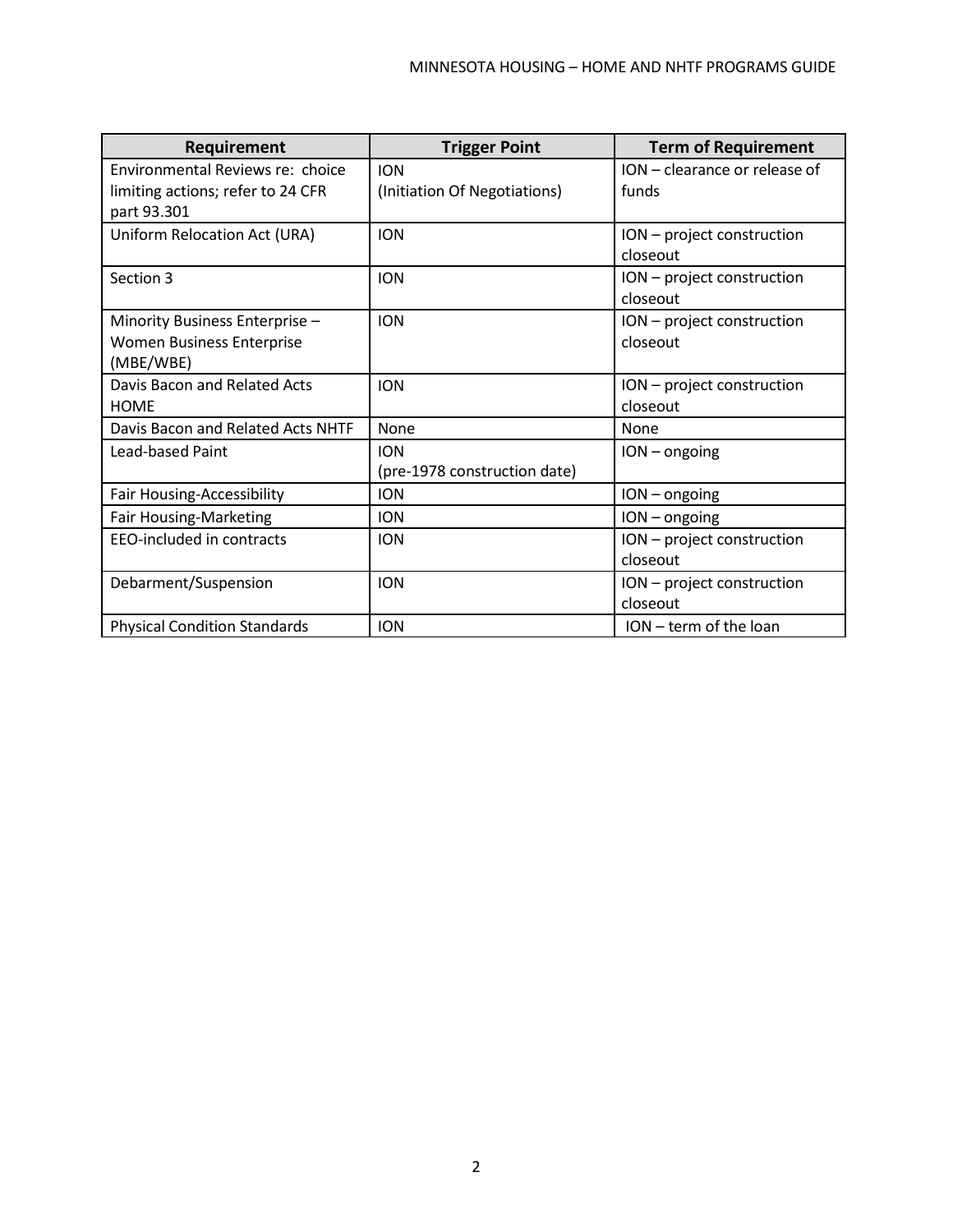# <span id="page-8-1"></span><span id="page-8-0"></span>**Chapter 1 – Introduction**

### **1.1 Background**

Minnesota Housing has administered the HOME Investment Partnerships Program (HOME) since 1992. The National Housing Trust Fund Program (NHTF) funds first became available in Minnesota Housing's 2016 Consolidated RFP. HOME and NHTF are federal programs and are dependent on the continued availability of federal funds.

# <span id="page-8-2"></span>**1.2 HOME and NHTF Program Purpose and Descriptions**

The information presented in this guide is not intended as a complete description of the owner/developer's responsibilities under the U.S. Department of Housing and Urban Development's (HUD) HOME and NHTF programs.

Unless a provision is noted as "HOME Only" or "NHTF Only," all provisions of this guide apply to both programs. Noncompliance by the owner/developer with certain HOME and NHTF Program requirements may have serious financial consequences.

#### **HOME**

The HOME Program can either preserve or increase the supply of decent, safe and sanitary affordable housing for low-income individuals and families. For preservation projects, Minnesota Housing gives priority in its Consolidated RFP to projects faced with risk of opt-out from federal subsidy programs (e.g., Section 8). The HOME Program provides any of the following activity types:

- New construction
- Acquisition with rehabilitation
- Rehabilitation without acquisition

#### **NHTF**

The NHTF Program provides opportunities to increase or preserve the supply of multifamily rental housing for extremely low- and very low-income families, including homeless families. This program provides funding to add a supply of affordable housing to markets where there is strong evidence of an inadequate supply. The primary benefit of the NHTF Program will be the reduction of the number of homeless families and individuals as well as a reduction in the number of families paying a disproportionate share of their income for housing. The NHTF Program provides financing for any of the following activity types:

- New construction
- Acquisition with rehabilitation
- Rehabilitation without acquisition
- Operating Cost Assistance with one of the above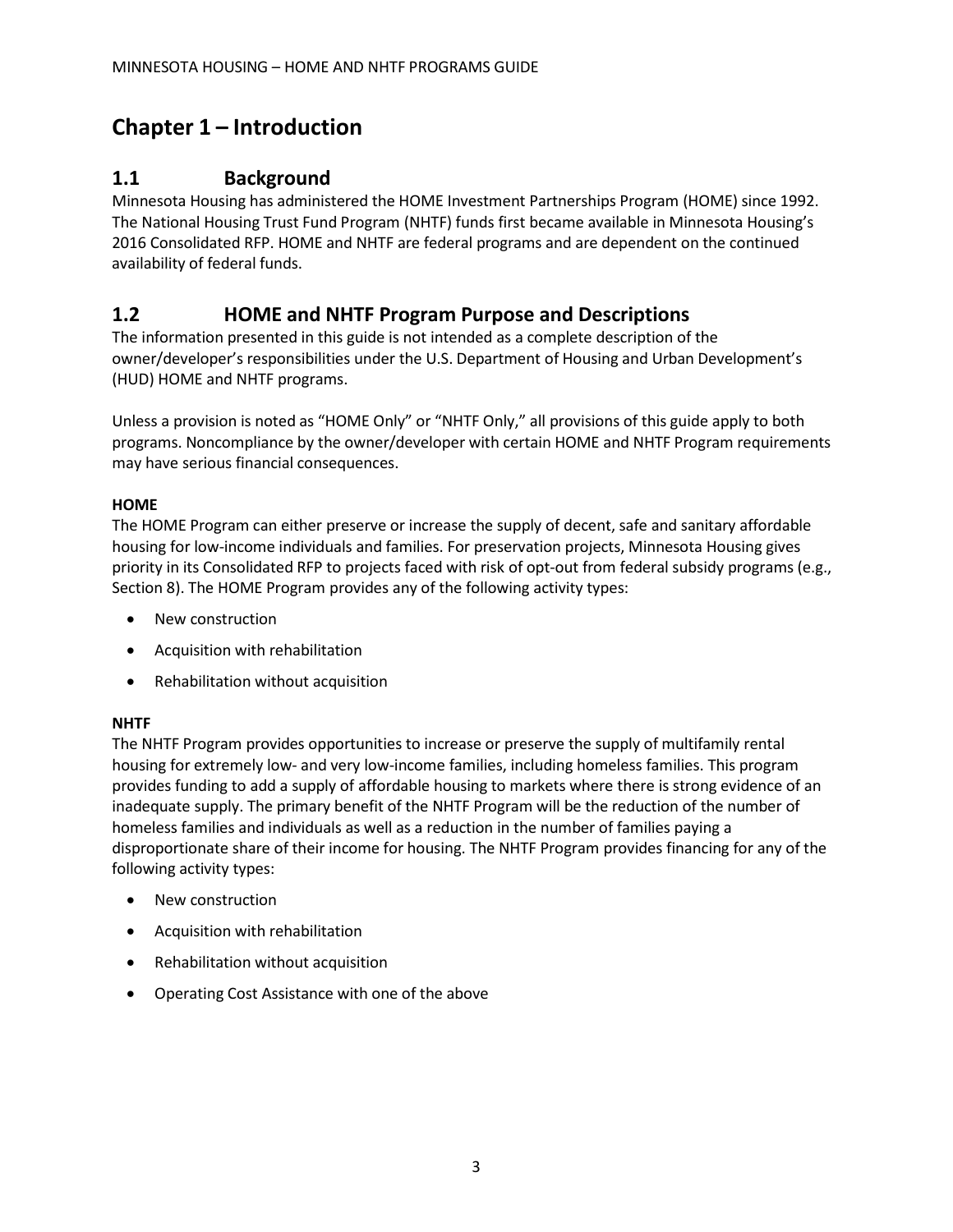# <span id="page-9-0"></span>**1.3 Highlights of the HOME Final Rule**

The 2013 HOME Final Rule contains many provisions that impact how Minnesota Housing administers HOME activities. It also codifies existing policy guidance that has been previously issued by HUD and addresses a number of technical and non-substantive "housekeeping" items within the HOME regulation. This guide specifies areas where Minnesota Housing has implemented more restrictive requirements.

The provisions of the HOME Final Rule listed below are of particular importance as they relate to changes in how the HOME Program is administered. Details can be found in subsequent chapters specific to the change.

- Revised commitment and completion deadlines
- Occupancy deadlines
- Regulatory guidance to strengthen performance in the production and preservation of HOME assisted projects
- Long-term financial viability of the HOME project over its affordability period
- HOME projects are required to maintain property conditions throughout the affordability period
- Capital needs will be evaluated during underwriting to plan for major systems repairs
- Reserves deposits must be sufficient to ensure the useful life of essential building components throughout the period of affordability
- Community Housing Development Organization (CHDO) qualification and capacity requirements increased

# <span id="page-9-1"></span>**1.4 Highlights of the NHTF Interim Rule**

In January 2015, HUD published an Interim Rule [\(FR-5246-I-03\)](https://www.hudexchange.info/resource/4406/housing-trust-fund-interim-rule/) that provides guidelines for states to implement the NHTF. The provisions of the NHTF Interim Rule listed below are of particular importance as they relate to how NHTF will be administered. Details can be found in subsequent chapters specific to the change.

As HUD releases additional guidance for NHTF, Minnesota Housing will continue to update program policies and protocols to align with the NHTF Interim Rule. Where possible, the NHTF Program will align with the HOME Program.

Unique components of NHTF:

- Labor standards not required
- Operating Cost Assistance and Operating Cost Assistance Reserves (OCAR)
- All NHTF assisted rental housing must meet a minimum affordability period of 30 years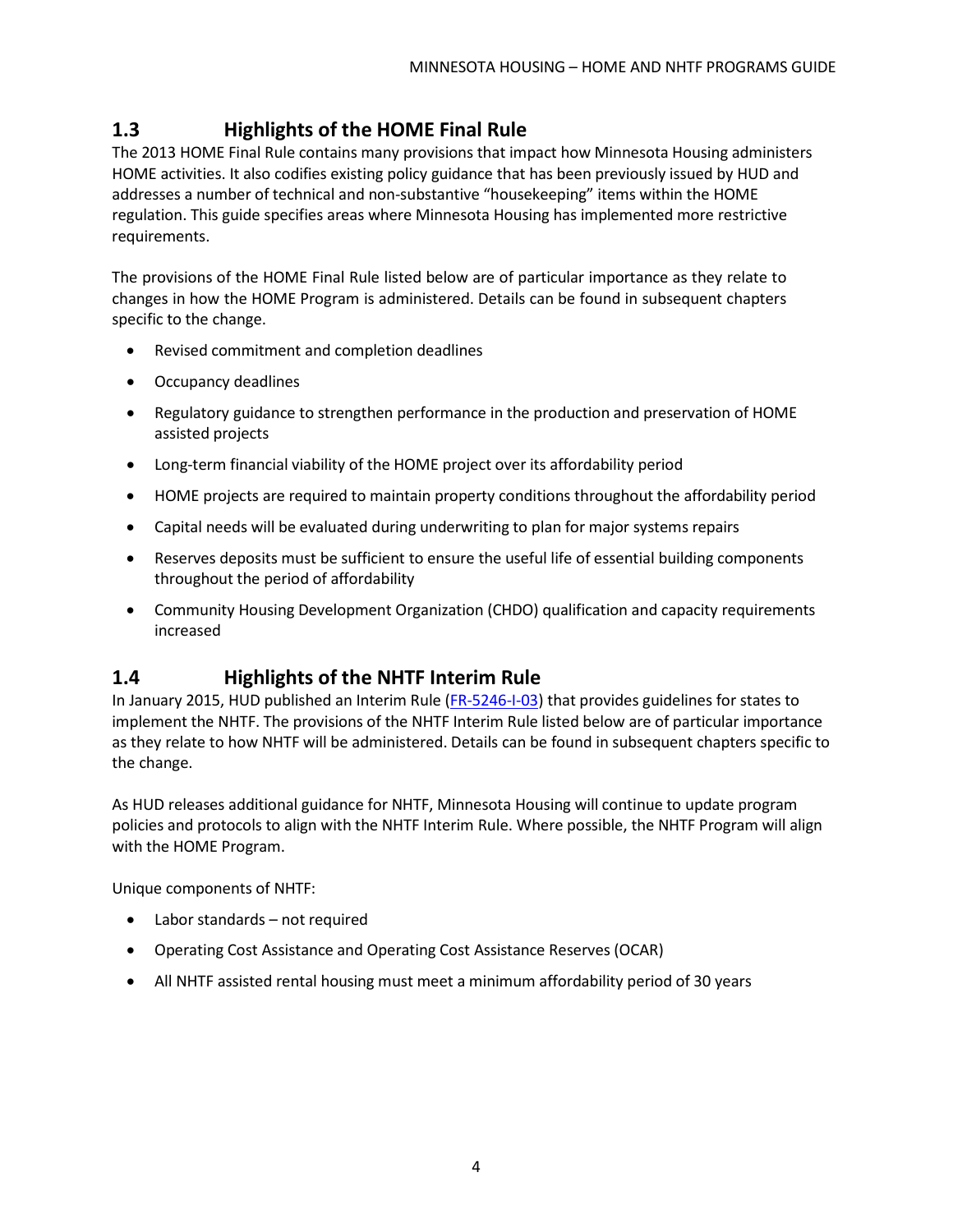| <b>Categories</b>                 | <b>NHTF Program</b>                                                                                                                                                                                                                                                                                                                                                                                                                                                                          | <b>HOME Program</b>                                                                                                                                                                                                                                                                                                                                                                                                                                                                                                                     |
|-----------------------------------|----------------------------------------------------------------------------------------------------------------------------------------------------------------------------------------------------------------------------------------------------------------------------------------------------------------------------------------------------------------------------------------------------------------------------------------------------------------------------------------------|-----------------------------------------------------------------------------------------------------------------------------------------------------------------------------------------------------------------------------------------------------------------------------------------------------------------------------------------------------------------------------------------------------------------------------------------------------------------------------------------------------------------------------------------|
| <b>Statutory</b>                  | Title I of the Housing and Economic                                                                                                                                                                                                                                                                                                                                                                                                                                                          | Title II of the Cranston-Gonzalez                                                                                                                                                                                                                                                                                                                                                                                                                                                                                                       |
| <b>Authority</b>                  | Recovery Act of 2008                                                                                                                                                                                                                                                                                                                                                                                                                                                                         | National Affordable Housing Act of 1990,                                                                                                                                                                                                                                                                                                                                                                                                                                                                                                |
|                                   |                                                                                                                                                                                                                                                                                                                                                                                                                                                                                              | as amended                                                                                                                                                                                                                                                                                                                                                                                                                                                                                                                              |
| <b>Regulatory</b>                 | 24 CFR part 93                                                                                                                                                                                                                                                                                                                                                                                                                                                                               | 24 CFR part 92                                                                                                                                                                                                                                                                                                                                                                                                                                                                                                                          |
| <b>Authority</b>                  |                                                                                                                                                                                                                                                                                                                                                                                                                                                                                              |                                                                                                                                                                                                                                                                                                                                                                                                                                                                                                                                         |
| <b>Purpose</b>                    | Production or preservation,<br>$\bullet$<br>primarily of rental housing,<br>affordable and available to<br>extremely low-income households<br>State determines:<br>Priority housing need throughout<br>the state                                                                                                                                                                                                                                                                             | Preserve the supply of decent, safe,<br>$\bullet$<br>and sanitary affordable housing for<br>low-income individuals and families<br>Meet identified priority housing<br>$\bullet$<br>needs, through development or<br>rehabilitation of rental housing<br>State determines:<br>Priority housing need throughout<br>the state                                                                                                                                                                                                             |
| <b>Allocation</b>                 | Formula                                                                                                                                                                                                                                                                                                                                                                                                                                                                                      | Formula                                                                                                                                                                                                                                                                                                                                                                                                                                                                                                                                 |
| <b>Formula Factors</b><br>Minimum | Shortage of standard housing:<br>Overcrowding, having incomplete<br>kitchen facilities, having incomplete<br>plumbing, or a high rent to income<br>ratio<br>Affordable to very low- and<br>extremely low-income (below 50%<br>of AMI and 30% of AMI)<br>households; weighted toward<br>extremely low-income households<br>High rent to income ratio ≥ 50% of<br>$\bullet$<br>income for rent<br>Cost of producing housing relative<br>to national average<br>When total NHTF funds available | Shortage of standard housing:<br>Overcrowding, having incomplete<br>$\bullet$<br>kitchen facilities, having incomplete<br>plumbing, or a high rent to income<br>ratio<br>Rental households in poverty:<br>Poverty relative to national average<br>٠<br>Inadequate housing - low vacancy,<br>$\bullet$<br>poor renters<br>Pre-1950 housing stock occupied by<br>٠<br>poor households<br><b>Fiscal incapacity</b><br>٠<br>Cost of producing housing relative<br>$\bullet$<br>to national average<br>Regardless of the amount of the award |
| <b>Income Targeting</b>           | nationally are less than \$1 billion:<br>100% for extremely low-income<br>households (≤ 30% of AMI or<br>families with incomes at or below<br>the poverty line (whichever is<br>greater))<br>When NHTF funds are greater than \$1<br>billion:<br>At least 75% for extremely low-<br>income households (≤30% of AMI or<br>families with incomes at or below                                                                                                                                   | to Minnesota Housing:<br>100% for low-income households<br>$\bullet$<br>(≤ 80% of AMI)<br>90% (of rental units and TBRA) for<br>$\bullet$<br>households at ≤ 60% of AMI<br>20% of rental units in projects of<br>$\bullet$<br>more than five HOME units for<br>households at < 50% of AMI                                                                                                                                                                                                                                               |

<span id="page-10-0"></span>**1.5 Program Comparison Chart**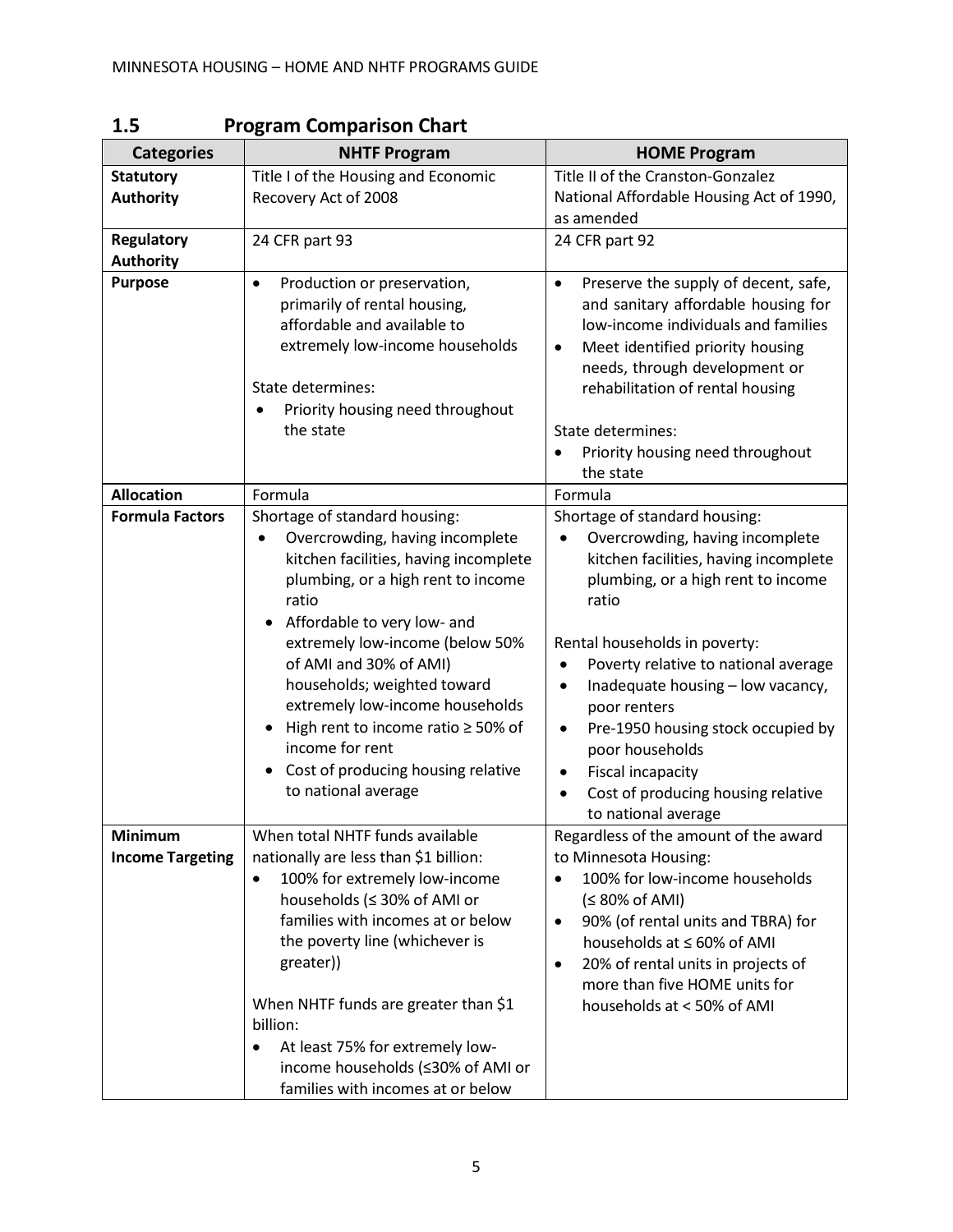| <b>Categories</b>                                                     | <b>NHTF Program</b>                                                                                                                                         | <b>HOME Program</b>                                                                                                                                                                                                                                                                                                                                                                                                                                               |
|-----------------------------------------------------------------------|-------------------------------------------------------------------------------------------------------------------------------------------------------------|-------------------------------------------------------------------------------------------------------------------------------------------------------------------------------------------------------------------------------------------------------------------------------------------------------------------------------------------------------------------------------------------------------------------------------------------------------------------|
|                                                                       | the poverty line (whichever is<br>greater)<br>Up to 25% for very low-income<br>$\bullet$<br>households (< 50% of AMI)                                       |                                                                                                                                                                                                                                                                                                                                                                                                                                                                   |
| <b>Eligible Activities</b>                                            | New construction<br>$\bullet$<br>Acquisition and rehabilitation<br>$\bullet$<br>Operating Cost Assistance (up to one<br>$\bullet$<br>third of annual grant) | New construction<br>$\bullet$<br>Acquisition<br>$\bullet$<br>Acquisition and rehabilitation<br>٠                                                                                                                                                                                                                                                                                                                                                                  |
| <b>Limits on Eligible</b><br><b>Activities</b>                        | Minnesota Housing will be using NHTF<br>for rental properties                                                                                               | Minnesota Housing will be using HOME<br>for rental properties                                                                                                                                                                                                                                                                                                                                                                                                     |
| Rents                                                                 | Rents plus utilities in units for extremely<br>low-income households are capped at<br>30% of the income of a household<br>whose income is 30% of AMI        | High HOME rents (including utilities)<br>$\bullet$<br>are capped at the lesser of: the Fair<br>Market Rent (FMR) for the area or<br>30% of the income of a household<br>whose income is 65% of AMI.<br>Low HOME rents (including utilities)<br>$\bullet$<br>are capped at 30% of the income of<br>a household whose income is 50% of<br>AMI, or, if there is federal or state<br>project-based rental assistance, 30%<br>of the tenant's adjusted gross<br>income |
| <b>Maximum Per-</b><br><b>Unit Subsidy</b><br><b>Limits</b>           | Limits are set by Minnesota Housing                                                                                                                         | Interim Policy - CPD-15-003 Section 234-<br>Condominium Housing, elevator-type.<br>Section 234 basic mortgage limits will be<br>used in place of the Section 221(d)(3)<br>limits until further HUD guidance.<br>Cannot exceed 240 percent of the<br>$\bullet$<br>Section 234 basic mortgage limit                                                                                                                                                                 |
| <b>Affordability</b><br><b>Periods</b>                                | Rental Projects - New Construction,<br>Rehabilitation, Rehabilitation and<br>Acquisition:<br>30 years                                                       | Rental Projects - Rehabilitation,<br>Rehabilitation and Acquisition:<br>5, 10, 15 years depending upon the<br>amount of the HOME investment<br>Rental Projects - New Construction:<br>20 years                                                                                                                                                                                                                                                                    |
| <b>Funds</b><br>Commitment/<br><b>Expenditure</b><br><b>Deadlines</b> | 24 months/five years                                                                                                                                        | 24 months/five years                                                                                                                                                                                                                                                                                                                                                                                                                                              |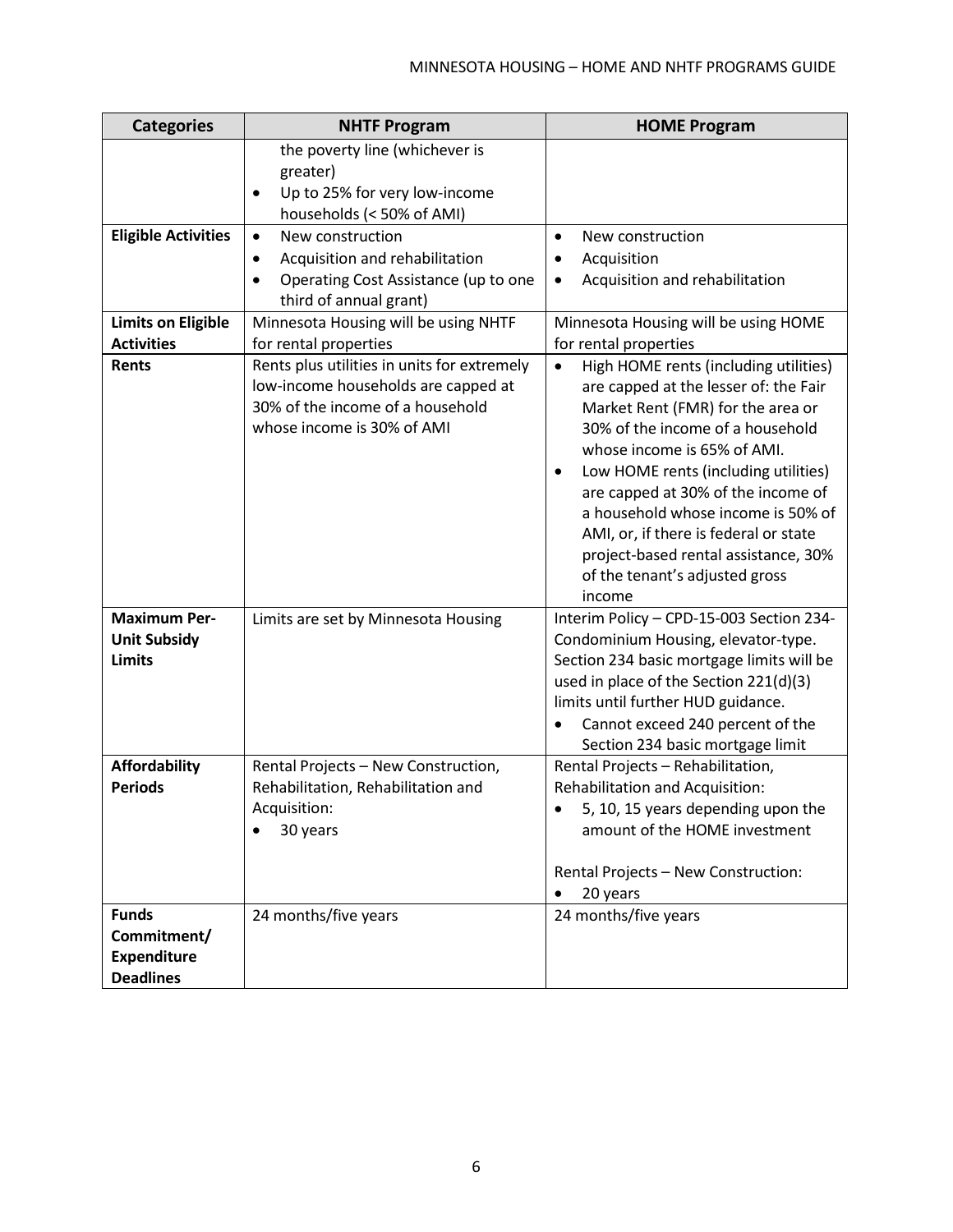# <span id="page-12-0"></span>**Chapter 2 – Eligible Uses and Eligibility Criteria**

# <span id="page-12-1"></span>**2.1 Eligible Projects**

- HOME and NHTF programs allow for funding of new construction, rehabilitation and acquisition.
- A property may contain one or more buildings on a single site. Properties may also be located on more than one site if it meets all of the following:
	- o The properties are under common ownership
	- o The properties are under common management and financing
	- $\circ$  The housing units are being rehabilitated in each building as part of a single undertaking
- A property must also meet all of the following:
	- o Conform to all applicable zoning ordinances
	- o Possess all appropriate use permits
	- o Be used primarily for residential purposes (51 percent or more of the gross floor area of each structure must be residential space)
	- $\circ$  Provide permanent housing (e.g., no emergency shelters or other facilities such as nursing homes, convalescent homes, hospitals, residential treatment facilities, correctional facilities, halfway houses, housing for students, dormitories [including farmworker dormitories])

# <span id="page-12-2"></span>**2.2 Ineligible Projects**

- A property under the Emergency Low-Income Housing Preservation (ELIHPA) Act of 1987
- A property under the Low-Income Housing Preservation and Resident Homeownership (LIHPRA) Act of 1990
- Minnesota Housing-financed projects actively participating in its Redefined Equity program
- Public housing property, unless otherwise specified by HUD
- A property owned by a trust
- A property owned by a borrower who previously received funds from Minnesota Housing and who did not maintain compliance with affordability, property standards or otherwise defaulted under its loan
- A property where there are encumbrances, judgments or outstanding liens that are not acceptable to Minnesota Housing
- A property with a history of negative cash flow that will not be corrected during the acquisition and rehabilitation of the property
- **NHTF:** Prohibits the use of NHTF funds in conjunction with property taken by eminent domain unless eminent domain is employed only for a public use.
- **HOME:** A property previously funded under the HOME Program (by Minnesota Housing or any other Participating Jurisdiction) that is still within its effective period unless a waiver has been granted by Minnesota Housing and HUD.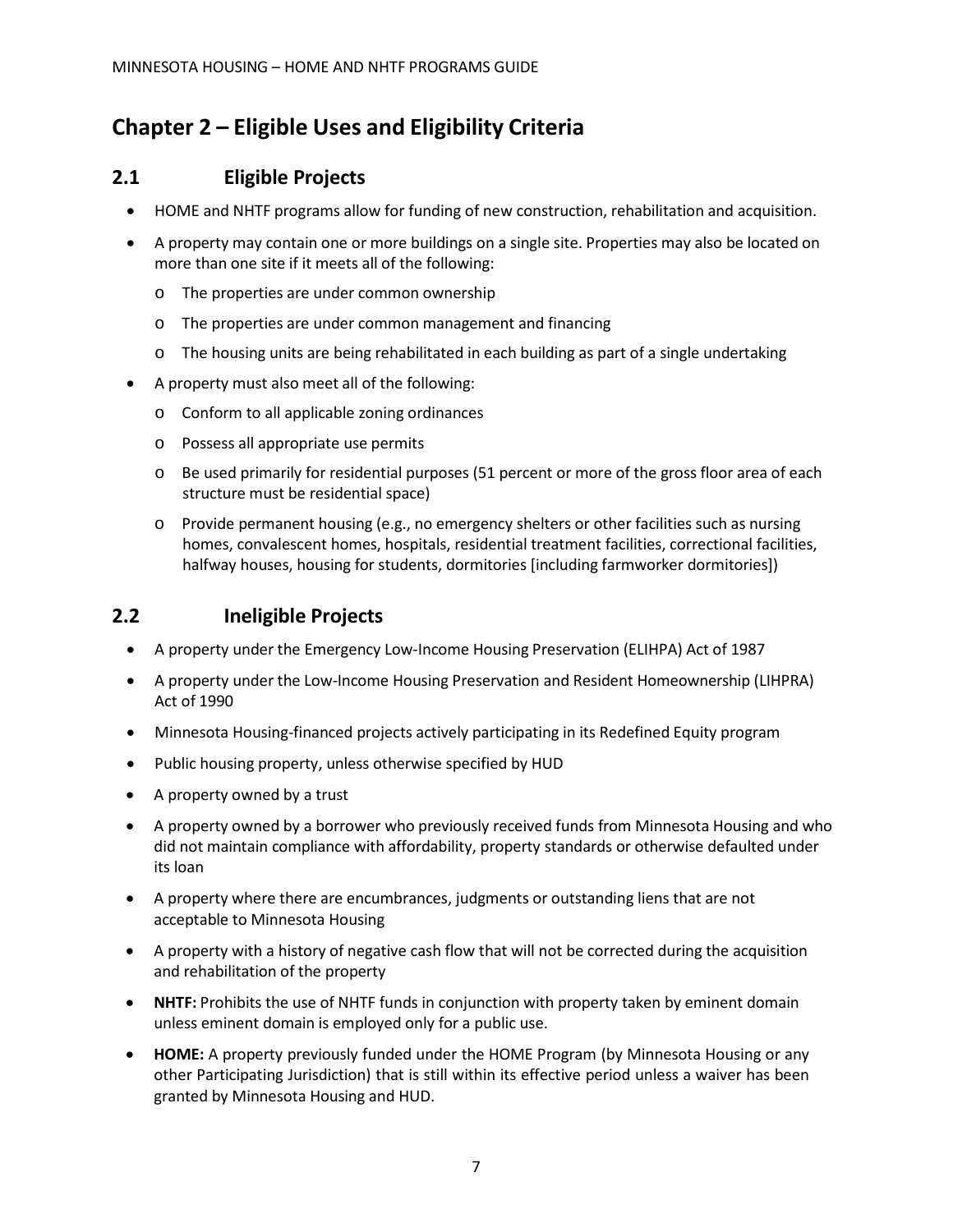**NOTE:** The terms affordability period, effective period, and compliance period all mean the length of time that the property has to be in compliance with the program requirements.

# <span id="page-13-0"></span>**2.3 Eligible Costs and Activities**

#### **Hard Costs**

- Eligible hard costs include the actual cost of constructing or rehabilitating housing, including the activities in 24 CFR part 93.201(a) for NHTF and 24 CFR part 92.206(a) for HOME. Minnesota Housing can help determine what types of costs can be included in a specific project.
- Permanent improvements that bring the property into compliance with applicable state and local codes, zoning ordinances and lead safe housing as stated in HOME regulations under part 92.251 and NHTF regulations under part 93.301, Minnesota Housing Rental Housing Design/Construction Standards, and Uniform Physical Condition Standards (UPCS) specified in 24 CFR part 5.705
- Acquisition costs, for properties to be rehabilitated.

**NOTE:** HOME and NHTF funds are restricted in their use for public housing units. Applications for public housing units must meet the eligibility requirements of 24 CFR part 92.213 for HOME or 24 CFR part 93.203 for NHTF.

#### **Soft Costs**

- Architectural, engineering or related professional services required to prepare plans, drawings, specifications or work write-ups if they are incurred no more than 24 months prior to the execution of the HOME or NHTF Written Agreement that commits the funds to the property or during the construction phase
- Costs for environmental testing (Phase 1), Lead-based Paint (LBP) assessment, radon, asbestoscontaining materials (ACM) assessment
- Developer fees up to five percent of the loan
- Finance-related costs
- Affirmative marketing and fair housing information to prospective tenants or owners of an assisted project
- Temporary relocation costs
- Other soft costs eligible under 24 CFR part 92 for HOME, and 24 CFR part 93 for NHTF and are approved by Minnesota Housing in advance of incurring the soft costs

#### **Eligible Operating Costs (NHTF)**

The NHTF Program allows grantees to set aside up to one third of their grant for operating cost assistance for NHTF assisted units for which project-based rental assistance is not available. Minnesota Housing will make available operating cost assistance in the form of a grant to provide operating reserves to eligible projects.

Owners that accept OCAR as a component of the funding for their project will be required to enter into a Written Agreement as well as an Operating Cost Assistance Written Agreement with Minnesota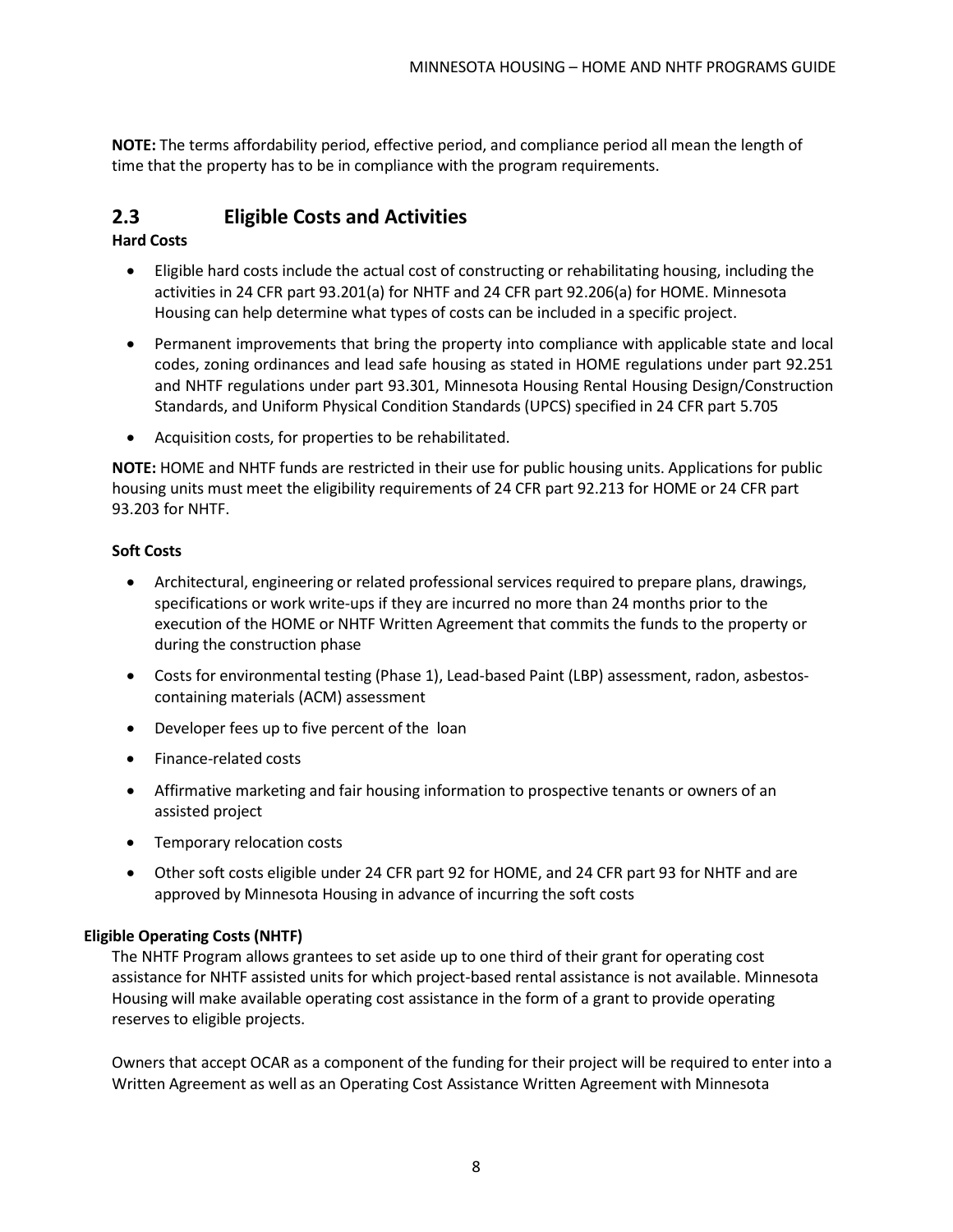Housing. These documents will identify the obligations of the owner in regard to holding and drawing the reserve funds.

Ongoing monitoring of the reserves will occur as part of asset management oversight and will be integrated into the underwriting of the project. On an annual basis, reserve amounts may be reconciled with the amount originally committed and projected with actual costs incurred. Adjustments to the reserves would be made as directed by HUD. HUD guidance on this specific requirement is still pending. Minnesota Housing reserves the right to modify any portion of this guide to respond to federal guidance.

# <span id="page-14-0"></span>**2.4 Ineligible Costs and Activities**

Additional detail for ineligible activities and fees can be found under 24 CFR part 92.214 for HOME and part 93.204 for NHTF. Owners are encouraged to review this section of the regulation.

**NOTE:** Ineligible improvements and expenses may be completed at the expense of the owner.

#### **Ineligible Improvements and Expenses**

- Recreational or luxury improvements
- Installation of fireplaces or wood burning stoves
- Materials purchased prior to loan closing
- Acquisition that is not in conjunction with rehabilitation of the project
- Improvements that started prior to loan closing
- Equipment and furnishings not considered part of the real estate
- Materials, fixtures or landscaping of a type or quality exceeding those customarily used in similar neighborhood properties
- Improvements not included in the scope of work and the loan amount

#### **Ineligible Soft Costs**

Ineligible soft costs can include items such as:

- (HOME) Operating or replacement reserves
- (HOME and NHTF)
	- o Application fees
	- o Management agent fees
	- o Monitoring fees
	- o Displacement of tenants
	- o Other soft costs incurred prior to loan closing that have not been approved by Minnesota Housing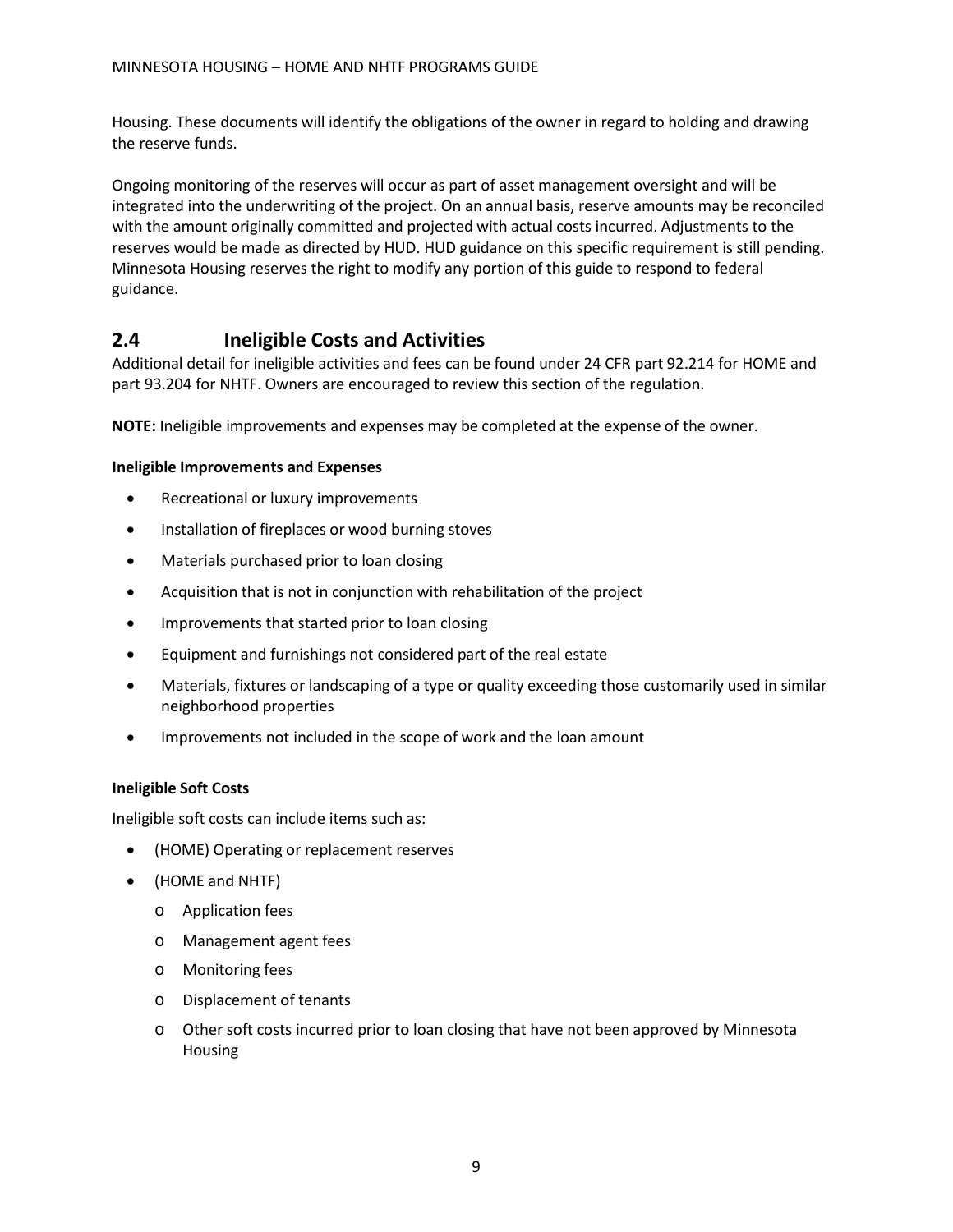# <span id="page-15-0"></span>**2.5 Eligible Owners, Sponsors, Developers and Capacity**

**Eligible Entities for HOME and NHTF** must be either:

- A for profit entity
- A 501(c)(3) nonprofit entity
- A government unit (excluding the federal government)
- A religious organization

**NOTE**: For a project funded with HOME to be eligible to receive Community Housing Development Organization (CHDO) set-aside funds, the owner must be certified by Minnesota Housing as a CHDO.

The owner must provide evidence of a qualifying interest in the property. Such interest must be recorded and appear in the county records. The minimum qualifying interest is 100 percent fee simple interest that may also be subject to a mortgage.

#### **Owner and Development Team Debarment Review**

Minnesota Housing will confirm that no members of the project team, including the owner, are debarred or excluded from receiving federal assistance prior to selection or entering into a Written Agreement or closing the loan.

- If the owner(s) are listed on HUD's Limited Denial of Participation (LDP) list or they are in the System for Award Management (SAM), they will not be eligible to receive HOME or NHTF funds.
- If anyone on the owner's development team is listed on either HUD's LDP or the SAM debarment list, they must be replaced by someone who does not appear on HUD's debarment lists.

#### **Contractor Debarment**

Before issuing a contract to a general contractor, the owner must verify with Minnesota Housing that the general contractor is not debarred or excluded from working on federally assisted projects.

- If the general contractor is listed on HUD's LDP list or in the SAM, they are not eligible to work on the project and will have to be replaced by another contractor who does not appear on HUD's debarment lists.
- It is the general contractor's responsibility to provide documentation to Minnesota Housing that verifies all subcontractors working on the project are not on the LDP list or in the SAM.

#### **Developer Capacity**

Developer's capacity, including but not limited to prior experience and financial capabilities, will be assessed prior to selection for funding.

#### **Community Housing Development Organization (CHDO) Capacity (HOME Program)**

- To receive the HOME CHDO set-aside funds, the developer must complete and submit a CHDO Qualification Form and supporting documentation to Minnesota Housing for review and approval.
- CHDO certification must be completed for every project.
- If CHDO set-aside funds are awarded to a project, the CHDO must recertify every year throughout the term of affordability.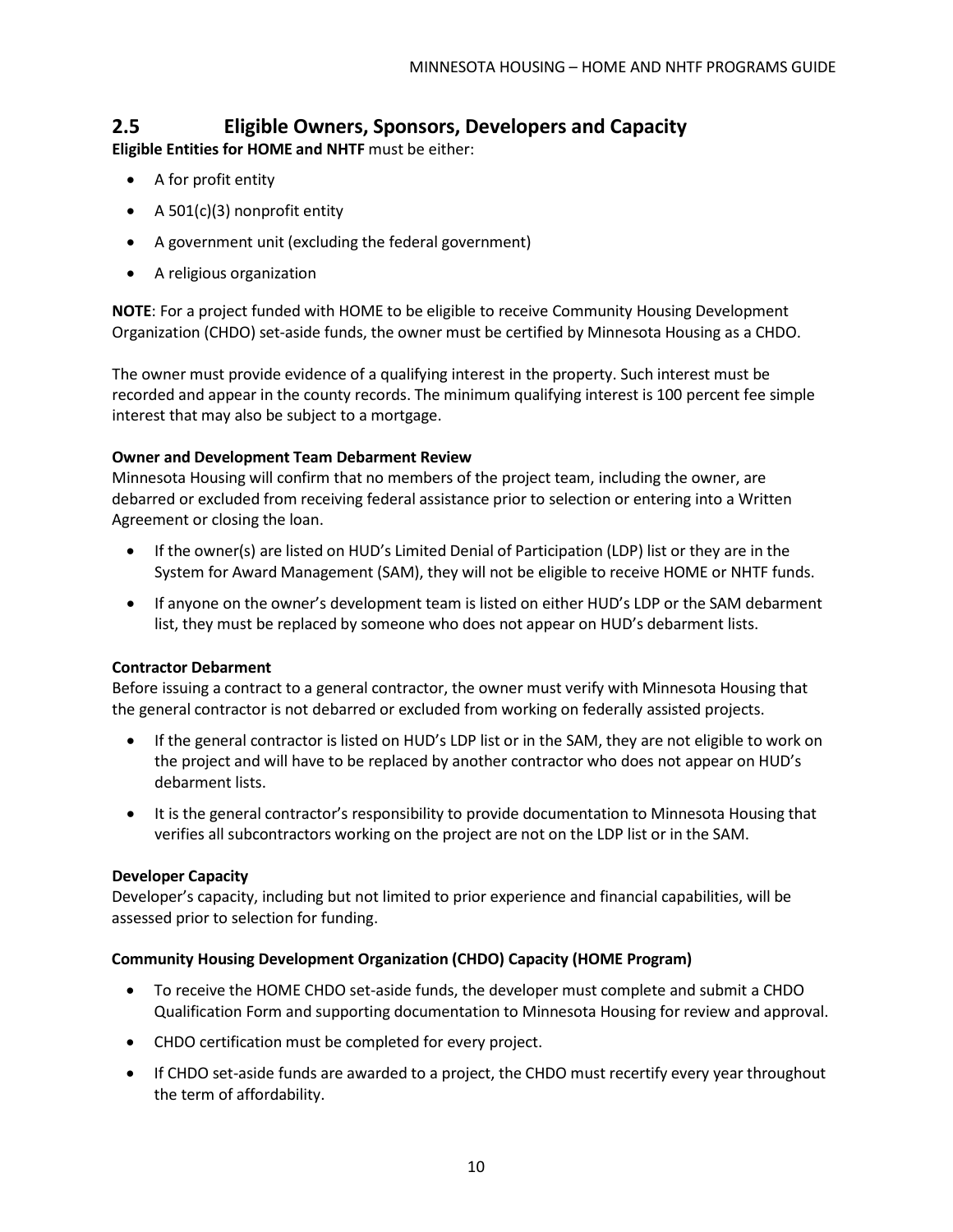- CHDO set-aside funds must be expended within five years from when Minnesota Housing receives its formula allocation.
- If a project is receiving CHDO set-aside funding, the CHDO can only be replaced as the general partner for just cause, and the CHDO must be replaced with another certified CHDO.
- A nonprofit must have paid staff whose experience qualifies them to undertake CHDO set-aside activities.

# <span id="page-16-0"></span>**2.6 Design and Property Standards**

#### **HOME and NHTF Property Standards**

- Properties served with HOME and NHTF funds must comply with all applicable state and local codes, standards, and ordinances by project completion. In cases where standards differ, the most restrictive standard will apply. In the absence of a state or local building code, the International Residential Code or International Building Code of the International Code Council will apply.
- Properties must meet local housing habitability or quality standards throughout the effective period. If no such standards exist, HUD's Uniform Physical Conditions Standards (UPCS), as set forth in 24 CFR part 5.705, will apply.
- It is the owner's responsibility to determine if there is a local housing habitability code required for their property and to provide to Minnesota Housing with either a copy of the code or an internet URL to the code.

#### **Minnesota Housing Rental Housing Design/Construction Standards**

- All projects funded through the HOME and NHTF programs must follow Minnesota Housing's Rental Housing Design/Construction Standards. These guidelines are available on Minnesota Housing's website at [www.mnhousing.gov:](http://www.mnhousing.gov/) Rental Housing Design/Construction Standards.
- All projects with 26 or more units are required to have the useful remaining life of the major systems determined. Major systems include: structural support; roofing; cladding and weatherproofing (e.g., windows, doors, siding, gutters); plumbing; electrical; and heating, ventilation, and air conditioning.
- If the useful remaining life of one or more major system(s) is less than the applicable effective period, the system(s) must be either included in the scope of work or a replacement reserve must be established and monthly deposits made to the reserve account to adequately repair or replace the systems as needed.

# <span id="page-16-1"></span>**2.7 Environmental Reviews**

HOME and NHTF both require an environmental review prior to execution of the Written Agreement.

#### **HOME Program**

The environmental review requirements for HOME are found under 24 CFR part 92.352. This section's regulations align with the environmental review requirements found under 24 CFR part 58. After the ION, no choice limiting actions can be taken until the environmental review has been completed. It is important for developers to consult with the underwriter to review the noted regulations to ensure the relevant protocols are followed. Written Agreements will not be entered into until an environmental review is completed.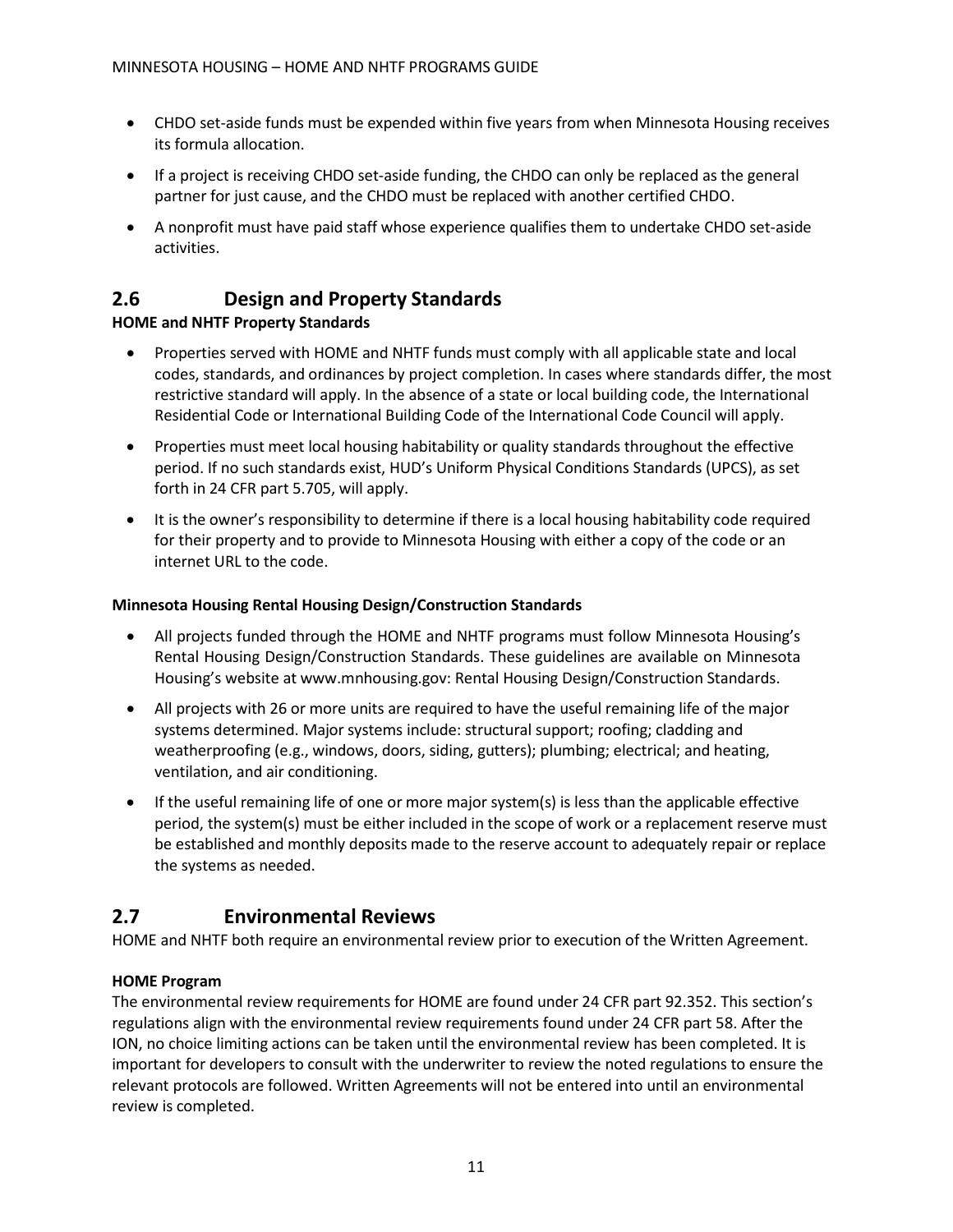#### **NHTF Program**

The environmental review requirements for NHTF are found under 24 CFR part 93.301(f). It is important for developers to consult with the underwriter to review the noted regulations to ensure the relevant protocols are followed. Written Agreements will not be entered into until an environmental review is completed.

#### <span id="page-17-0"></span>**2.8 Lead Hazard Evaluation and Reduction**

All projects funded through the HOME or the NHTF Program must follow HUD 24 CFR part 35 subparts A, B, J, K, M and R, Minnesota Housing's Rental Housing Design/Construction Standards and Minnesota Housing's Lead-based Paint policy. Owners are required to follow disclosure requirements for Leadbased Paint (LBP), including:

- Complete Minnesota Housing's Lead-based Paint Pre-Construction Certification form and submit the original to Minnesota Housing in conjunction with signing the HOME and/or NHTF Funding Acceptance Agreement.
- Provide the EPA-approved lead hazard pamphlet "Protect Your Family from Lead in Your Home" to all tenant households in a property built prior to 1978. The pamphlet must be given upon execution of the HOME and NHTF application forms titled (HOME Form 1 or NHTF Form 1) for existing tenants and for new tenants at move-in.
- Distribute to all tenants residing at the property during rehabilitation the "Renovate Right: Important Lead Hazard Information for Families, Child Care Providers, and Schools" pamphlet. This must be distributed no less than seven days and no more than 60 days prior to commencement of rehabilitation.
- Retain on file a Lead-based Paint Acknowledgment of Disclosure form signed by the tenant. The signed Lead-based Paint Acknowledgement of Disclosure must be retained for three years from the beginning date of the leasing period.
- Post an assessment or notice of lead-based paint hazards present, whether determined by a risk assessment or presumption of lead. The owner must post the notice in a conspicuous location or deliver a copy of the assessment to each household within 15 days.

# <span id="page-17-1"></span>**2.9 Obtaining Bids**

All projects must be awarded to a single general contractor except if the project includes asbestos work. If asbestos work is included, it is acceptable to have a general contractor for the asbestos work and a general contractor for the remaining scope of work. The selected single prime general contractor will be responsible for their scope of work.

The contractor selection process can be through competitive or negotiated bids. If the bid for a general contractor is negotiated, all subcontractors must be competitively solicited. Refer to Section 2.05 for important information on eligible contractors and subcontractors and Minnesota Housing's Contractor Guide for more information on soliciting bids.

# <span id="page-17-2"></span>**2.10 Funds for Final Draw**

Minnesota Housing will withhold a minimum of \$50,000 or five percent of the HOME or NHTF loan proceeds, whichever is greater, until the final draw, in addition to any construction retainage, pending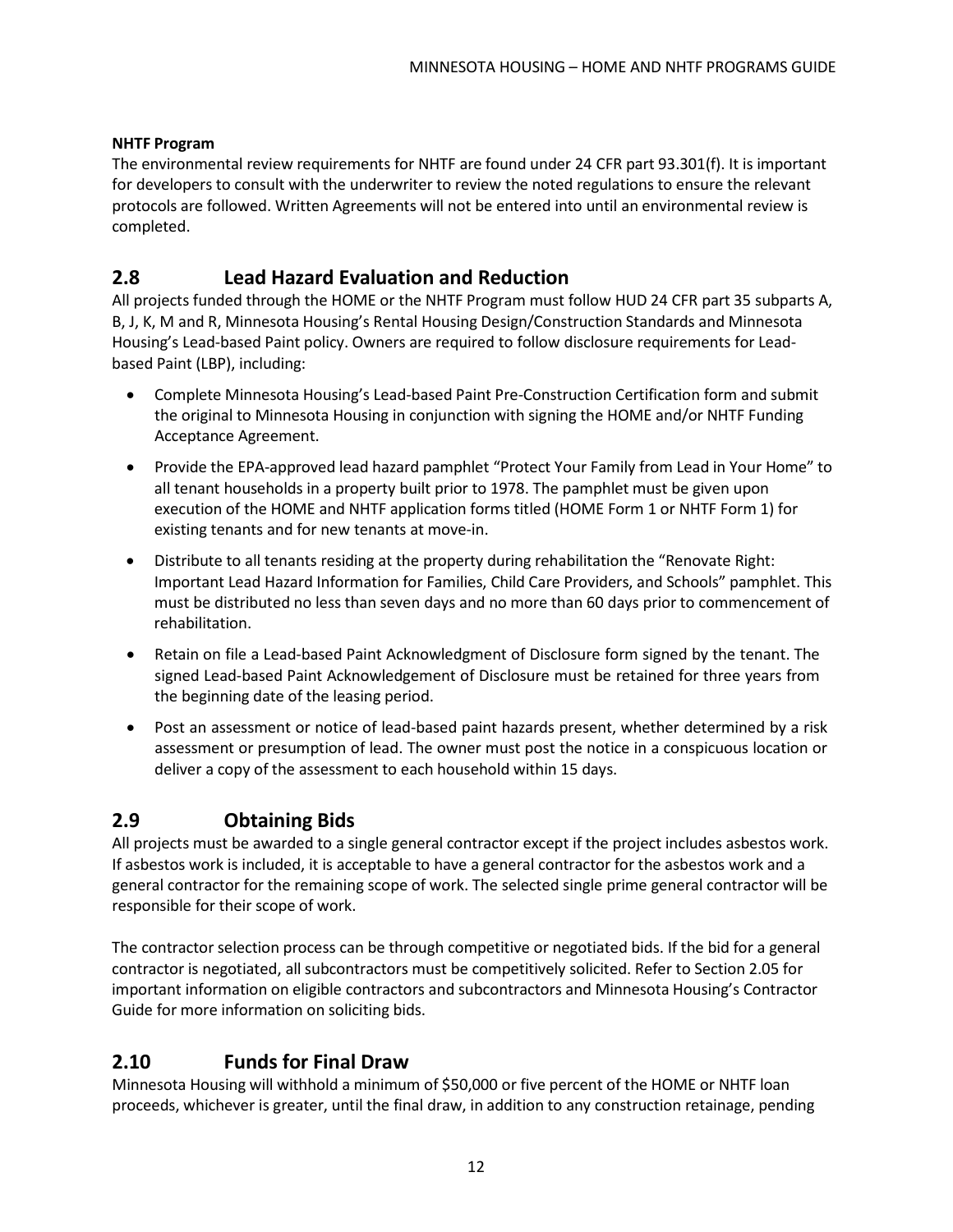satisfactory evidence that all HOME or NHTF program and compliance responsibilities have been met and that all associated documentation needed for the project closeout is complete.

For projects using HOME/NHTF for new construction, Minnesota Housing will withhold the final draw until all federally assisted units are occupied by income-eligible tenants and all federal due diligence has been reviewed and approved.

# <span id="page-18-0"></span>**2.11 Construction Process Monitoring**

The owner's contract with the architect must include the executed Section 3 Clause, which requires the architect to provide regular construction administration and site observations pursuant to Minnesota Housing's Architect's Guide. The general contractor must comply with Minnesota Housing's Contractor's Guide.

# <span id="page-18-1"></span>**2.12 Construction Draws**

Minnesota Housing reviews and approves all monthly draws for HOME and NHTF prior to disbursement of any funds. Minnesota Housing cannot approve a draw or disburse HOME or NHTF funds if a property is out of compliance with program obligations during the construction period. This may include, but is not limited to, failure to provide labor information and reports, Uniform Relocation Act (URA) reports and Section 3 documentation.

Draws may be withheld until compliance with program obligations, loan terms and the Written Agreement is met, and in cases where compliance cannot be achieved, Minnesota Housing may pursue all available remedies as outlined in the loan documents.

# <span id="page-18-2"></span>**2.13 Change Orders**

All change orders and other contract modifications will be in accordance with Minnesota Housing's Architect's Guide and Contractor's Guide.

# <span id="page-18-3"></span>**2.14 Inspections – Initial and Construction**

- All projects funded through HOME and NHTF must have a scope of work and bid specifications prepared by an architect licensed to practice in Minnesota. Initial property inspections performed by the project team must be in accordance with Minnesota Housing's Rental Housing Design/Construction Standards.
- In addition, both programs require an initial property inspection to identify Uniform Physical Condition Standards (UPCS) deficiencies. This inspection is completed by Minnesota Housing staff or by an entity or person contracted by Minnesota Housing.
- Findings of the initial inspection deemed an emergency will be required to be remedied per Universal Physical Conditions Standards (UPCS) protocol. The remaining findings can either be integrated into the scope of work or into the property's routine maintenance. Minnesota Housing and the project team will work together to determine which findings can be worked into the scope of work and which can integrated into routine maintenance schedules.
- Improvements that are identified as routine maintenance may, at Minnesota Housing's discretion, be included in the scope of work or completed separately by the owner. If the owner chooses to complete the maintenance work separate from the project's scope of work, the maintenance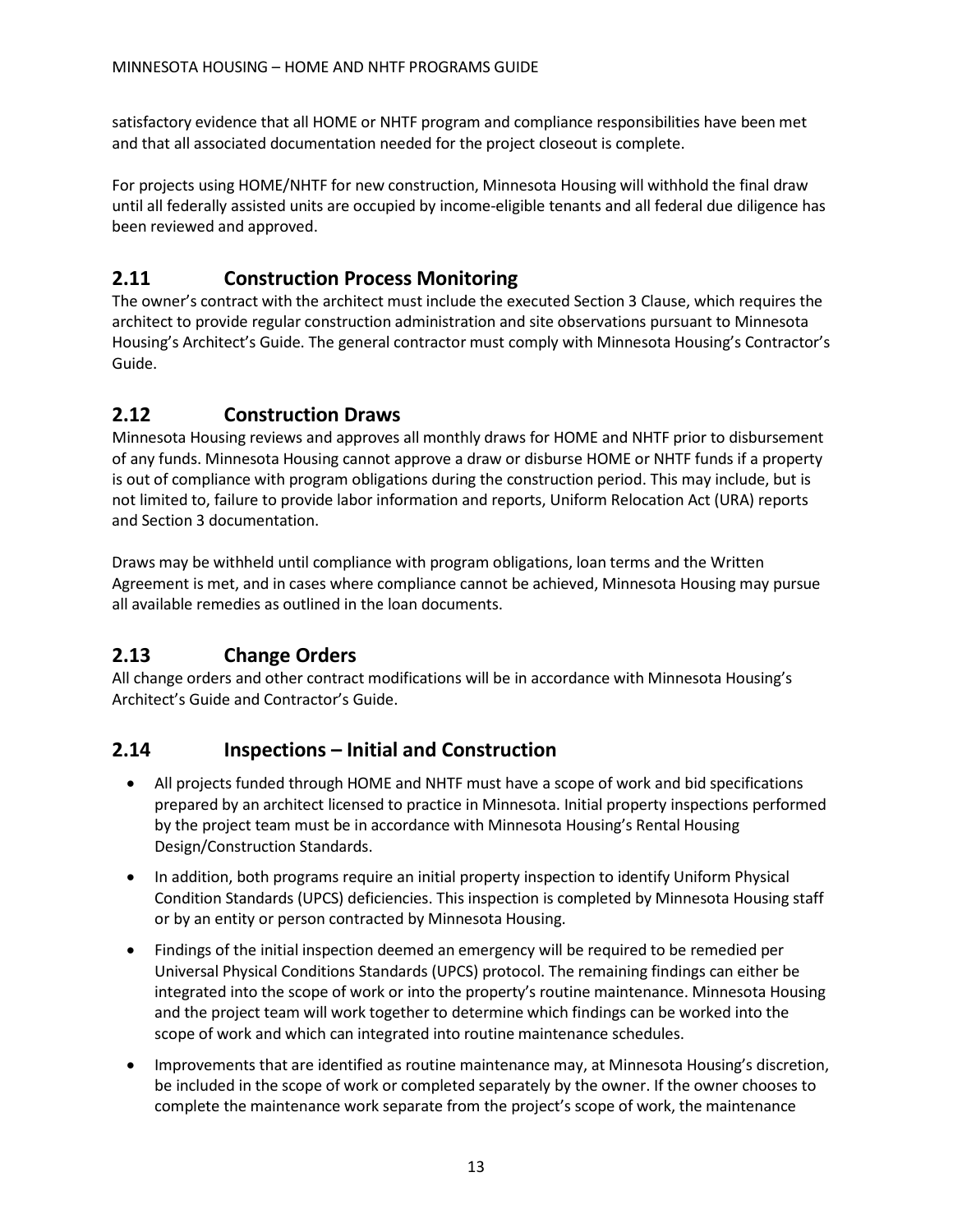must be completed prior to the final project closeout inspection and must meet all applicable Minnesota Housing Rental Housing Design/Construction Standards.

• Minnesota Housing will attend the draw meetings and perform property inspections during construction.

# <span id="page-19-0"></span>**2.15 Construction Completion**

#### **HOME**

HOME funded projects must be completed within four years of latest signature date of the HOME Written Agreement [24 CFR part 92.205(e)(2)].

HOME assisted rental units must be occupied by income-eligible households within 18 months of project completion; for units that remain vacant six months following completion, an enhanced marketing plan and report will be required to be submitted to HUD [24 CFR part 92.252].

For projects using HOME for new construction, Minnesota Housing will withhold the final draw until all federally assisted units are occupied by income-eligible tenants and all federal due diligence has been reviewed and approved.

#### **NHTF**

The project completion date must ensure timely occupancy of NHTF units. Project completion for rehabilitation projects funded with HOME or NHTF is defined as:

- The time when all necessary title transfer requirements and construction work have been performed
- The project complies with the requirements of program regulations
- The final drawdown of funds have been disbursed for the project
- The project completion information has been entered into HUD's Integrated Disbursement and Information System (IDIS)

**NOTE:** When a new construction property is funded under HOME or NHTF, project completion happens when construction is completed and occupancy occurs. Ref: HOME- 24 CFR parts 92.251 and 92.502(d), and NHTF-24 CFR parts 93.2, 93.301, and 93.402(d).

For projects using NHTF for new construction, Minnesota Housing will withhold the final draw until all federally assisted units are occupied by income-eligible tenants and all federal due diligence has been reviewed and approved.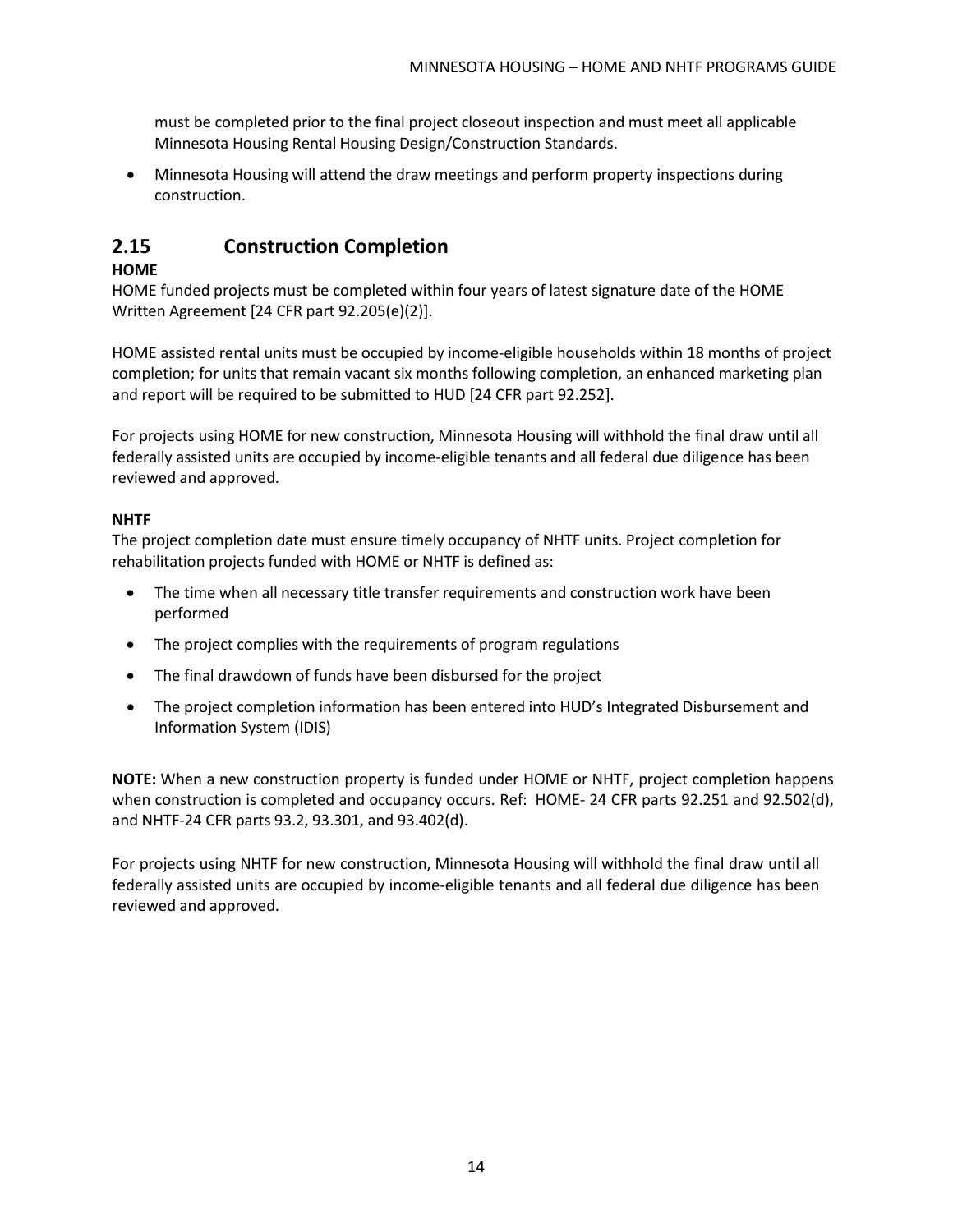# <span id="page-20-0"></span>**Chapter 3 – Underwriting Considerations**

All projects funded through the HOME and NHTF programs must follow Minnesota Housing's Multifamily Underwriting Standards. These standards include requirements for debt coverage ratio and loan to value.

Minnesota Housing will provide technical assistance to facilitate commitment of HOME and NHTF funds and will assist owners with understanding their compliance obligations.

# <span id="page-20-1"></span>**3.1 Underwriting for New Construction**

Projects undergoing new construction have unique differences that include, but are not limited to, site and neighborhood standards, occupancy and marketing approaches, operating costs, energy efficiency and fair housing and accessibility. These requirements are outlined throughout this guide, the Multifamily Underwriting Standards, the Architect's Guide and the Minnesota Housing Rental Housing Design/Construction Standards.

# <span id="page-20-2"></span>**3.2 Underwriting for Rehabilitation**

Projects undergoing acquisition and rehabilitation have unique differences that include, but are not limited to, market demand, occupancy and marketing approaches, operating costs, energy efficiency, relocation and fair housing and accessibility. These requirements are outlined throughout the Multifamily Underwriting Standards, the Architect's Guide, and the Minnesota Housing Rental Housing Design/Construction Standards.

# <span id="page-20-3"></span>**3.3 Written Agreement – Commitment of Funds to a Project**

Written Agreements are required for:

- HOME capital funds
- HOME CHDO set-aside funds
- NHTF capital funds
- NHTF OCAR funds

The owner and Minnesota Housing must sign and date the applicable Written Agreement in order to receive federal funds. For capital funds, the Written Agreement must be signed prior to construction activities. The Written Agreement may be signed in advance of, or concurrent with, loan closing as long as all HOME Program and NHTF Program and Written Agreement requirements have been satisfied.

Each Written Agreement outlines the minimum responsibilities and expectations that must be met prior to signing the Written Agreement and throughout the term of the affordability period. Minnesota Housing reserves the right to include additional requirements.

All projects using these federal sources for capital expenses must demonstrate the ability to begin construction within 12 months from the date of the signed Written Agreement.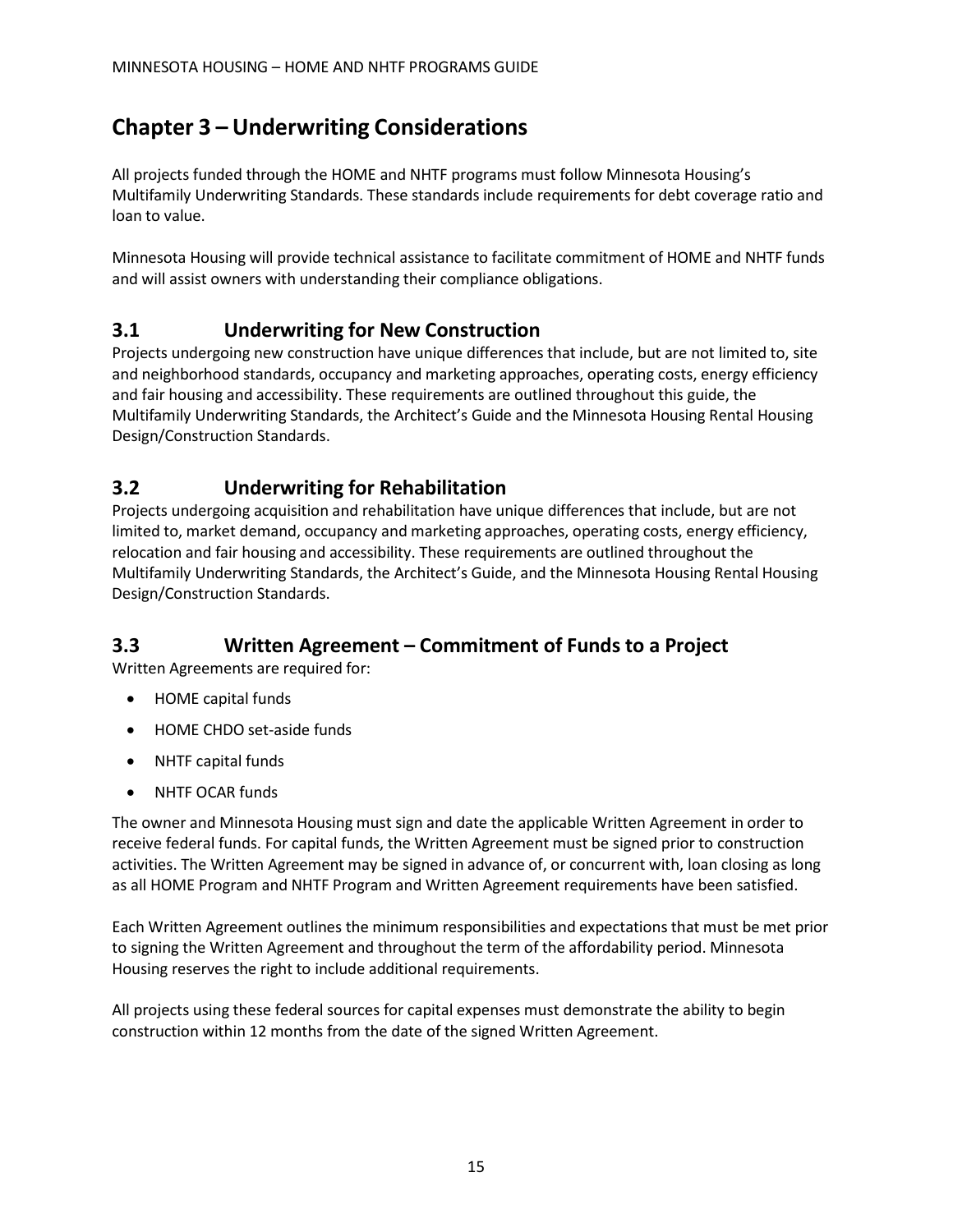# <span id="page-21-0"></span>**3.4 Loan Terms**

HOME and NHTF funding can be provided in the form of a construction loan or an end loan.

- Zero percent interest rate
- Payment is due in full the earlier of 30 years from the date of the signed mortgage or the occurrence of one or more of the following:
	- o Failure of the owner to accept a renewal or extension of federal rental assistance
	- o Failure of the federal government to offer to renew or extend federal rental assistance due to actions of the owner or condition of the property
	- o An event of default occurrence described in the mortgage and related loan documents
- The minimum amount of HOME and NHTF program assistance is \$1,000 per unit or \$100,000 per project
- The interest rate may be adjusted in order to allow these funds to be utilized with other sources of funding, such as Low Income Housing Tax Credits
- The loan term may be adjusted based on requirements and conditions of other federal assistance or funding sources
- Loans will generally be full recourse; however, Minnesota Housing may allow non-recourse debt to single asset entities
- Principal and interest, if any, will generally be due and payable at the end of the loan term, which is typically 30 years; however, Minnesota Housing may, at its sole discretion, require provisions necessitating 20 percent of cash flow in excess of \$50,000 be repaid annually

### <span id="page-21-1"></span>**3.5 Reserves**

If the useful remaining life of one or more major system(s) is less than the applicable effective period, the system(s) must be either included in the scope of work, or a replacement reserve must be established and monthly deposits to the reserve account must be made to adequately repair or replace the systems as needed.

#### **NHTF**

Operating Cost Assistance Reserves (OCAR)

- Operating cost assistance reserves may be funded for the amount estimated to be necessary for 15 years from the start of the affordability period.
- Minnesota Housing will determine funding levels and underwrite for these reserves based on the needs of the project and eligible uses.
- The reserve will be held by Minnesota Housing. The owner must annually submit an audit along with the pay request for the eligible expenses incurred during the previous year.
- If the property fails to meet the affordability requirements or is terminated or in default for any reason, all funds must be repaid and any balance in a reserve account will be applied to the balance owed.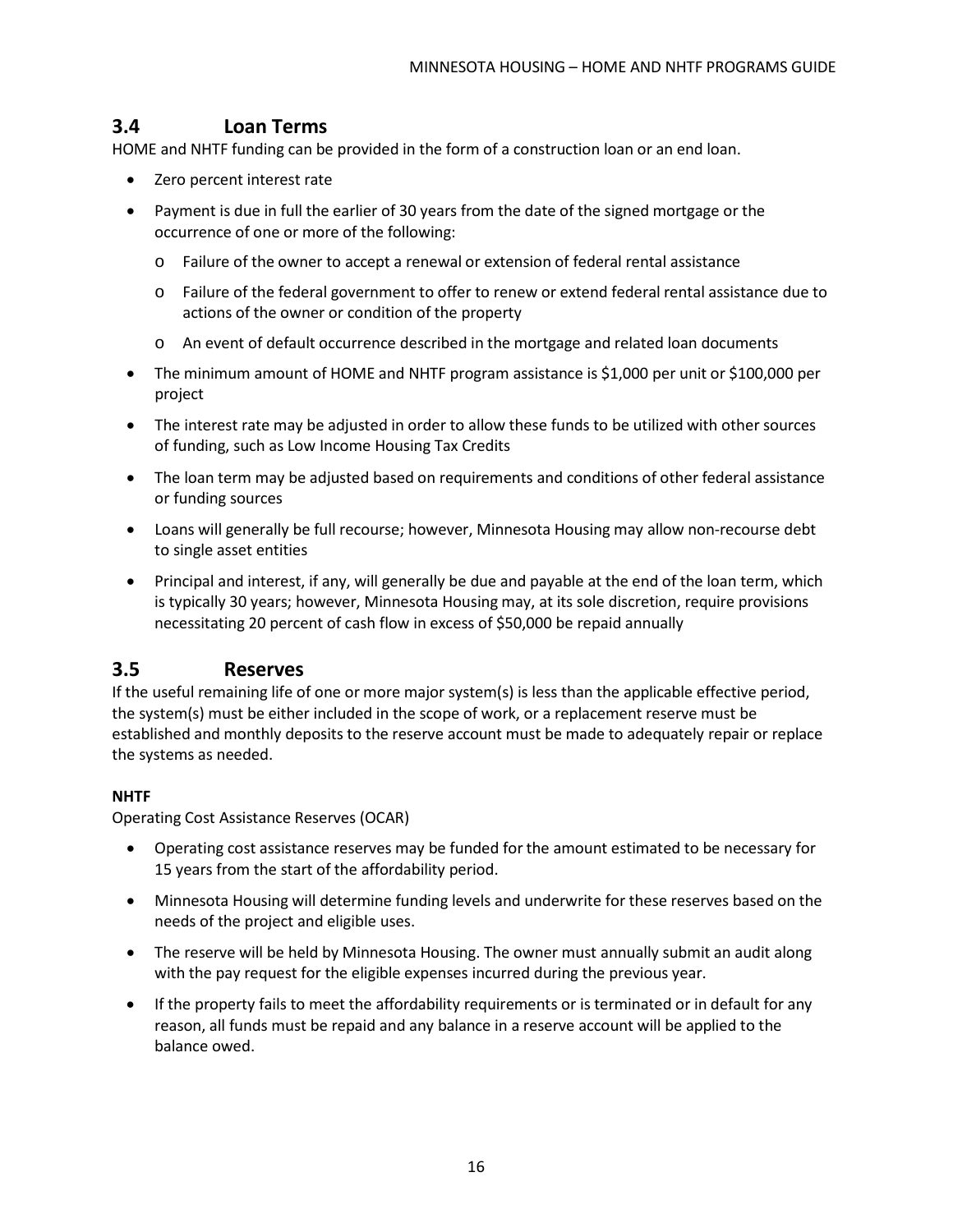# <span id="page-22-0"></span>**3.6 Limit on Governmental Assistance – Subsidy Layering Review**

As part of the underwriting process, Minnesota Housing is required to conduct a subsidy layering review to ensure that the sources and uses of funds (including OCAR for NHTF) for the project are reasonable and only the necessary amount of program funds are invested in the housing project.

Minnesota Housing will refer to its underwriting standards as a guide for conducting the subsidy layering review analysis of reasonable project costs.

For the purposes of the subsidy layering review, governmental assistance includes any loan, grants (including a Community Development Block Grant), guarantee, insurance, payment, rebate, subsidy, credit tax benefit, OCAR (NHTF), or any other form of direct or indirect assistance from the federal, state or local government for use in, or in connection with, a specific housing project.

To complete the analysis, Minnesota Housing will review all sources and uses of funds. Minnesota Housing will confirm that all costs are reasonable. The reasonableness of the project's costs is determined by reviewing the project's quality, construction costs, architectural and engineering fees and consulting fees.

Minnesota Housing's staff architect and underwriter review the cost estimates, costs of comparable projects in the same geographic area, qualifications of the cost estimates for various budget line items, comparable costs published by recognized industry cost index services, and the comparable bids obtained.

The reasonableness of the rate of return on the applicant's equity investment is assessed through a review of the pro forma during the underwriting process.

# <span id="page-22-1"></span>**3.7 Market Analysis**

The programs require an assessment of market demand. The purpose of the requirement is to ensure that there will be adequate market demand for a project before committing federal funds. To comply with the regulatory obligations, Minnesota Housing requires a developer to follow the protocols outlined in its RFP guide and Underwriting Standards. Because HUD has indicated that additional guidance will be provided in the future, this requirement may be updated to reflect changes.

An assessment must include, at minimum, the current market demand in the neighborhood in which the project will be located, the experience of the owner/developer, the financial capacity of the owner/developer, and firm written financial commitments for the project.

If a project is also receiving tax credits, the market study will be used to assess the market.

### <span id="page-22-2"></span>**3.8 Site and Neighborhood Standards**

Minnesota Housing will administer HOME and NHTF in a manner that provides housing that is suitable from the standpoint of facilitating and furthering full compliance of fair housing laws and regulations and promotes greater choice of housing opportunities.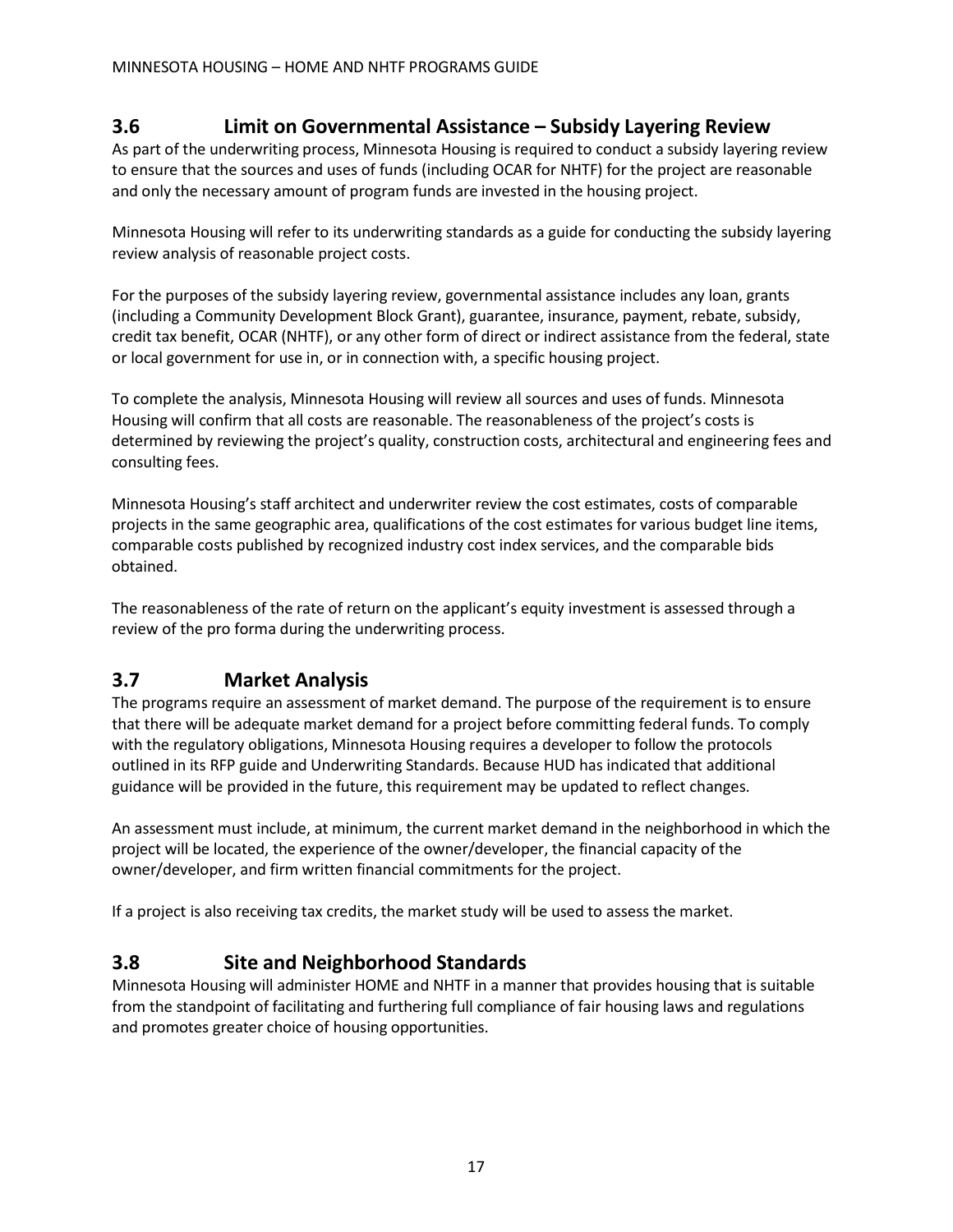In carrying out the site and neighborhood requirements with respect to new construction of rental housing, Minnesota Housing will review the information to ensure that the proposed site for new construction meets the requirements in 24 CFR part 983.57(e)(2).

Project records must illustrate that a site and neighborhood standards review was conducted for each project that included new construction of rental housing assisted to determine that the site meets the requirements of 24 CFR part 92.202 for HOME and 24 CFR part 93.150 for NHTF.

As with the HOME Program, HUD is not applying specific site and neighborhood standards to rehabilitation projects under NHTF; however, if project-based vouchers are used in an NHTF rehabilitation unit, the site and neighborhood standards for project-based vouchers will apply.

In addition, the requirements of 24 CFR part 8 (which implements Section 504 of the Rehabilitation Act of 1973) apply to the NHTF Program and specifically address the site selection with respect to accessibility for persons with disabilities.

Both HOME and NHTF require that the property comply with 24 CFR part 983.57 (e)(2)and (e)(3):

- (e) New construction site and neighborhood standards. A site for newly constructed housing must meet the following site and neighborhood standards:
- (2) The site must not be located in an area of minority concentration, except as permitted under paragraph (e)(3) of this section, and must not be located in a racially mixed area if the project will cause a significant increase in the proportion of minority to non-minority residents in the area.
- (3) A project may be located in an area of minority concentration only if:
	- (i) Sufficient, comparable opportunities exist for housing for minority families in the income range to be served by the proposed project outside areas of minority concentration (refer to paragraph (e)(3)(iii), (iv), and (v) of this section for further guidance on this criterion); or
	- (ii) he project is necessary to meet overriding housing needs that cannot be met in that housing market area (refer to paragraph (e) (3)(vi)) of this section for further guidance on this criterion).
	- (iii)As used in paragraph (e)(3)(i) of this section, "sufficient" does not require that in every locality there be an equal number of assisted units within and outside of areas of minority concentration. Rather, application of this standard should produce a reasonable distribution of assisted units each year that, over a period of several years, will approach an appropriate balance of housing choices within and outside areas of minority concentration. An appropriate balance in any jurisdiction must be determined in light of local conditions affecting the range of housing choices available for low-income minority families and in relation to the racial mix of the locality's population.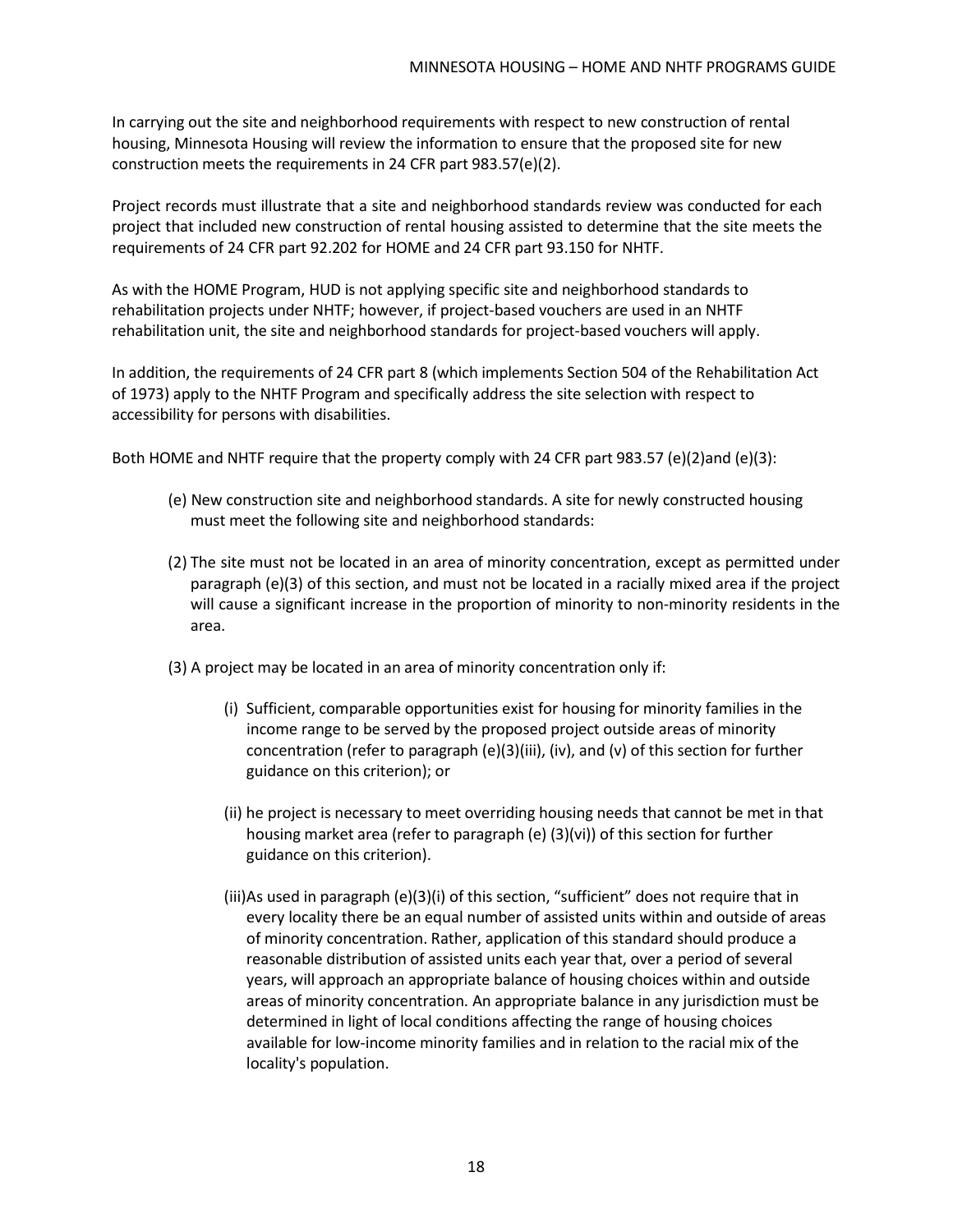- (iv)Units may be considered "comparable opportunities," as used in paragraph  $(e)(3)(i)$ of this section, if they have the same household type (elderly, disabled, family, large family) and tenure type (owner/renter); require approximately the same tenant contribution towards rent; serve the same income group; are located in the same housing market; and are in standard condition.
- (v) Application of this sufficient, comparable opportunities standard involves assessing the overall impact of HUD assisted housing on the availability of housing choices for low-income minority families in and outside areas of minority concentration, and must take into account the extent to which the following factors are present, along with other factors relevant to housing choice:
	- (A)) A significant number of assisted housing units are available outside areas of minority concentration
	- (B) ) There is significant integration of assisted housing projects constructed or rehabilitated in the past 10 years, relative to the racial mix of the eligible population
	- (C) ) There are racially integrated neighborhoods in the locality
	- (D)Programs are operated by the locality to assist minority families that wish to find housing outside areas of minority concentration
	- (E) Minority families have benefited from local activities (e.g., acquisition and write-down of sites, tax relief programs for homeowners, acquisitions of units for use as assisted housing units) undertaken to expand choice for minority families outside of areas of minority concentration
	- (F) ) A significant proportion of minority households has been successful in finding units in non-minority areas under the tenant-based assistance programs
	- (G)Comparable housing opportunities have been made available outside areas of minority concentration through other programs
- (vi)Application of the "overriding housing needs" criterion, for example, permits approval of sites that are an integral part of an overall local strategy for the preservation or restoration of the immediate neighborhood and of sites in a neighborhood experiencing significant private investment that is demonstrably improving the economic character of the area (a "revitalizing area"). An "overriding housing need," however, may not serve as the basis for determining that a site is acceptable, if the only reason the need cannot otherwise be feasibly met is that discrimination on the basis of race, color, religion, sex, national origin, age, familial status, or disability renders sites outside areas of minority concentration unavailable or if the use of this standard in recent years has had the effect of circumventing the obligation to provide housing choice.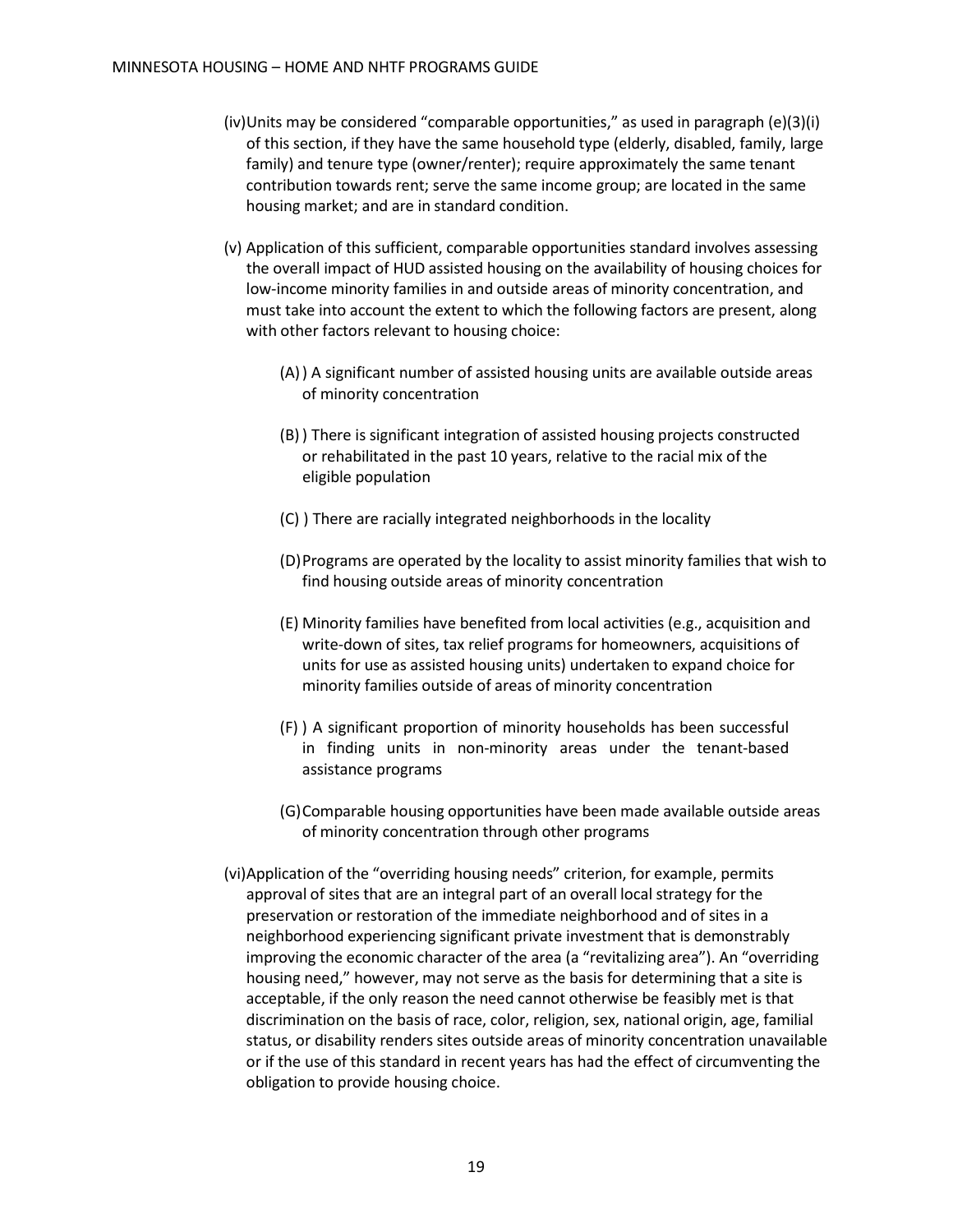# <span id="page-25-0"></span>**3.9 Unit Comparability Analysis and Cost Allocation**

The owner is required to perform a unit comparability analysis on all units in the project. Minnesota Housing will use this information and the eligible project costs to determine the maximum amount of HOME or NHTF funds that the project may receive and the required number of federally assisted units.

Minnesota Housing will work with the owner to determine if the federally assisted units will be designated as fixed or floating. The federal funding must only pay the share of project eligible costs proportionate to the number of federally assisted units. Assisted units must be evenly distributed among the different unit types.

Minnesota Housing will determine the estimated number of federally assisted units as required under the HOME or the NHTF programs. The final number and type of units to be assisted will be determined prior to signing the Written Agreement. If there are any changes to loan amounts or eligible costs during construction, the number of federally assisted units and maximum funding will be recalculated. This recalculation may result in revising the number of federally assisted units and/or the affordability period.

#### **Fixed Units**

- Comparable Units:
	- o When all units in the project (separated by the number of bedrooms), are satisfactorily demonstrated to be comparable (in terms of area and amenities), the owner and Minnesota Housing will determine whether or not the federally assisted units should be fixed or floating.
	- o When federally assisted units are fixed, the units remain the same during the effective period. Units designated as fixed **must** be occupied by tenants that meet the income and rent restrictions of the specified program for the duration of the effective period.
- Non-comparable Units:
	- o When the units are determined to be non-comparable, the federally assisted units must be fixed.
	- o The eligible costs must be prorated such that funding is only used for the federally assisted units plus a share of the common area costs.
	- o Projects with project-based rental assistance will have HOME/NHTF units fixed in the units with rental assistance whenever possible.

#### **Floating Units**

- Comparable Units:
	- o To designate the federally assisted units as floating they must be comparable to the nonassisted units.
	- o When federally assisted units are floating, the units may change during the effective period so long as both apply:
		- **The total number of federally assisted units in the project remains the same, and**
		- Any newly designated units must be comparable and maintain the applicable unit mix.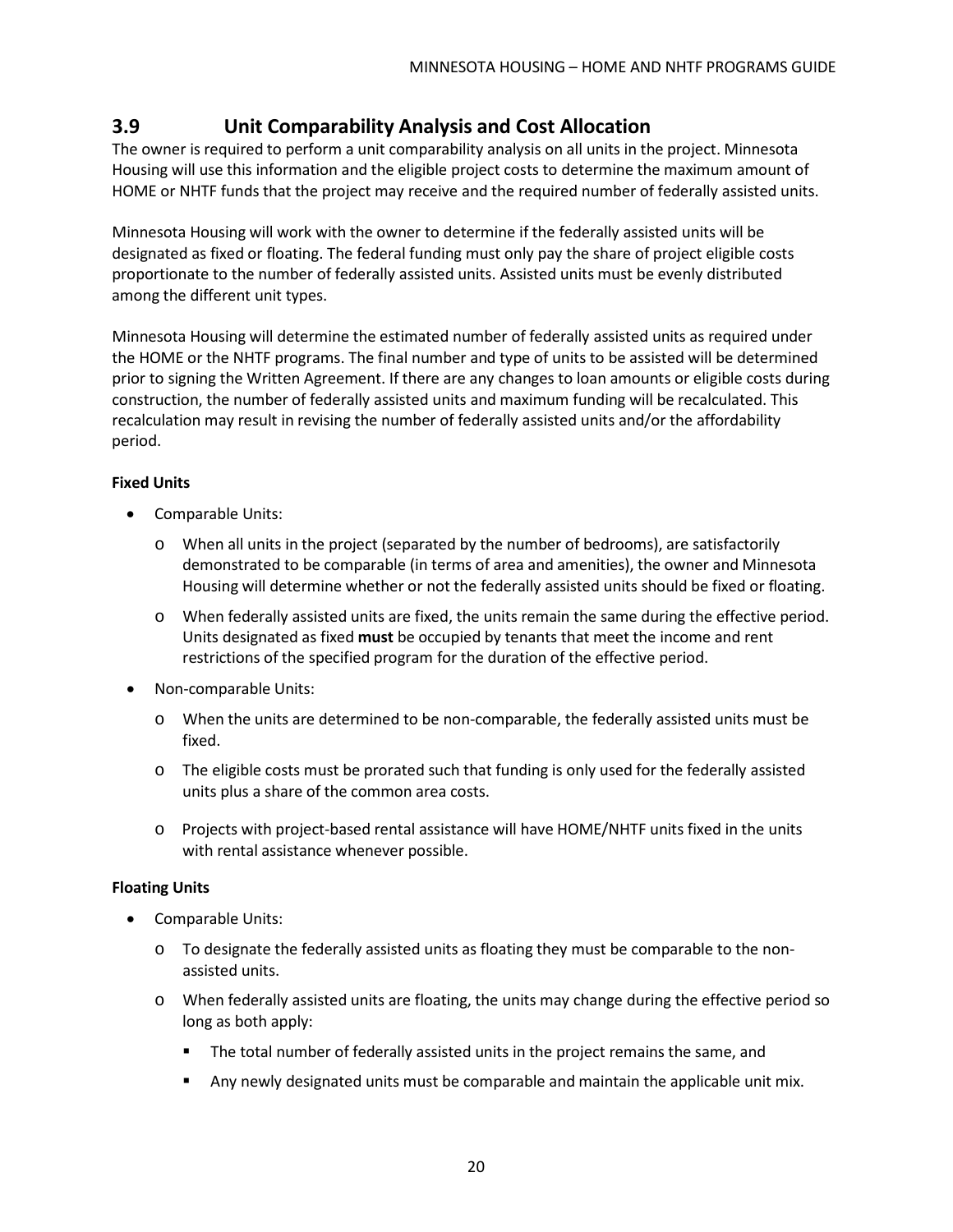If the project is receiving HOME funds from another participating jurisdiction, the owner must ensure that the other participating jurisdiction's HOME assisted units are separate from the designated Minnesota Housing HOME assisted units.

If the unit receives a federal or state project-based rental subsidy, and the tenant pays as a contribution toward rent not more than 30 percent of the tenant's adjusted income, the maximum rent is the rent allowable under the federal or state project-based rental subsidy program.

In HOME properties, a unit set at a low HOME rent (including a subsidized unit set at the rent allowable under the project-based rental subsidy) must be occupied by a tenant at or below 50% of AMI for the term of the affordability period. If the units are fixed and a tenant's income in a low HOME unit increases above 50% of AMI, the unit no longer qualifies as a low HOME unit. The allowance to use Project-based Rental Assistance (PBRA) rents no longer apply. If that unit were going to remain a HOME unit, the rent would need to be changed to the high HOME rent for that unit. The unit could still receive PBRA, after the rent was changed to the high HOME rent.

If the units are floating and a tenant's income in a low HOME unit increases above 50% of AMI, the unit would be in temporary non-compliance, and the owner could float the HOME unit to another compliant unit.

Refer to the HOME [and NHTF Programs](http://www.mnhousing.gov/get/MHFA_008993) Compliance Guide for more information and compliance requirements during the affordability period.

# <span id="page-26-0"></span>**3.10 Secured Financing**

Projects cannot receive federal funds, or have them committed to the project, until proof of due diligence is provided to show all financing for the project has been secured.

# <span id="page-26-1"></span>**3.11 Capital Needs and Major Systems**

Minnesota Housing must underwrite all projects to ensure that each project is financially sustainable over its affordability period. Capital needs will be evaluated during underwriting to plan for major systems repairs. The scope of rehabilitation work and replacement reserves deposits must be sufficient to ensure the useful life of essential building components throughout the affordability period [HOME 24 CFR part 92.251(b)(ii) and (viii)] [NHTF 24 CFR part 93.301].

After construction has been completed and as part of the project closeout, the owner must provide an updated capital needs assessment that will document the property's needs for the term of the affordability period. A Minnesota Housing architect reviews and approves the assessment before the project starts its affordability period. Handling of reserves during the affordability period can be found in Chapter 6.

# <span id="page-26-2"></span>**3.12 Minority- and Women-Owned Businesses**

It is the policy of Minnesota Housing that Minority- and Women-owned Business Enterprises (MBEs/WBEs) have equal access to business opportunities resulting from Minnesota Housing financed projects, and that the workforces on the projects that Minnesota Housing finances are demographically representative of the area where the projects are located. When reviewing bid information, Minnesota Housing will examine: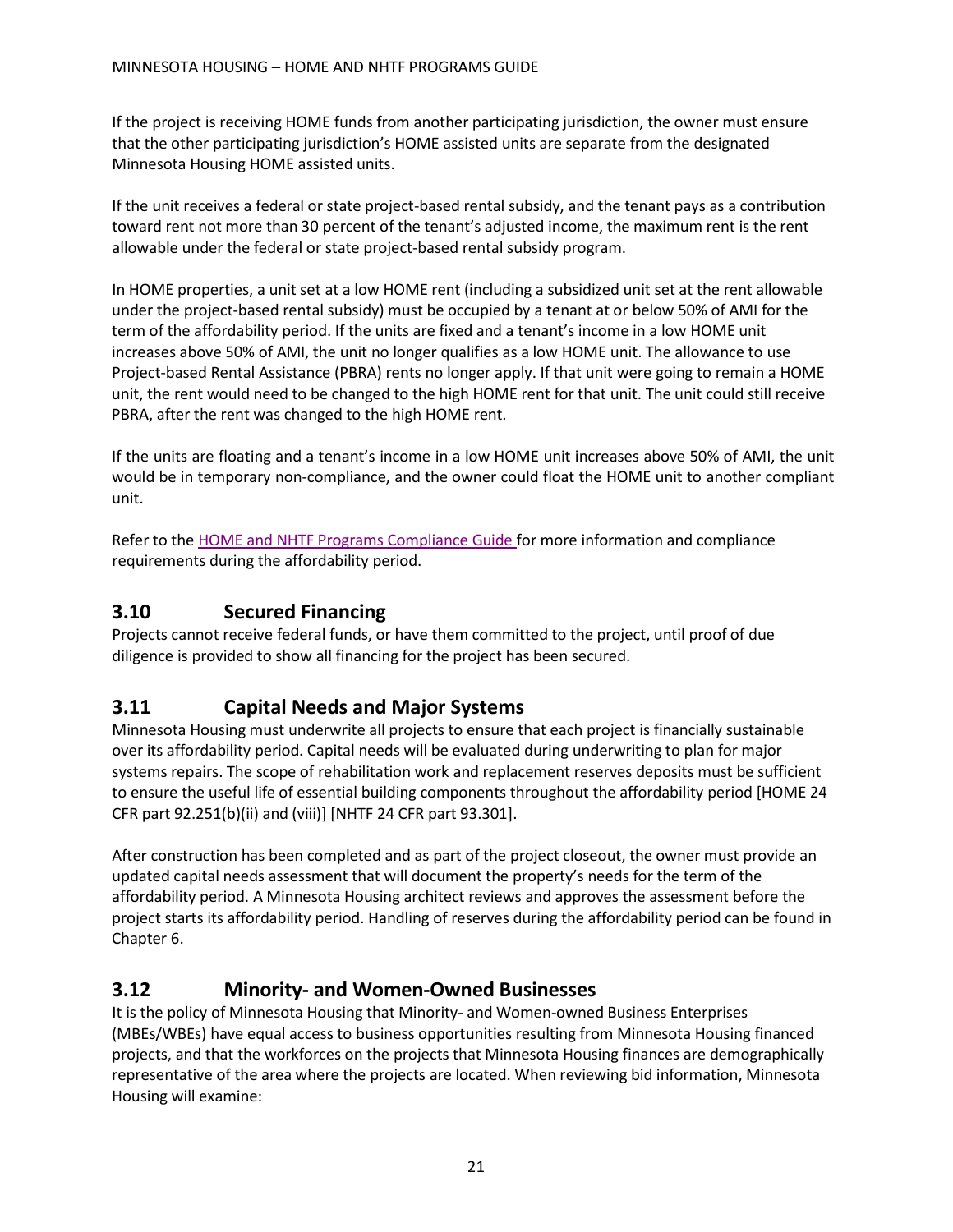- The owner's and general contractor's certification to determine compliance with laws prohibiting discrimination in employment and that they hire affirmatively
- The extent to which bids from MBEs/WBEs are solicited; such solicitations and the results must be documented
- The demographic make-up of the contractor and subcontractor's workforces

State and federal regulations direct that all affirmative steps be taken to ensure that MBEs/WBEs are used when possible. Outreach to minorities and women must be conducted and documented, and that documentation must be provided to Minnesota Housing for contracts in excess of \$25,000. Refer to the Women or Minority [Owned Business](http://www.mnhousing.gov/get/MHFA_1040662) (MBE/WBE) Compliance Guide for more information.

# <span id="page-27-0"></span>**3.13 Section 3 Requirements**

Properties that have work completed using federal funds are subject to the requirements of Section 3 of the Housing and Urban Development Act of 1968 (12 USC 1701u). These requirements are described in 24 CFR part 135. Additionally, Minnesota Housing has guides that describe Section 3 and Minority Business Enterprise/Women Business Enterprises (MBE/WBE) general compliance available to assist owners/developers. Minnesota Housing requires certain documentation and tracking information be provided to verify compliance with this obligation.

To demonstrate compliance with Minnesota Housing's affirmative contract compliance requirements, owners must identify jobs bid by minority-owned, women-owned, and small or disadvantaged businesses using the Minnesota Housing Contract Compliance Activity Report. This Minnesota Housing report is a data collection tool to be included in bidding documents. All contractors and sub-contractors providing bids must complete this form.

Minnesota Housing reserves the right to insist work is rebid affirmatively if the agency determines there is insufficient solicitation from minority and female contractors. Refer to Minnesota Housing guides that can be found on Minnesota Housing's website for hiring goals for specific geographic areas for Section 3 and MBE/WBE.

It is the owner's responsibility to ensure that bid packages include all applicable Section 3 and MBE/WBE information and forms. It is recommended that the owner deem any bid submitted without the required information as incomplete and not valid. The Section 3 and MBE/WBE guides provide all of the goals that the owner must meet when working on a project that is funded with HOME or NHTF funds. Contact your assigned underwriter with questions.

Construction and professional service contracts must include the contractor's signed Section 3 Clause along with all applicable labor standards documents. The owner/developer is responsible to ensure Minnesota Housing reviews bid packages before they are released. Refer to the Section 3 [Compliance](http://www.mnhousing.gov/get/MHFA_012427) [Guide](http://www.mnhousing.gov/get/MHFA_012427) for more information.

# <span id="page-27-1"></span>**3.14 Federal Labor Standards for HOME Funded Projects**

Owners agree to abide by and ensure compliance with the federal labor standards laws and regulatory requirements. The three laws that apply to HOME funded projects are: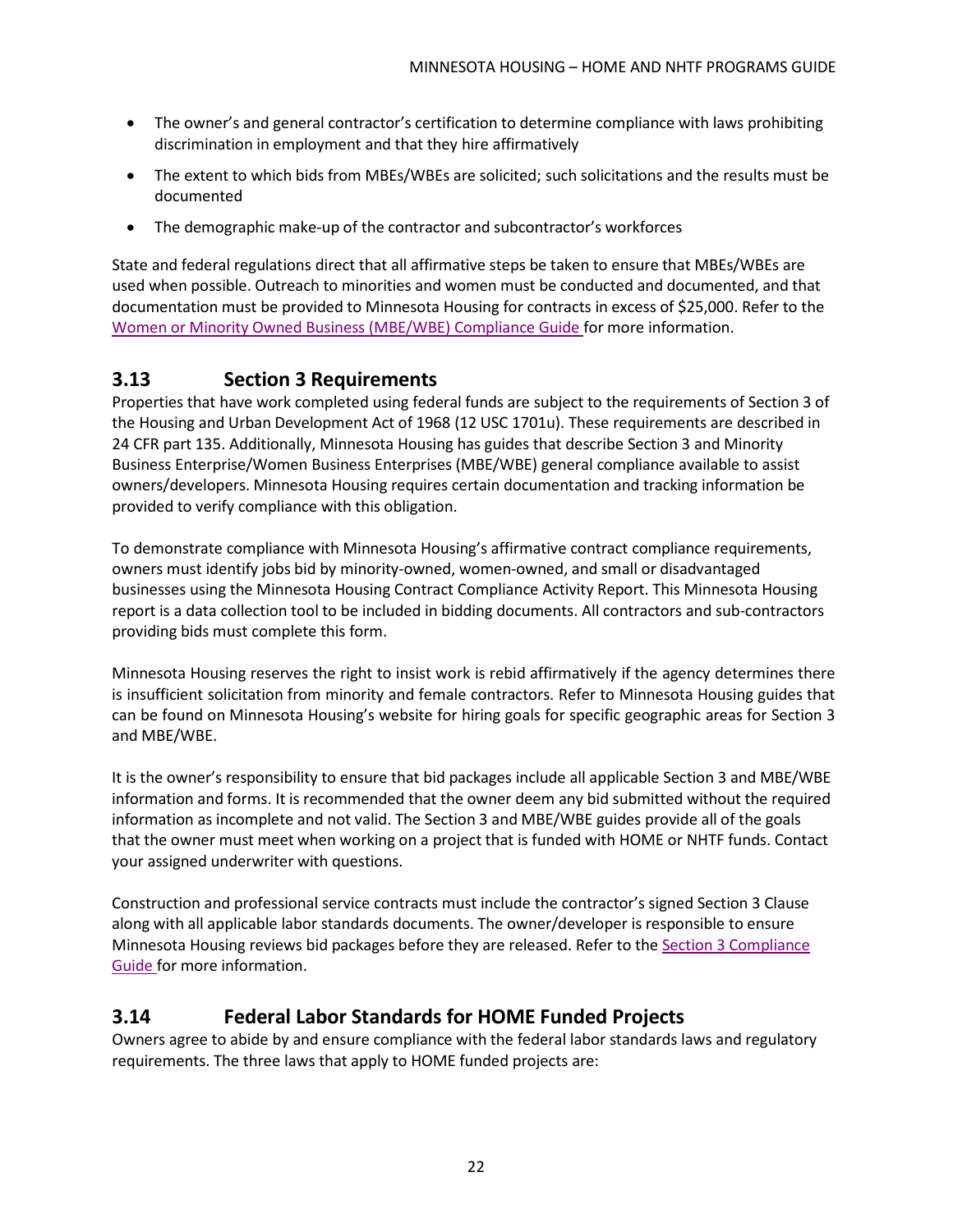- Davis-Bacon Act: Requires workers receive not less than the prevailing wages being paid for similar work in the locality. Prevailing wages are computed by the U.S. Department of Labor (DOL) and are issued in the form of federal wage decisions for each classification of work.
- Copeland "Anti-kickback" Act: Workers must be paid at least once a week without any deductions or rebates except permissible deductions, which include taxes, deductions the worker authorized and those required by court processes. The act also requires that contractors maintain payroll records and submit weekly payrolls and statements of compliance to the contracting agency.
- Contract Work Hours and Safety Standards Act: Workers must receive overtime compensation at a rate 1 ½ times their regular wage after they have worked 40 hours in one week.

Refer to the U. S. Department of [Housing and Urban](https://www.hud.gov/states/shared/working/r8/olr/index) Development Office of Labor Relations for additional information about the laws outlined above.

# <span id="page-28-0"></span>**3.15 Davis Bacon Act for HOME Funded Projects**

**NOTE:** This section applies to the HOME Program. The NHTF statute authorizing the program did not make the labor standards of Davis-Bacon and Related Acts applicable to NHTF.

Each HOME assisted project that contains 12 or more HOME assisted units must pay all laborers and mechanics employed in the project an hourly rate not less than the minimum rate specified in the applicable wage decision issued by the DOL for each particular project. When combining HOME assistance with other federal sources, follow the Davis-Bacon standards of the program that applies the standards to the fewest number of units.

Owners must require all of the following:

- All contractors pay employees weekly
- All contractors must, on a weekly basis, enter their certified weekly payroll reports with all applicable documentation into HUD's LCPTracker (Labor Compliance Software; also refer to Section 6.15)

The completion and submission of all documentation for conformance with federal labor standards requirements is a condition for the release of HOME funds.

Minnesota Housing will conduct periodic interviews with persons who are working on site to ensure compliance with Davis Bacon and Related Acts. Errors or discrepancies in labor rates and payrolls will result in possible restitution to the person affected.

# <span id="page-28-1"></span>**3.16 Wage Determination – HOME Funded Projects**

Each project with 12 or more HOME assisted units must obtain a wage decision from the DOL website. The owner's architect is responsible for obtaining the wage decision and ensuring it is included in all bid documents.

The owner must have a formal construction contract with the selected general contractor, and an owner who is also the licensed general contractor must have formal construction contracts with all individual sub-contractors. All construction contracts must contain Davis-Bacon language binding the contractor to Davis-Bacon requirements (HUD 4010).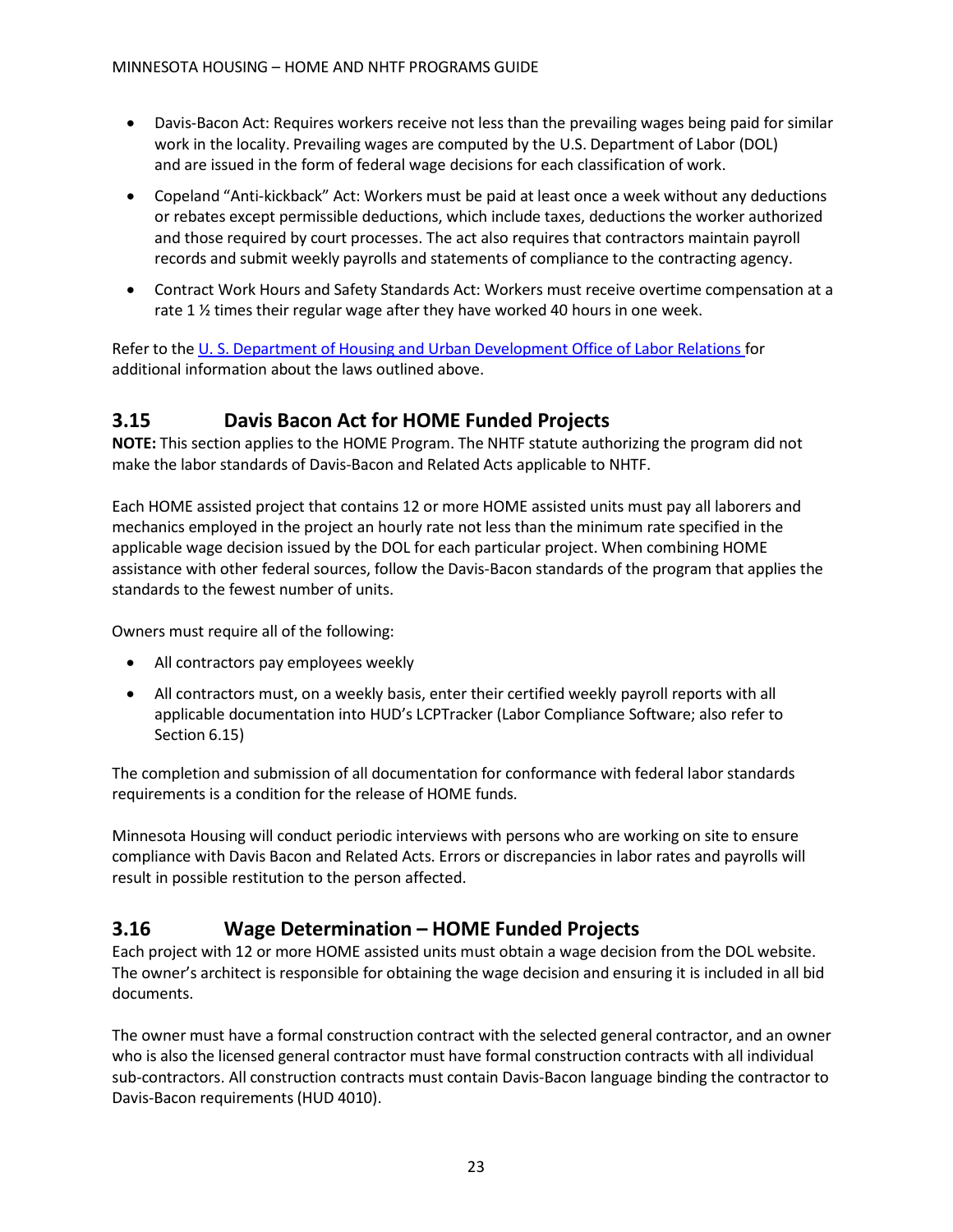The general contractor must ensure that all contracts with subcontractors contain all applicable labor standards and Section 3 documentation.

A Minnesota Housing-approved wage decision must be included in all bid specifications, bid documents and contracts. Failure to include a wage decision or the use of a wrong wage decision in bid specifications, bid documents and contracts will not relieve the contractor or owner from potential enforcement action and may make costs ineligible for payment with HOME funds.

Wage determinations may be modified by the DOL at any time, but most changes occur weekly on Fridays. The contract award date or the date on which a wage decision is considered locked in is as follows:

- For competitively bid contracts, the wage decision is considered locked in when the bids are opened, provided the contract is awarded within 90 days of the bid opening.
- The project that negotiates the general contractor's contract will lock in the wage decision when the contract is signed. **NOTE:** If the general contractor's contract is negotiated, all of the subcontractor's work must be competitively bid.
- For projects that are FHA-insured, the wage decision is locked in on the date that the mortgage is initially endorsed by HUD, provided that construction starts within 90 days.

**NOTE:** Please work closely with the HOME program manager to determine when your project's wage decision is locked in.

All of the following documents must be included in bid specifications and bid documents:

- Applicable wage decision
- HUD Form 4010: Federal Labor Standards Provisions
- Minnesota Housing Equal Employment Opportunity Policy Statement Form
- Section 3 Guide and all applicable attachments

Minnesota Housing must be given a copy of the bid specifications and bid documents before they are released for bid. The HOME program manager will sign off on the bid package before it is released for bid with the understanding that the wage decision may have to be updated before the contract is signed.

The general contractors and subcontractor contracts must include all of the following:

- HUD 4010
- Contractor completed and signed Minnesota Housing Equal Employment Opportunity Policy Statement Form
- Contractor's signed Section 3 Clause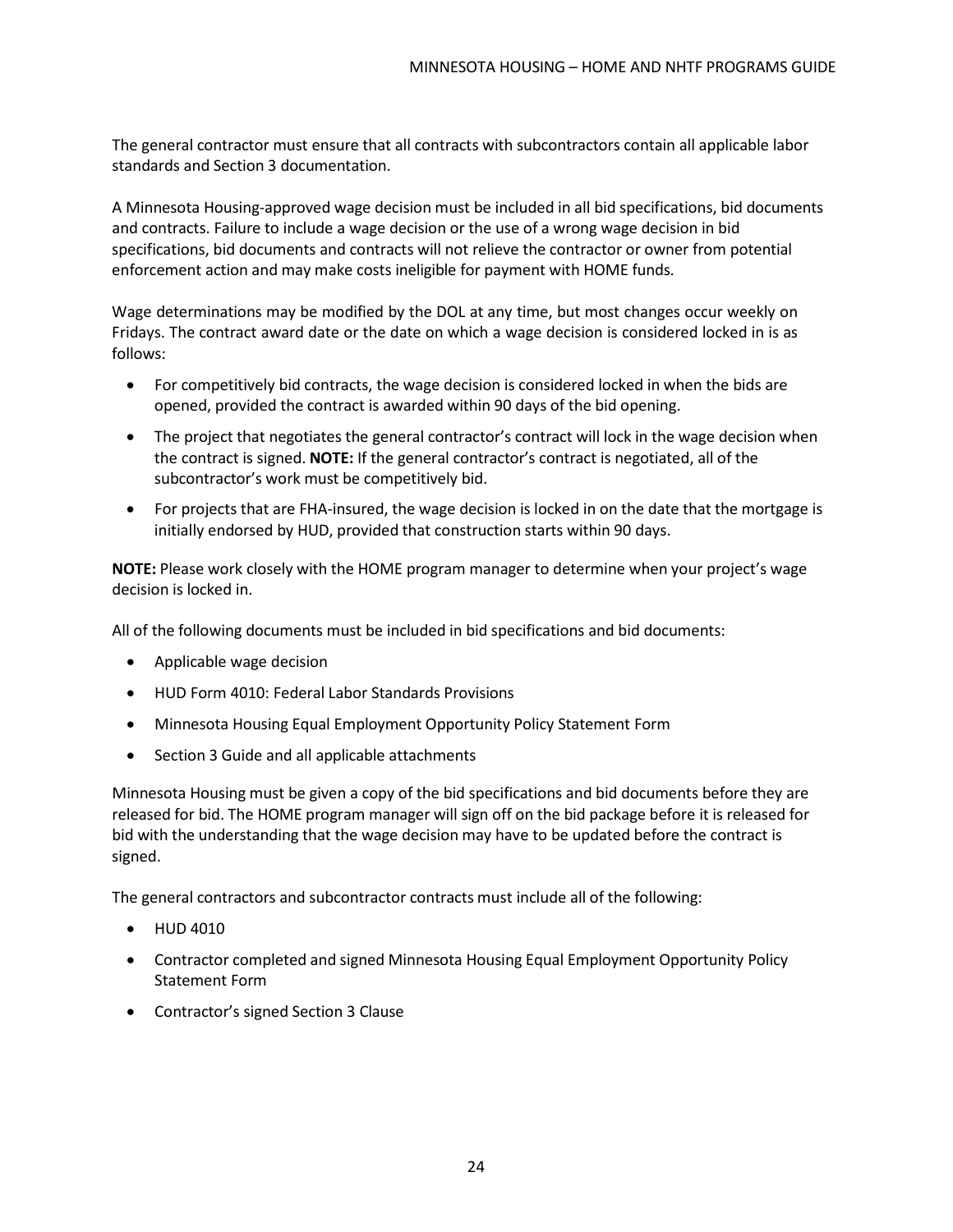# <span id="page-30-0"></span>**3.17 Notices for Job Site – HOME Funded Projects**

Minnesota Housing will make one or more site visits to determine that the applicable notices are posted at the site related to wage and labor requirements.

Posting at the work site must include a copy of:

- Applicable wage decision
- HUD Form 4010: Federal Labor Standards Provision
- [Employees Rights](http://www.dol.gov/whd/regs/compliance/posters/fedprojc.pdf) under the Davis Bacon Act Notice Poster
- Any additional classification information

The documents must be posted at the work site in a location that employees can easily access and must be protected from the weather for the duration of the contract work.

# <span id="page-30-1"></span>**3.18 Required Submittals to Minnesota Housing – HOME Funded Projects**

Before the loan closing, the general contractor must submit a complete list of all contractors and subcontractors to be employed. This list must be updated as additional subcontractors are determined.

The general contractor must, at a minimum, report weekly in LCPTracker the following records:

- A list showing all contractors and subcontractors working on the project during the work week and documentation showing that the subcontractors are not on HUD's LDP list or listed in the SAM system. **NOTE:** This documentation only needs to be provided once per project and must be submitted before the subcontractor starts working on the project.
- A contractor and subcontractor profile for every contractor working on the project
- The certified weekly payroll report for each contractor and subcontractor that includes employees working at any time during the week
- Proof of employee approval of all other deductions

These submittals must be made no later than seven days following the reporting period covered. **Incomplete or incorrect payroll reports will delay payment.**

# <span id="page-30-2"></span>**3.19 Subordination to Declaration of Covenants, Conditions and Restrictions**

Minnesota Housing requires all lenders in a senior position to agree to subordinate their mortgage to the HOME or NHTF Declaration of Covenants, Conditions and Restrictions. The subordination to the HOME or NHTF Declaration of Covenants, Conditions and Restrictions does not affect lien priority; rather, it ensures that applicable rent, income and occupancy requirements run with the property for the duration of the effective period regardless of any change of ownership, full payment of the loan or event of default.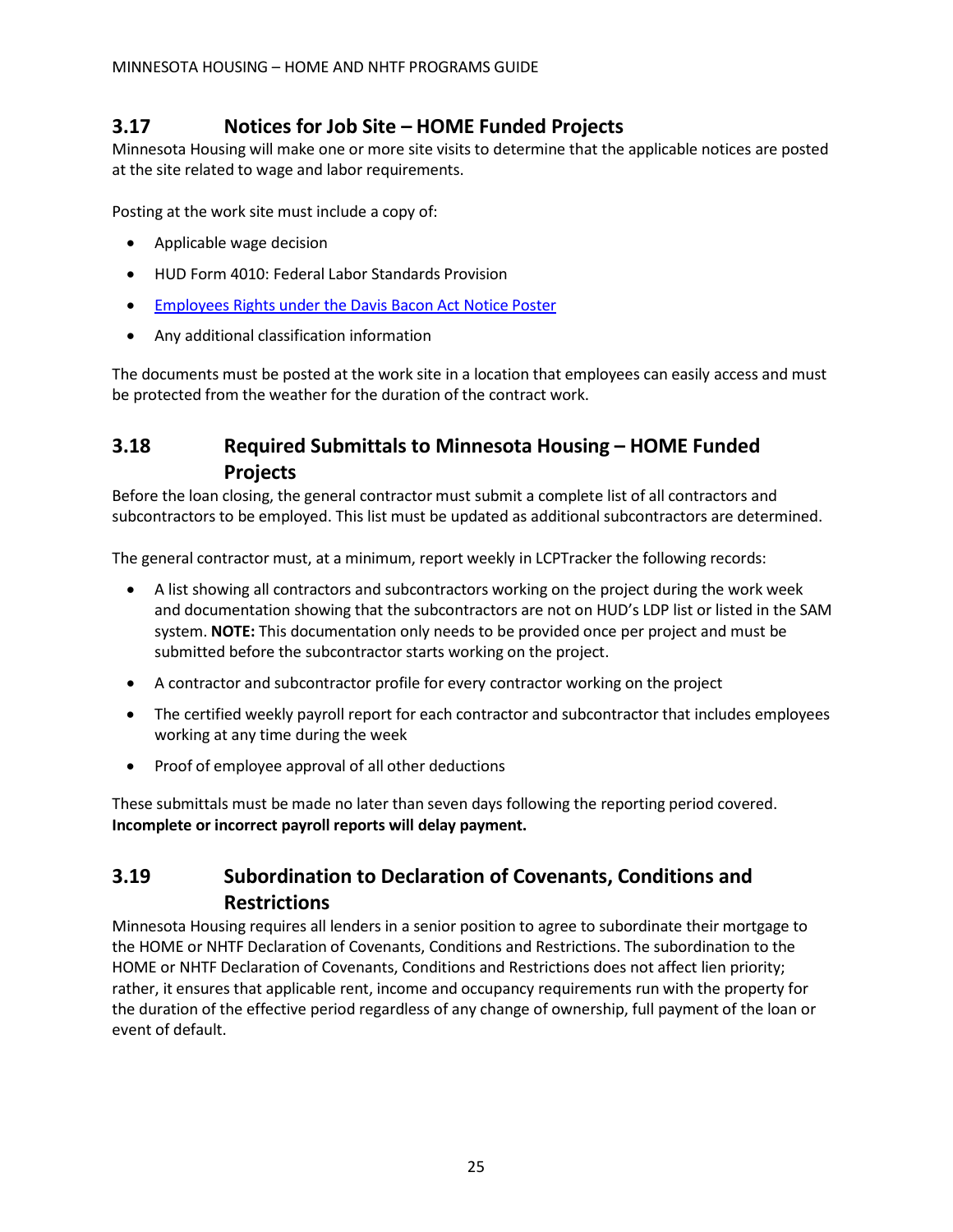Borrowers should begin talking to senior lien holders as soon as possible to determine if they are willing to execute the subordination. If a lender is not able to meet this requirement, Minnesota Housing may elect to not fund the loan.

# <span id="page-31-0"></span>**3.20 Monitoring and Reporting Requirements**

#### **During Underwriting**

Both programs require regular reporting throughout the underwriting period for certain activities. These include:

- Uniform Relocation Act requirements
- Tenant vacancy status and eligibility
- Section 3
- MBE/WBE

#### **During Construction**

Both programs require regular reporting throughout the construction period for certain activities. These include:

- Uniform Relocation Act requirements
- Tenant vacancy status and eligibility
- Section 3
- MBE/WBE

The HOME Program also requires reporting for labor standards (Davis Bacon) during the period of construction. These requirements are described earlier in this chapter.

#### **During the Affordability Period**

- Both HOME and NHTF require regular reporting during the affordability period.
- HOME affordability periods are based on specifics details of the project and can range from five to 20 years.
- NHTF affordability period is 30 years for all projects that receive NHTF funds.
- Annual reporting must include:
	- o Tenant eligibility and demographic data
	- o Annual owner certifications
	- o Financial records to conduct financial oversight
- Financial: Minnesota Housing's Asset Management staff will annually review the Capital Needs Assessment (CNA)/Physical Needs Assessment (PNA) for the following:
	- o Balance of replacement reserves at the beginning of the fiscal year
	- o Capital expenditures during the fiscal year
	- o Adjust above referenced PNA as needed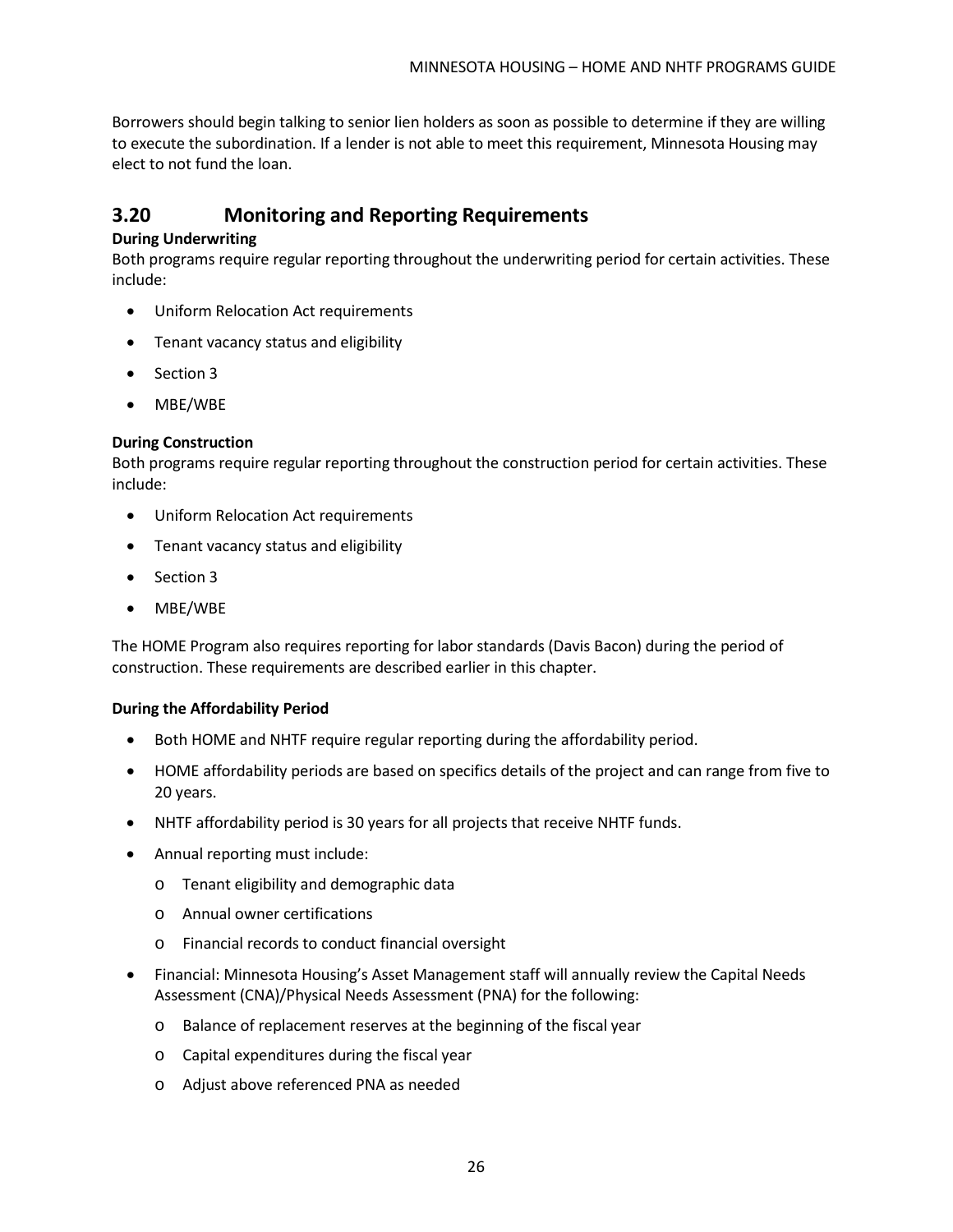o Ensure reserves balance remains positive through affordability date

During the affordability period, Minnesota Housing must annually examine the financial condition of the project and must take action where feasible to correct problems that threaten a project's financial viability [HOME 24 CFR part 92.504(d)(2)] [NHTF 24 CFR part 93.404].

# <span id="page-32-0"></span>**3.21 Affordability Period**

The affordability period marks the time during which the assisted units must remain in compliance with specific program guidelines.

Minnesota Housing reserves the right to require a longer affordability period as a condition of funding. The affordability period begins within 15 days of final disbursement of all project funds to the owner. The final disbursement occurs after project completion and submission of all required documentation. After the final disbursement is completed, an Effective Period Certificate will be executed and filed in the respective county's records.

HOME Acquisition and Rehabilitation Affordability Periods:

- Five year affordability period for loans less than \$15,000 per HOME assisted unit
- Ten year affordability period for loans between \$15,000 and \$40,000 per HOME assisted unit
- Fifteen year affordability period for loans over \$40,000 per HOME assisted unit

HOME New Construction Affordability Period:

• Twenty-year affordability period for all new construction

NHTF Affordability Period Term:

• Thirty year affordability period for all loans regardless of amount or number of units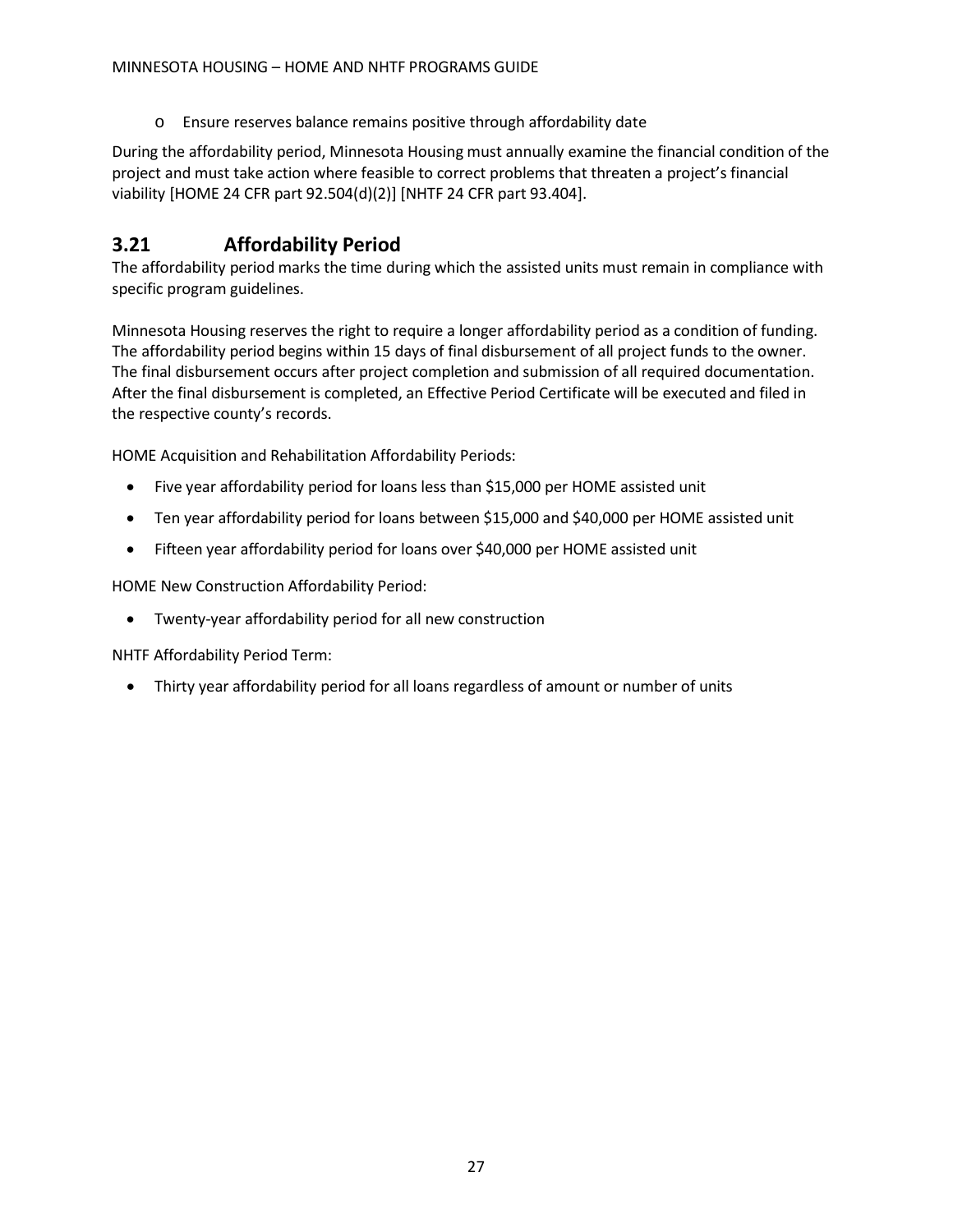# <span id="page-33-0"></span>**Chapter 4 – Fees**

Certain fees and costs are eligible to be charged and paid for using federal funds.

- Costs to process and settle the financing for a project, such as:
	- o Private lender origination fees
	- o Credit reports
	- o Fees for title evidence
	- o Fees for recording and filing of legal documents
	- o Building permits, attorneys' fees
	- o Private appraisal fees
	- o Fees for an independent cost estimate
	- o Builders' or developers' fees
- Costs for both new construction and rehabilitation, such as:
	- o Architectural, engineering or related professional services required to prepare plans, drawings, specifications, or work write-ups. The costs may be paid if they were incurred not more than 24 months before the date that funds are committed to the project and the grantee expressly permits funds to be used to pay the costs in the Written Agreement committing the funds
	- o Costs to process and settle the financing for a project, such as private lender origination fees, credit reports, fees for title evidence, fees for recording and filing of legal documents, building permits, attorneys' fees, private appraisal fees and fees for an independent cost estimate and builders' or developers' fees
	- o Costs of a project audit, including certification of costs performed by a certified public accountant, that Minnesota Housing may require with respect to the development of the project
	- $\circ$  Costs to provide information services such as affirmative marketing and fair housing information to prospective homeowners and tenants as required by 24 CFR part 93.350
	- o Payment of impact fees that are charged for all projects within a jurisdiction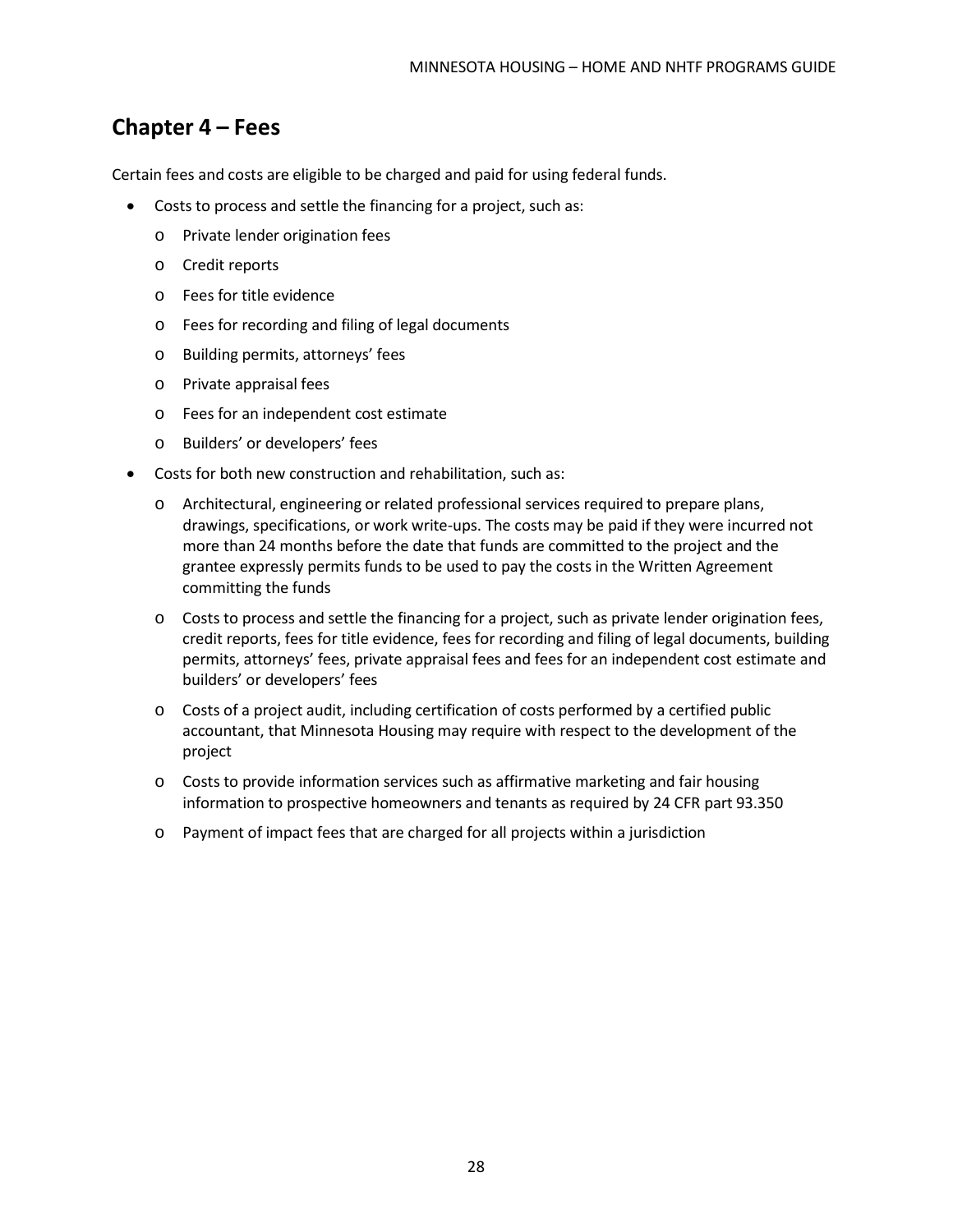# <span id="page-34-0"></span>**Chapter 5 – Applying for Funds**

Funds are available through Minnesota Housing's Consolidated RFP, dependent on federal appropriations.

Minnesota Housing's Consolidated RFP takes place each spring. Notification is posted with resources and requirements for program eligibility at [www.mnhousing.gov.](http://www.mnhousing.gov/sites/multifamily/applicationresources) Technical assistance and web training is made available prior to the date applications are due.

All program selections must be approved by Minnesota Housing's board. The projects will also be approved by Minnesota Housing's Clearinghouse Committee prior to commitment of funds (signing of the Written Agreement) and by Minnesota Housing's Mortgage Credit Committee prior to loan closing.

- The pro forma should include tax benefits and other assumptions used in calculating the project's cash flow.
- The pro forma should represent, at a minimum, the term of the HOME or NHTF Program affordability requirements (refer to Section 3.20 of this guide).

If Minnesota Housing determines that the total amount of federal funds and other governmental assistance exceeds the amount necessary to make the project feasible (e.g., costs are unreasonable or the projected rate of return is too high), Minnesota Housing will pursue one or more of the following remedies:

- Reduce the amount of federal program funds by reducing the project budget
- Increase the borrower's contribution or non-public funding
- Make other adjustments, such as lowering the rents, increasing the replacement reserves or analyzing expenses
- Deny federal program assistance if the applicant refuses to make reasonable adjustments or refuses to limit the rate of return and/or profit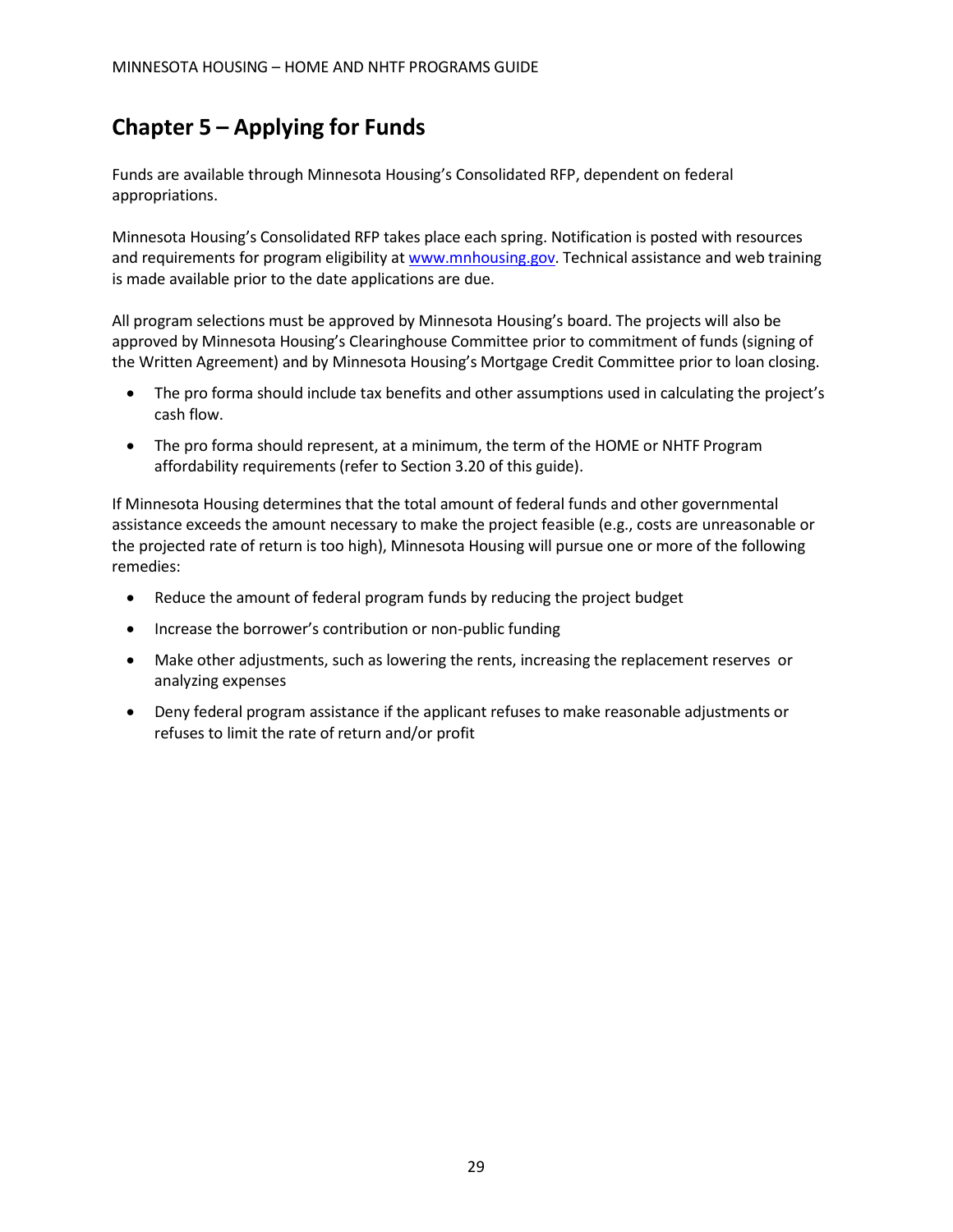# <span id="page-35-0"></span>**Chapter 6 – Compliance**

All standards contained in this chapter must be met at project completion and throughout the affordability period. Properties will be monitored for compliance with affordability and property standards for the duration of the affordability period.

The federal HOME Program and NHTF Program establish specific compliance responsibilities prior to, during and after project completion for the duration of the affordability period and the term of the loan. For information on compliance using HOME or NHTF funds, please refer to applicable regulations for each program as referenced throughout this guide.

### <span id="page-35-1"></span>**6.1 Financial Reporting and Reserves**

#### **HOME**

For projects that receive HOME funds, Minnesota Housing may require the owner to establish a replacement cost reserve account any time prior to repayment of the HOME loan. The replacement cost reserve account will be held and maintained by either Minnesota Housing or a depository designated by Minnesota Housing.

If, during the HOME affordability period, the owner has a previously established replacement cost reserve account with a lender other than Minnesota Housing, the owner is required to furnish to Minnesota Housing evidence of the spending activity of the replacement cost reserve account. Evidence must include, but is not limited to, the current balance, deposits and disbursements made from the account, purpose of the disbursements and any other information as Minnesota Housing may request.

If the borrower has established a replacement cost reserve account that is not held by a lender, then during the effective period (as defined herein), the borrower must, within 10 business days, furnish to the lender, as may be requested by the lender from time to time, evidence of the spending activity of the replacement cost reserve account in a form acceptable to the lender. Evidence must include the current balance, deposits and disbursements made from the account, purpose for which disbursements were made and any other information as the lender may request.

#### **NHTF**

Properties with 10 or more NHTF assisted units will be required to follow the financial oversight obligations of 24 CFR part 93 and 24 CFR part 93.404 and as detailed in this guide.

#### **HOME and NHTF Financial Oversight (as applicable)**

Requests from reserves will be reviewed and approved annually by Minnesota Housing upon receipt of audited financial statements. Owners must submit annual operating data, audited financial statements and annual updated PNA data for review by the assigned housing management officer (HMO). If you have questions regarding financial oversight, contact Earl Erlendsson, HMO, a[t](mailto:earl.erlendsson@state.mn.us) [earl.erlendsson@state.mn.us,](mailto:earl.erlendsson@state.mn.us) or 651.296.0754 or Gayle Rusco, Housing Program Supervisor – Asset Management at [gayle.rusco@state.mn.us](mailto:gayle.rusco@state.mn.us) or 651.296.8093. The following provides a more detailed description of requirements.

#### **PNA/CNA**

The owner must submit a post rehabilitation capital expenditure that includes capital projections through the end of the affordability period. Minnesota Housing architects will review the plan using the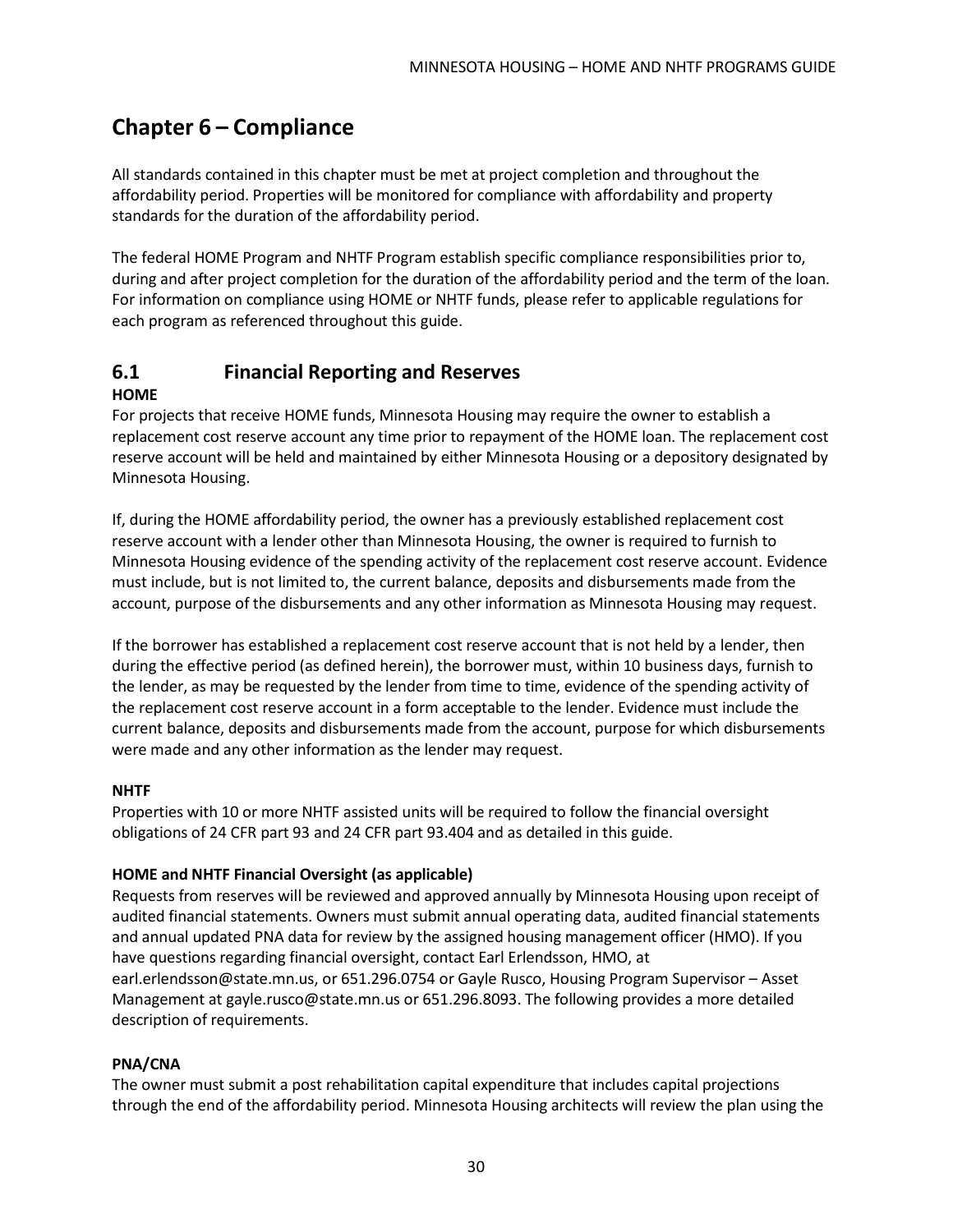completed rehabilitation capital expenditure to ensure appropriate useful remaining life and needed expenditures are included. The Asset Management program supervisor will annually:

- Review the balance of replacement reserves at the beginning of the fiscal year
- Review capital expenditures during the fiscal year
- Adjust the above referenced PNA/CNA as needed
- Ensure reserves balance remains positive through the affordability date
- Financial reporting: Use the annual Federal Reporting Tool to submit annual operating data. This information will be used to assist in evaluating the long-term financial viability of the project. It is similar to the Minnesota Housing reporting tool that owners and agents currently use to report first mortgage oversight operating data except for the following:
	- o Only one report needs to be submitted 30 days from the project's fiscal year end.
	- o The report will include all reserves balances and loan amounts from outside entities (if not held by Minnesota Housing).
	- o This report will be in place of an annual budget and will reflect actual annual financial viability.

### <span id="page-36-0"></span>**6.2 Ongoing Property Inspections and Property Standards**

Ongoing property inspections are required during the affordability period as noted in 24 CFR part 92.251 and 24 CFR parts 93.301 and 93.404. HOME and NHTF allow Minnesota Housing to prepare an inspection schedule, and Minnesota Housing's schedule may be more restrictive than the schedule suggested by HUD.

Follow up onsite inspections must be performed within 12 months of construction completion to ensure that health and safety violations or other serious and significant defects do not exist in the property.

NHTF requires that ongoing property inspections be performed at least once every three years after the initial inspection.

Minnesota Housing's inspections schedule for HOME and NHTF can be found in Minnesota Housing's HOME Programs and National Housing Trust [Fund Program](http://www.mnhousing.gov/get/MHFA_008993) Compliance Manual.

### <span id="page-36-1"></span>**6.3 Income Eligibility**

Extremely low-income families (NHTF) means low-income families whose annual incomes do not exceed 30 percent of the median family income of a geographic area, as determined by HUD, with adjustments for smaller and larger families.

Very low-income renter households (NHTF) means a household whose income is in excess of 30 percent, but not greater than 50 percent of the area median income, with adjustments for smaller and larger families, as determined by HUD.

Very low-income families (NHTF and HOME) means low-income families whose annual incomes are in excess of 30%, but not greater than 50% of AMI of a geographic area, as determined by HUD, with adjustments for smaller and larger families. Refer to 24. CFR 92.2 and 24 CFR 93.2 for a more detailed definition for each program.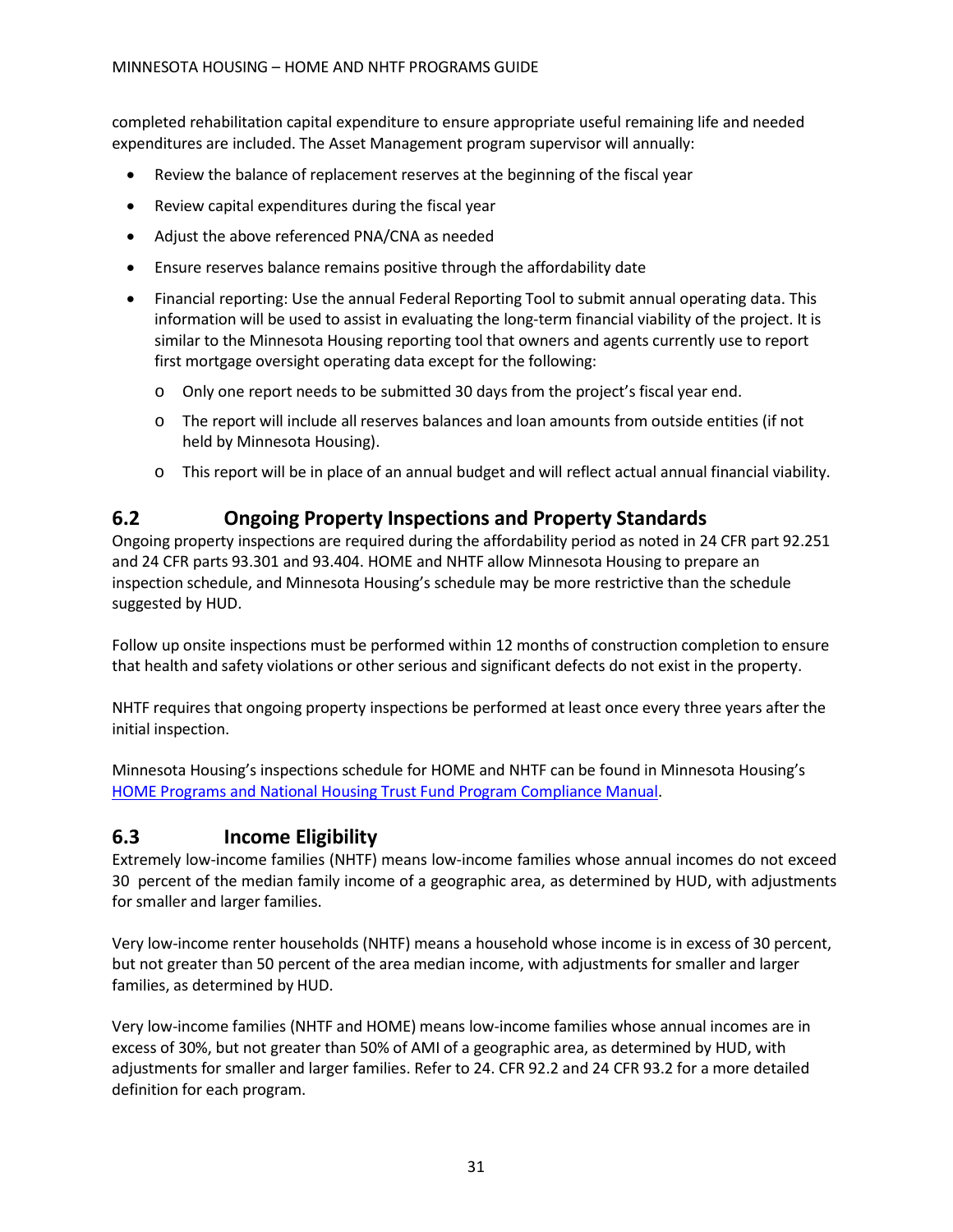#### **HOME**

All HOME assisted units must be initially occupied by families with annual gross incomes at or below 60% of AMI with rents at or below the high HOME rents. In projects containing more than five (5) units, at least 20 percent of HOME assisted units must be occupied by households with incomes at or below 50% of AMI with rents at or below the low HOME rents for the affordability period. In some circumstances, more restrictive income requirements may apply, as noted below. Income of tenants must be determined and verified in accordance with the requirements of Minnesota Housing's Multifamily HOME Programs and National Housing Trust [Fund Program Compliance](http://www.mnhousing.gov/get/MHFA_008993) Manual.

The following chart illustrates the income targeting requirements by the number of HOME assisted units. **NOTE:** More restrictive requirements may be required.

|                                             | <b>Number</b><br>of HOME<br><b>Units</b> | <b>Income</b><br><b>Requirements</b><br><b>At Initial</b><br><b>Certification</b>                                | Income<br><b>Requirements</b><br><b>After Initial</b><br><b>Certification</b>                                 | <b>Rent Requirements</b>                                                                                                                |
|---------------------------------------------|------------------------------------------|------------------------------------------------------------------------------------------------------------------|---------------------------------------------------------------------------------------------------------------|-----------------------------------------------------------------------------------------------------------------------------------------|
| Very Low-<br>income/Low<br><b>HOME Rent</b> | $5+$                                     | At least 20% of<br>the units must<br>be occupied by<br>very low-income<br>households at<br>50% of AMI or<br>less | At least 20% of<br>the units must be<br>occupied by very<br>low-income<br>households at<br>50% of AMI or less | At least 20% of the units<br>must pay the lower of FMR,<br>50% rent limit (low HOME<br>rent), or 30% of the<br>family's adjusted income |
| Low-income/<br>High HOME<br>Rent            | $5+$                                     | Up to 10% of the<br>units may be<br>occupied by<br>households up to<br>80% of AMI                                | The remaining<br>80% of the units<br>may be occupied<br>by households up<br>to 80% of AMI                     | The remainder of the units<br>may pay the lower of FMR<br>or 65% rent limit (high<br>HOME Rent)                                         |

**NOTE:** You must have at least 10 HOME assisted units to qualify for one unit with a household at 80 percent of AMI.

#### **NHTF**

The income determination provisions provided in this guide are those that HUD uses in its HOME Program rule. The breakdown of occupied units and income requirements for NHTF are different and are specific to serving populations that are extremely low-income.

# <span id="page-37-0"></span>**6.4 Rent and Income Limits**

The HOME and NHTF programs require annual review and approval of rents for the assisted units. The Multifamily Home Programs and National Housing Trust Fund Program Compliance Manual describe this process.

**HOME Program rent and income limits** are published by HUD on an annual basis. Minnesota Housing issues a memo to owners and managers and posts the new rent and income limits on its website when they are released. In the event rent limits decrease for an area, or utility allowances increase, an owner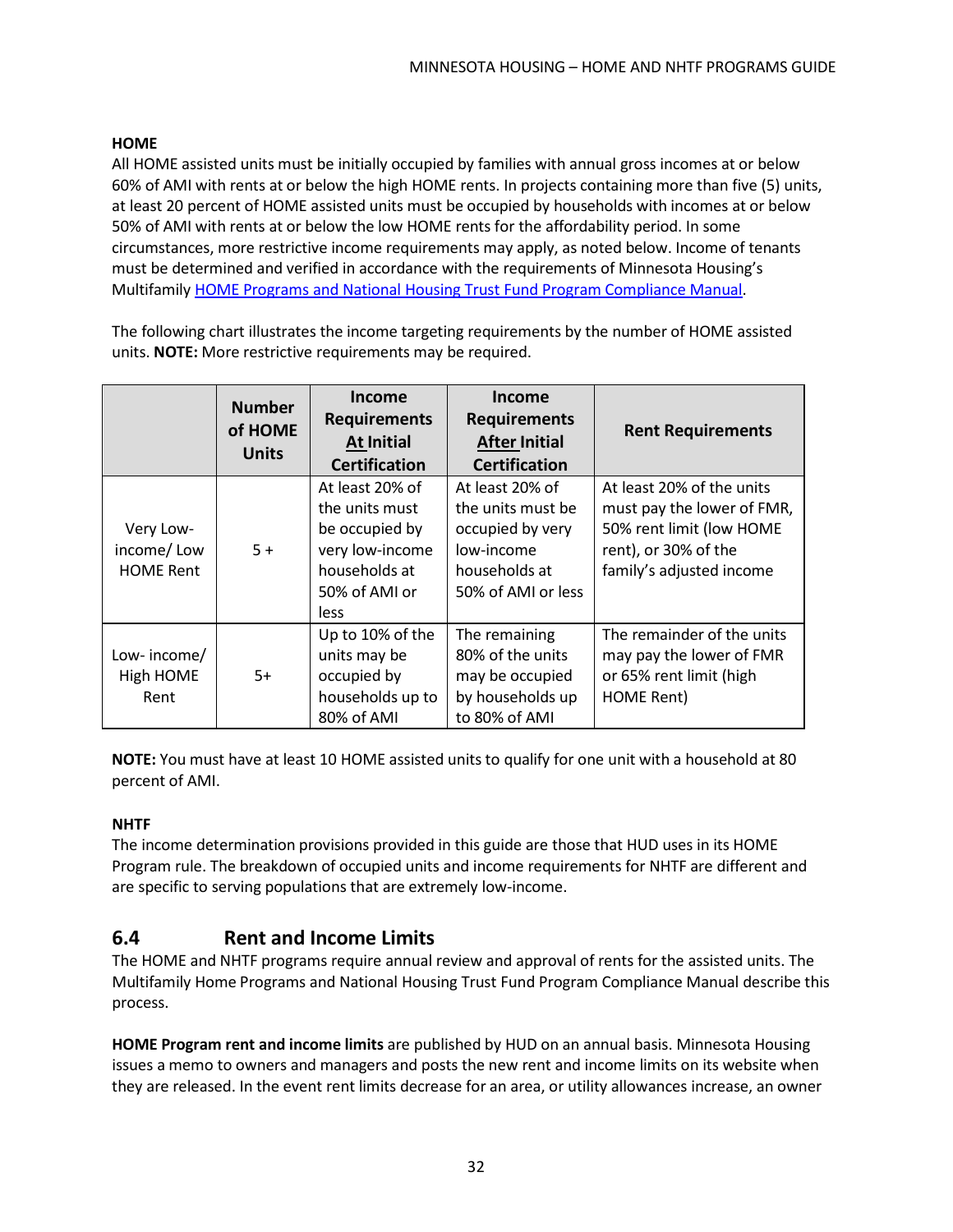may be required to reduce the rent charged but will not be required to lower rents below those in effect at the time of project commitment.

**NHTF Program rent and income limits** are published by HUD on an annual basis. Minnesota Housing issues a memo to owners and managers and posts the new rent limits on its website when they are released.

#### **HOME Rents**

Every HOME assisted unit is subject to maximum allowable rents based on bedroom size for the county in which the property is located. These maximum rents are referred to as HOME rents. There are two HOME rents established for properties; high and low HOME rents represent the maximum that owners can charge for rent, including an allowance for tenant-paid utilities. Rent limits and rent increases must be determined and verified in accordance with the requirements of Minnesota Housing's Multifamily HOME Programs and National Housing Trust [Fund Program](http://www.mnhousing.gov/get/MHFA_008993) Compliance Manual.

Properties Receiving Project-based Rental Assistance HOME:

- Assisted units must be made available for rent to households with incomes at or below 50 percent of AMI at gross rents (contract rent plus tenant paid utilities) that are at or below the low HOME rent limit, as established annually by HUD or,
	- o If a HOME assisted unit receives federal project-based rental assistance and the unit is occupied by a very low-income (50% of AMI) household who pays not more than 30 percent of adjusted gross income for rent, the maximum rent (tenant contribution plus the projectbased rental subsidy) is the rent allowable under the federal project-based rental subsidy program.
	- $\circ$  Because the rent under the federal rental assistance program will typically be higher than allowable HOME Program rents, this will provide the owner the highest possible rent.
- Adjustments to HOME rents: The rent charged for HOME assisted units must be adjusted to comply with the low HOME rents at a time when/if federal project-based assistance is no longer available.
- Rents also must be adjusted if a household's income at annual recertification exceeds 50% of AMI. Refer to Chapter 2: *Maintaining the Unit Mix*, of Minnesota Housing's Multifamily [HOME](http://www.mnhousing.gov/get/MHFA_008993) Programs and National Housing Trust [Fund Program Compliance](http://www.mnhousing.gov/get/MHFA_008993) Manual.

#### **NHTF Rents**

For tenants who are extremely low-income (ELI), their rent plus utilities must not exceed the greater of 30 percent of the federal poverty line or 30 percent of the income of a family whose annual income equals 30% of AMI for the area, as determined by HUD, with adjustments for the number of bedrooms in the unit. Note that when total NHTF funds available nationally are less than \$1 billion, 100 percent of NHTF funded rental units should meet this standard.

When units are approved for tenants who are very-low income (VLI), their rent plus utilities must not exceed 30 percent of the income of a family whose annual income equals 50% of AMI for the area, as determined by HUD, with adjustments for the number of bedrooms in the unit.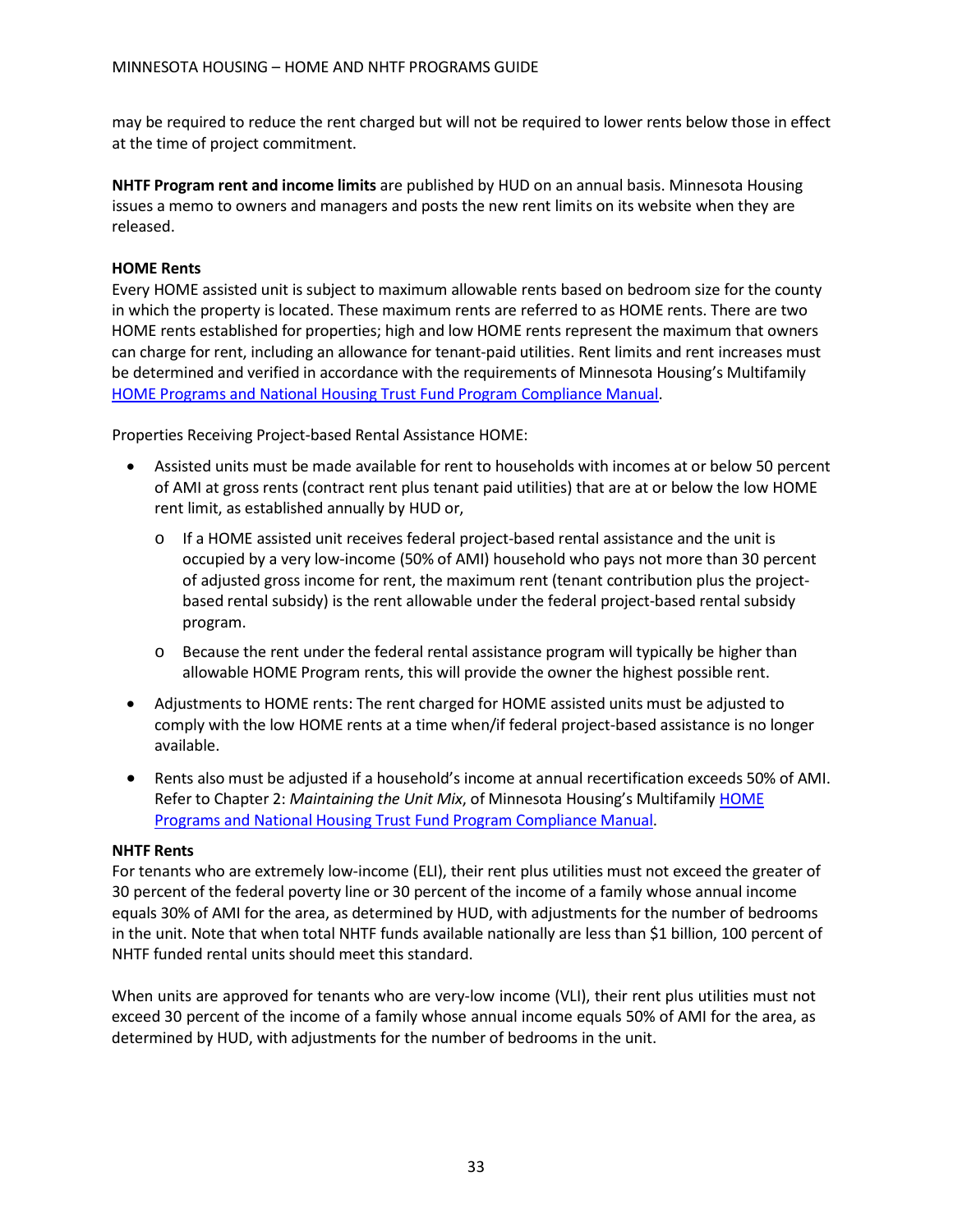If the unit receives a federal or state project-based rental subsidy, and the tenant pays as a contribution toward rent not more than 30 percent of the tenant's adjusted income, the maximum rent is the rent allowable under the federal or state project-based rental subsidy program.

- Units funded with NHTF Operating Cost Assistance Reserves (OCAR) cannot have any subsidy attached to those units. The OCAR is used to fund operating shortfalls with the tenants paying no more than 30 percent of their income towards rent.
- For NHTF units funded with NHTF capital (and not covered with OCAR), the maximum rent allowable is the rent allowable under the federal or state project-based rental subsidy program.

**Group Residential Housing.** Properties receiving Group Residential Housing (GRH) and HOME or GRH and NHTF:

- When using current rent limits and taking into consideration the current GRH room and board rate, the amount of rent being charged for assisted units that are also subsidized with GRH is within applicable rent limits provided that the project is in compliance with 24 CFR part 92.214(b)(3) and 24 CFR part 93.204(b)(4).
	- o Owners are prohibited from charging fees that are not customarily charged in rental housing.
	- o Project owners may charge fees for meals, as long as the services are voluntary.
	- o That receipt of board is optional for units with GRH in order to remain in compliance with applicable program regulations.

# <span id="page-39-0"></span>**6.5 Utility Allowances**

The HOME statute and the regulations at 24 CFR part 92 establish gross rent limits for HOME assisted rental units. Gross rent limits include the contract rent plus a utility allowance (UA) for any tenant-paid utilities. Owners are required to establish maximum monthly allowances for utilities and services (excluding telephone) and update these annually.

The HOME Rule requires all owners to use a project-specific UA. For properties with HOME commitments after August 23, 2013, owners are not permitted to use the public housing authority (PHA) established utility allowance. For properties where HOME funds were committed before August 23, 2013, owners may continue to use the PHA's established utility allowance that is also used for the Section 8 Housing Choice Voucher program for that local area.

For a list and description of the methodologies that will meet the HOME regulatory requirements for a project-specific utility allowance, please refer to Section 1.08 of the Multifamily HOME [Programs](http://www.mnhousing.gov/get/MHFA_008993) an[d](http://www.mnhousing.gov/get/MHFA_008993) National Housing Trust Fund [Program Compliance](http://www.mnhousing.gov/get/MHFA_008993) Manual. The [certification](http://www.mnhousing.gov/get/MHFA_007393) and [utility](http://www.mnhousing.gov/get/MHFA_006186) grids must be submitted to Minnesota Housing along with supporting documentation prior to closing of the HOME loan. Owners are permitted to switch methodologies only after approval by Minnesota Housing.

# <span id="page-39-1"></span>**6.6 Lease Terms and Tenant Selection Policies**

Leases for HOME and NHTF assisted units must be for a period of at least one year, unless a shorter term is agreed upon by the owner and tenant. Per federal regulation, leases must exclude certain provisions (refer below for a listing of prohibited lease provisions). Additionally, owners must adopt written tenant selection policies and criteria and make these available to Minnesota Housing upon request.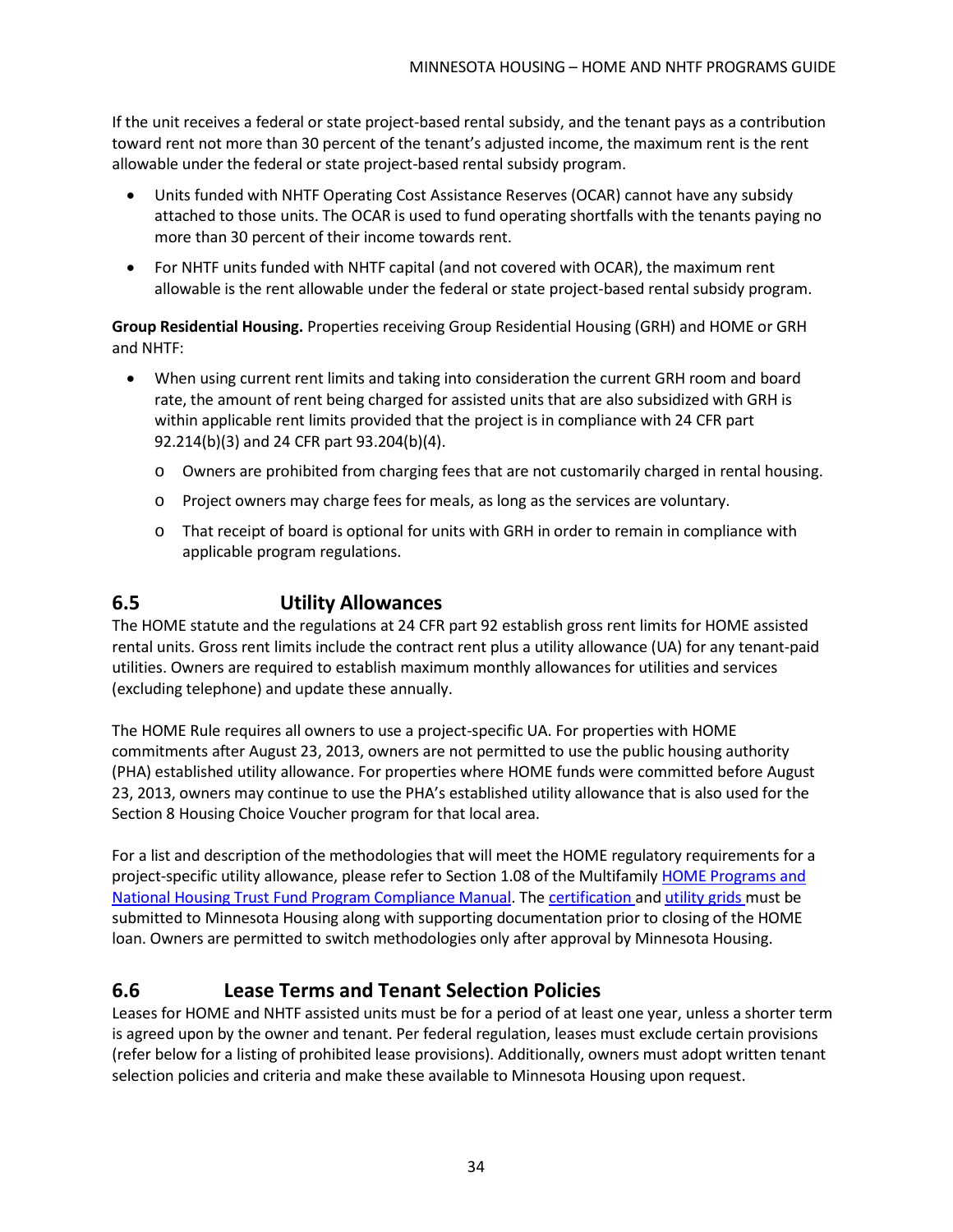Tenant selection policies and other prohibited activities:

- Tenant selection plans must be consistent with the purposes of providing housing for low- and very low-income families, and housing must be limited to income-eligible families.
- Tenant selection plans must provide for selection of tenants from an existing written waiting list in the chronological order of their application.
- Tenant selection plans must allow for prompt written notification to any rejected application of the grounds for rejection.
- Tenant selection plans must be reasonably related to the applicants' ability to perform the obligations of the lease (e.g., to pay the rent, not to damage the housing; not to interfere with the rights and quiet enjoyment of other tenants).
- Owners should comply with the Fair Housing Act, applicable provisions of 24 CFR part 5, and any applicable HUD guidance.

# <span id="page-40-0"></span>**6.7 Mandatory Lease Terms**

HOME and NHTF both require written leases. Leases must be for a period of one year unless the tenant and the owner mutually agree to a shorter time.

All leases must contain the following provisions:

- **Tenant Income Certification:**
	- o On an annual basis, the tenant must certify the household's income and composition by completing and signing a tenant income certification form that is provided by owner.
	- o The owner may terminate the lease or refuse to renew the lease of a household for failure to supply the completed and signed tenant income certification form within 30 days of the request.
- **Third Party Income Verifications:**
	- $\circ$  The tenant must sign consents to third-party income verification as reasonably requested by owner.
	- o The owner may terminate the lease or refuse to renew the lease of a household for failure to supply the consent to third party income verification within 30 days of the request.
- **Right of Access:**
	- o The tenant must sign an acknowledgement that the owner, or his/her duly authorized agents, employees or representatives, upon reasonable notice to the household, must have the right of access to the dwelling unit for the purpose of examining the condition thereof and for making improvements and repairs, and for the purpose of showing the dwelling unit for rerental.
- **Lease:**
	- o The tenant and owner must sign an acknowledgement that the lease between a tenant and an owner of rental housing assisted with HOME or NHTF funds must be for not less than one year, unless by mutual agreement between the tenant and the owner.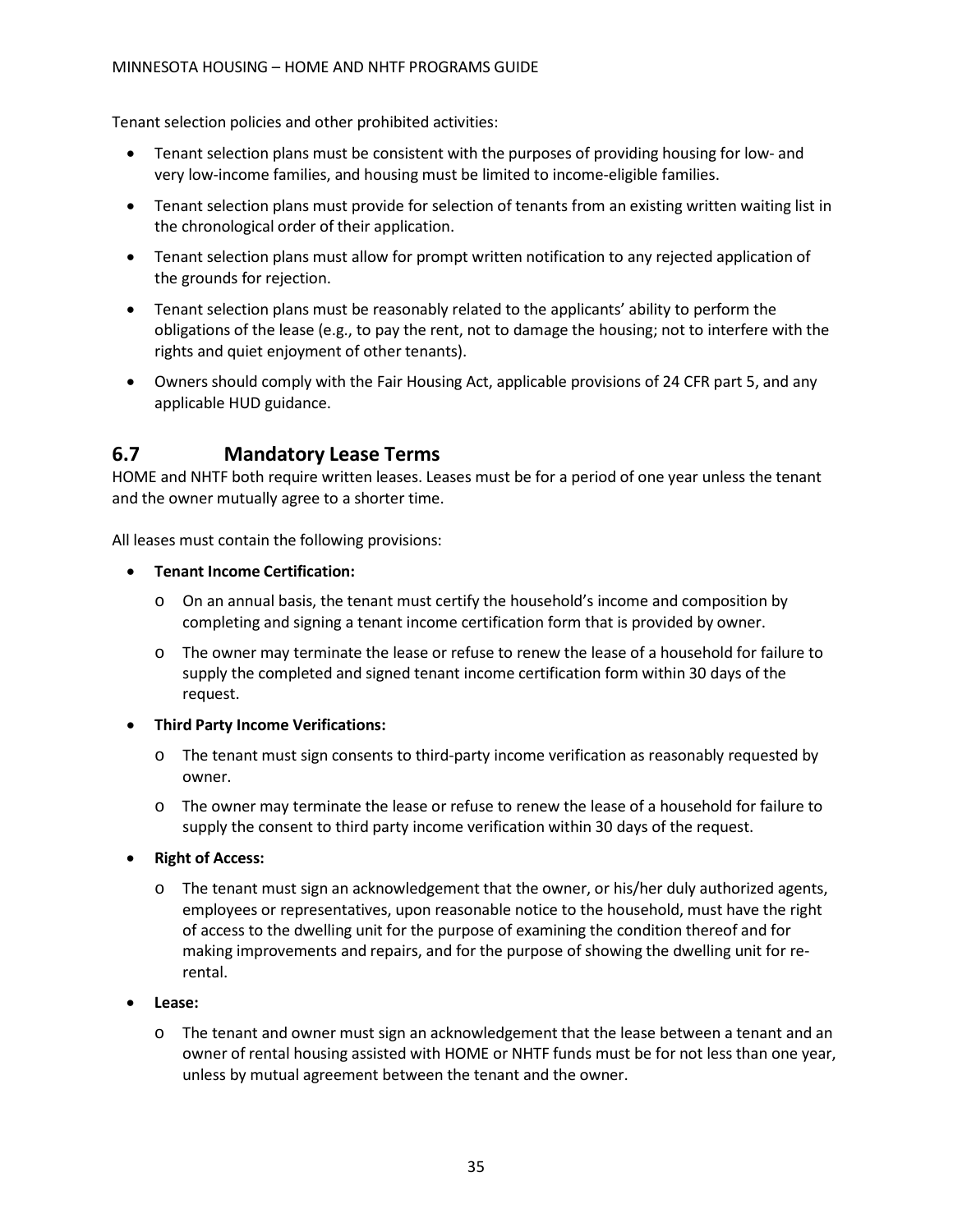#### • **Lease Addendum:**

o Minnesota Housing provides the owner with a lease addendum that must be signed and retained in the tenant's file. This addendum includes the prohibited lease terms.

# <span id="page-41-0"></span>**6.8 Prohibited Lease Terms**

HOME and NHTF prohibit the following terms within tenant leases for HOME or NHTF assisted tenants:

- **Agreement to be sued**: The lease cannot contain a tenant agreement to be sued, admit guilt, or accept a judgment in favor of the property owner in a lawsuit brought in connection with the lease
- **Treatment of property**: The lease cannot contain a tenant agreement that the property owner may take, hold or sell personal property of household members without notice to the tenant and a court decision on the rights of the parties. This prohibition, however, does not apply to an agreement by the tenant regarding disposition of personal property remaining in the housing unit after the tenant has moved out. The property owner may dispose of this personal property in accordance with state law.
- **Excusing the property owner from responsibility**: The lease cannot contain a tenant agreement not to hold the property owner or the property owner's agents legally responsible for actions or failure to act, whether intentional or negligent.
- **Waiver of notice**: The lease cannot contain a tenant agreement that the property owner may institute a lawsuit without notice to the tenant.
- **Waiver of legal proceedings:** The lease cannot contain a tenant agreement that the property owner may evict the tenant or household members without instituting a civil court proceeding in which the tenant has the opportunity to present a defense, or before a court decision on the rights of the parties.
- **Waiver of jury trial**: The lease cannot contain a tenant agreement to waive any right to a jury trial.
- **Waiver of right to appeal court decision**: The lease cannot contain a tenant agreement to waive the right to appeal or to otherwise challenge in court a decision in connection with the lease.
- **Tenant chargeable with the cost of legal actions regardless of outcome**: The lease cannot contain a tenant agreement to pay attorney fees or other legal costs even if the tenant wins a court proceeding by the property owner against the tenant. The tenant, however, may be obligated to pay costs if the tenant loses.
- **Mandatory Supportive Services**: In NHTF units, the lease cannot require the tenant, as a condition of occupancy, to participate in or agree to accept supportive services that are offered. In HOME units, the lease cannot require the tenant to accept supportive services that are offered (other than a tenant in transitional housing).

# <span id="page-41-1"></span>**6.9 Termination of Tenancy**

The owner must comply with the program requirements on evictions as well as state law regarding eviction procedures. The owner must serve written notice upon the tenant specifying the grounds for the action and providing a specific period for vacating that is consistent with federal, state or local law(s).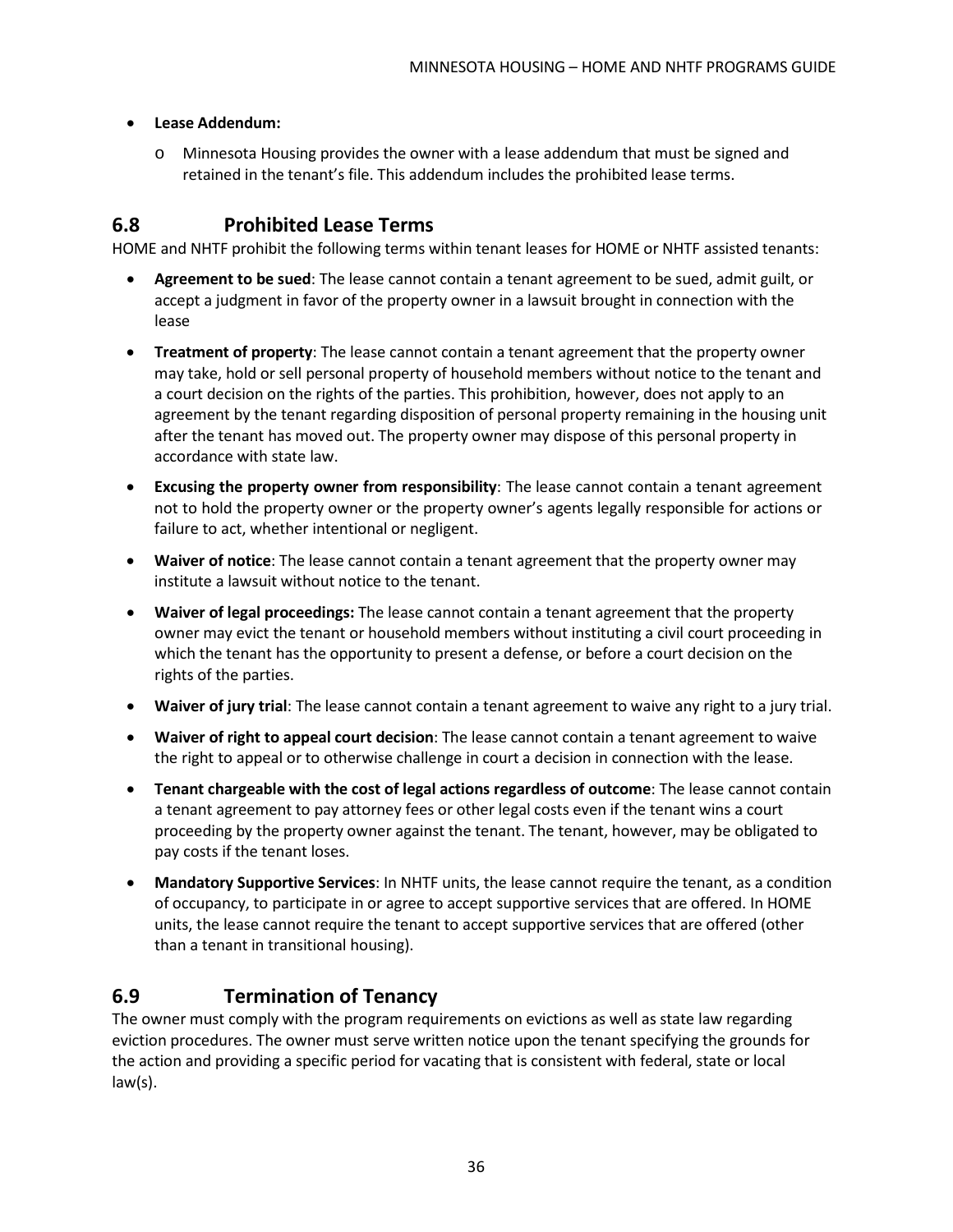Under the HOME Program, tenancy may be terminated for any of the following:

- Serious or repeated violation of the terms and conditions of the lease
- Violation of applicable federal, state or local law(s)
- Completion of the tenancy period for transitional housing
- Other good cause

Under the NHTF Program, tenancy may be terminated for any of the following:

- Serious or repeated violation of the terms and conditions of the lease
- Violation of applicable federal, state or local law(s)
- Other good cause

**NOTE:** Good cause does not include an increase in tenant income.

# <span id="page-42-0"></span>**6.10 Violence Against Women Reauthorization Act**

On November 16, 2016, HUD issued its final rule implementing housing protections authorized in the Violence Against Women Reauthorization Act of 2013 (VAWA). Unique monitoring and implementation dates apply to HOME and NHTF. Compliance with VAWA regulatory requirements under the final rule is required for HOME projects with funding commitments on or after December 16, 2016 and for all NHTF projects. Written agreement provisions and lease addendums will be updated to include current regulatory language for these projects. In addition, for these HOME and NHTF projects, Minnesota Housing will create an external emergency transfer plan and provide an internal emergency transfer plan model, along with a Notice of Occupancy Rights and Certification form to owners for distribution to tenants. HOME projects committed prior to December 16, 2016, must comply with core statutory provisions of the law, and should distribute Notice of Occupancy Rights and Certification forms to tenants.

One of the key elements of VAWA 2013's housing protections implemented in the rule is the emergency transfer plan, which allows for survivors to move to another safe and available unit if they fear for their life and safety. In addition to emergency transfer plans, the rule includes notification and documentation requirements by owners and a series of new forms. Owners must be familiar with the regulatory requirements impacting their developments, and they should consult with their counsel as needed.

Refer to the Minnesota Housing compliance page at [www.mnhousing.gov](http://mnhousing.gov/sites/Satellite?c=Page&cid=1358905290806&pagename=External%2FPage%2FEXTStandardLayout) for more information, including required forms and documentation.

For more information on fair housing, please refer to the Minnesota Housing Multifamily [HOME](http://www.mnhousing.gov/get/MHFA_008993) Programs and National Housing Trust [Fund Program Compliance](http://www.mnhousing.gov/get/MHFA_008993) Manual.

### <span id="page-42-1"></span>**6.11 Affirmative Action**

Minnesota Housing works affirmatively to ensure that all persons, regardless of race, color, creed, national origin, sex, religion, marital status, age, status with regard to receipt of public assistance,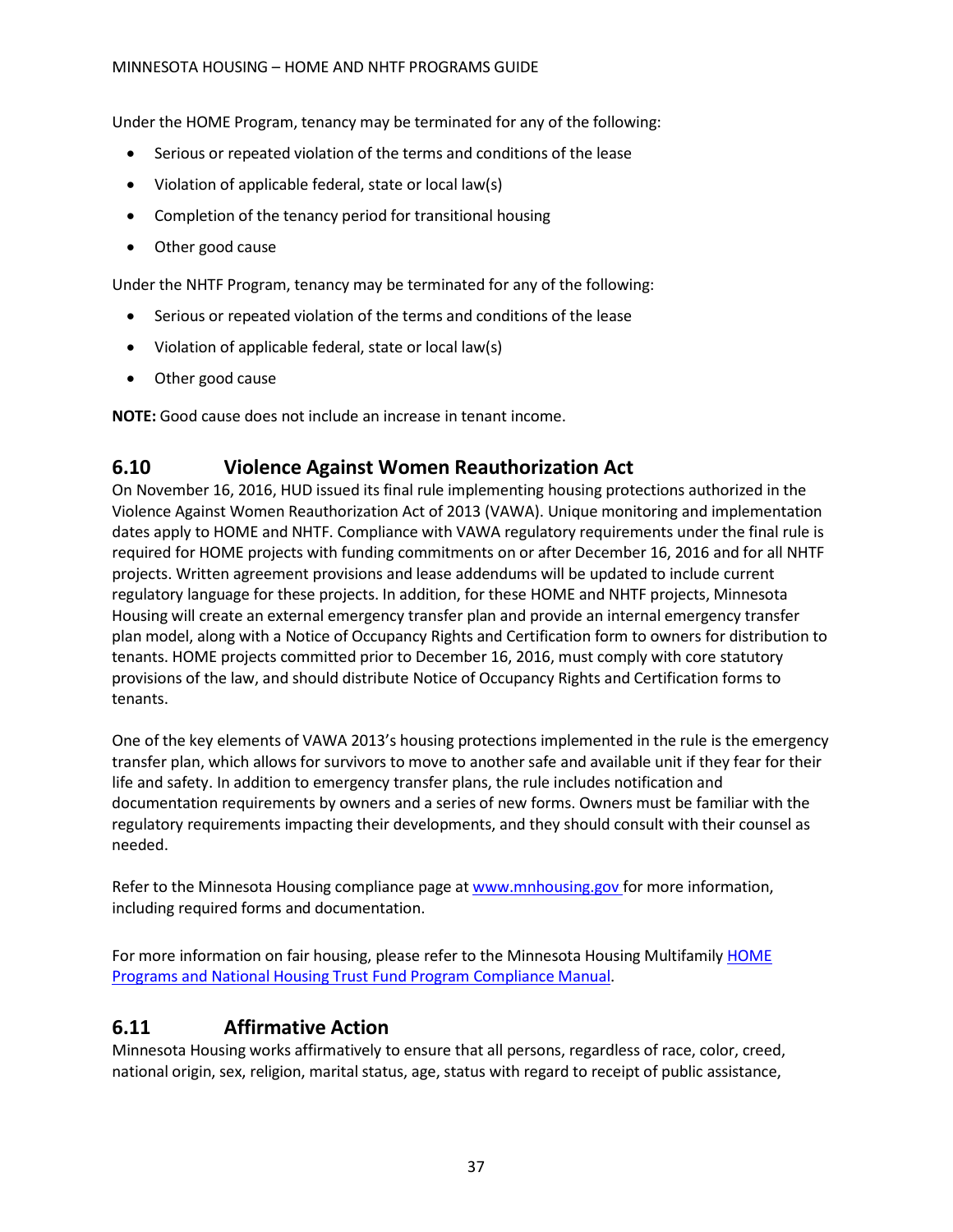disability, sexual orientation, or familial status, will be treated fairly and equally in employment or program participation.

All programs financed or administered through Minnesota Housing will contain equal opportunity/affirmative action requirements in the contracts or procedural guides or manuals, regardless of whether or not federal funding is involved.

# <span id="page-43-0"></span>**6.12 Equal Economic and Employment Opportunity**

Employers with federally assisted construction contracts must not be discriminatory in employment practices. Whenever contracts involving HOME assistance consist of more than \$10,000, an equal opportunity clause, as detailed by Executive Order 11246, must be incorporated into all construction contracts. Sixteen specific equal employment and affirmative action steps are outlined in Executive Order 11246 to establish a good faith effort (these examples are not, however, the only options available to meet affirmative marketing and action requirements). Refer to Minnesota Housing's [Equal](http://www.mnhousing.gov/cs/groups/multifamily/documents/document/mhfa_002447.rtf) [Employment](http://www.mnhousing.gov/cs/groups/multifamily/documents/document/mhfa_002447.rtf) Opportunity Policy Statement.

# <span id="page-43-1"></span>**6.13 Disputes Concerning Labor Standards and Payment of Wages for HOME Funded projects**

Disputes arising out of labor standard provisions must be resolved in accordance with the policies and procedures listed below. This includes disputes between the contractor or subcontractor and Minnesota Housing, HUD, the Department of Labor or the employees and their representatives.

The purpose of these procedures is to establish a uniform method of receiving, and resolving and documenting, complaints and investigations or disputes where Davis-Bacon labor standards apply.

The following procedures must be followed to reach a resolution to labor standard disputes:

- The Minnesota Housing labor standards officer (LSO) is responsible for resolving any complaints and conducting all investigations received where Davis-Bacon labor standards apply.
- All complaints received must be referred to the Minnesota Housing LSO for investigation within 10 days of receiving the complaint
- The Minnesota Housing LSO will investigate and review complaints, request additional information if necessary and issue a written notice of findings to all parties within 30 days of receiving all information required to make a decision.

If a contractor or subcontractor disagrees with the findings of the Minnesota Housing LSO concerning the complaint, the contractor or subcontractor can appeal any findings by submitting a written request to the Minnesota Housing LSO. The contractor or subcontractor must provide an explanation (along with supporting documentation) within 30 days of the original notification of findings.

The Minnesota Housing LSO and the multifamily assistant commissioner will review the original findings and the information submitted appealing the findings to determine if the disagreement is justified. The contractor or subcontractor will be notified in writing within 30 days of receiving the written appeal.

If the contractor or subcontractor is not satisfied with Minnesota Housing's determination, they may request that the case be referred to HUD and/or the federal Department of Labor (DOL) for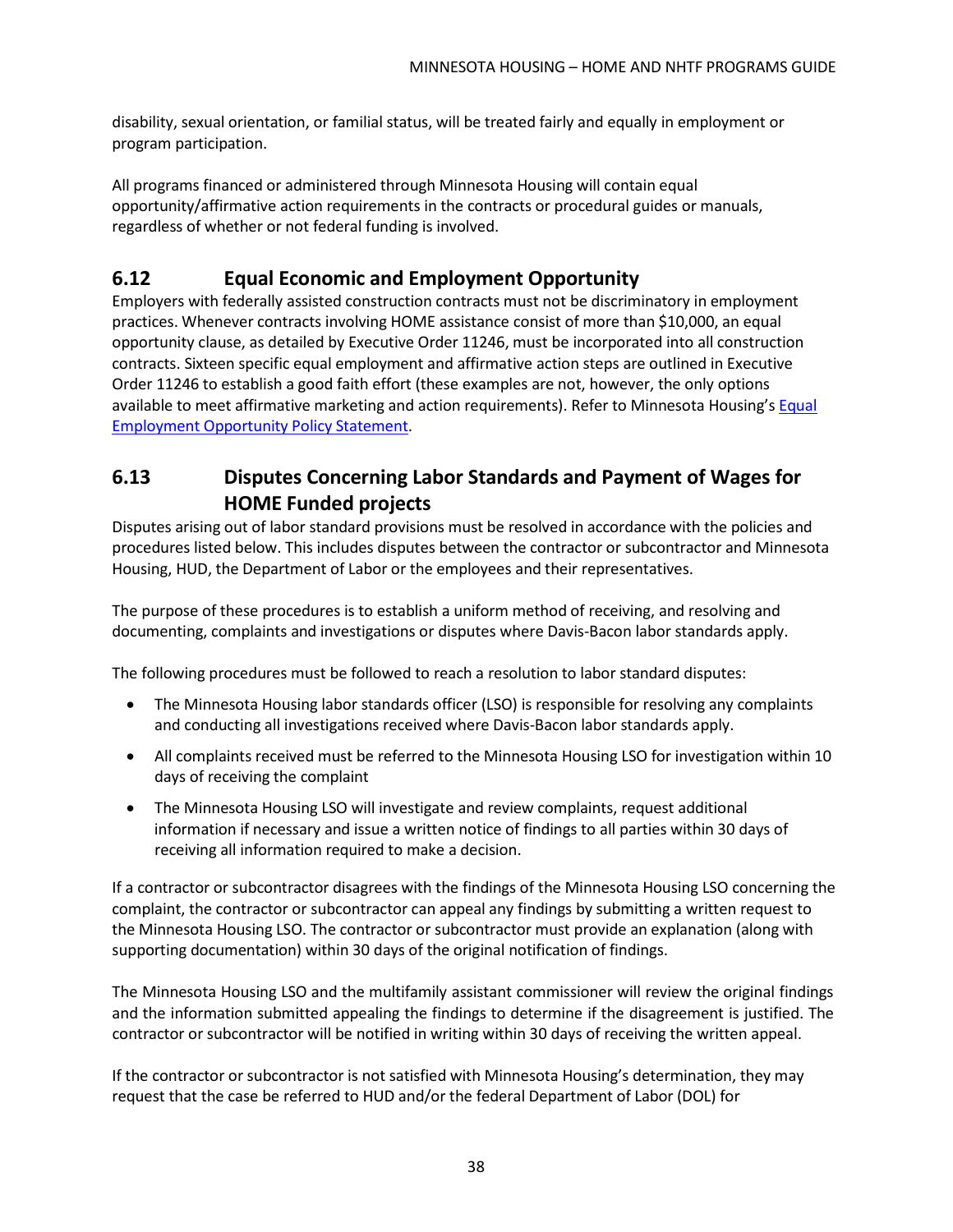reconsideration. Such disputes must be resolved in accordance with the procedures of the DOL set forth in 29 CFR parts 5, 6, and 7.

Additional classification: A request for DOL reconsideration of a work classification and wage rate must be submitted in writing to the DOL within 30 days of the decision and must be accompanied by a full statement and supporting data or information.

The information introduced in this section is not intended as a full or complete description of labor standards, responsibilities and obligations. It is important to develop a working knowledge of HUD labor standards. If you are not well versed in labor standards issues and compliance, you may want to consider hiring an experienced consultant to ensure full compliance.

# <span id="page-44-0"></span>**6.14 Owner's Letter Certifying Compliance for HOME Funded Projects**

Upon completion, the owner must submit a letter to Minnesota Housing certifying compliance with all Davis-Bacon labor standards requirements.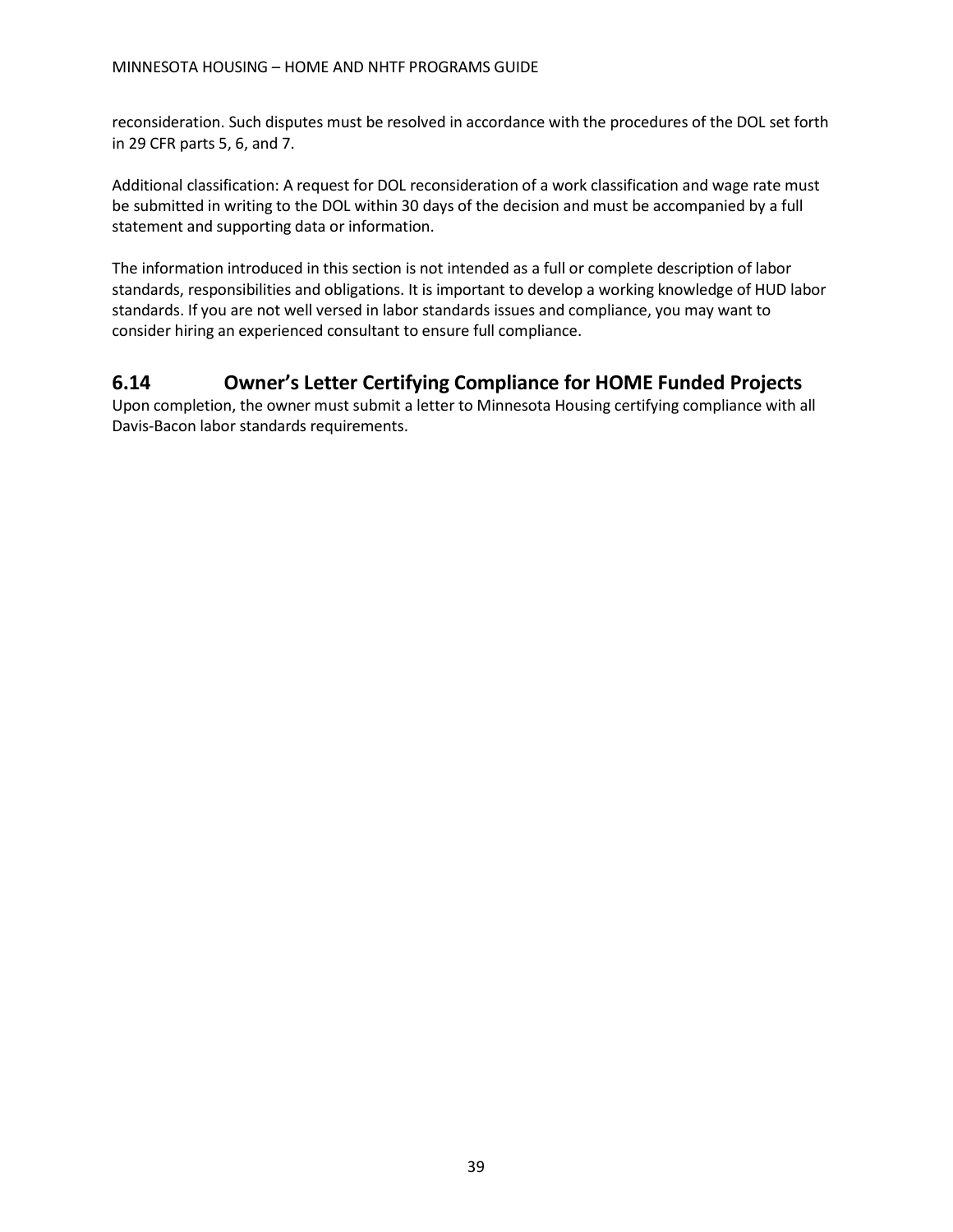# <span id="page-45-0"></span>**Chapter 7 – Uniform Relocation Act**

The purpose of the Uniform Relocation Act (URA) is to provide displaced persons with fair, equitable treatment and protection from disproportionate injury by projects designed to benefit the public. URA requirements must be adhered to by the owner. If the borrowing entity will be displacing or temporarily relocating tenants, an experienced relocation specialist must manage the entire process. This section covers basic URA requirements. For lower income residents displaced as a direct result of demolition and conversions in HOME assisted projects, Section 104(d) of the Housing and Community Development Act of 1974 may also apply. Minnesota Housing has a Residential Antidisplacement and Relocation Assistance Plan (RARAP) that covers procedures under these circumstances. For a complete recital of relocation requirements for HUD funded projects, please refer to HUD Handbook 1378.

Minnesota Housing, at its sole discretion, retains the right to request additional compliance measures.

### <span id="page-45-1"></span>**7.1 Displacement, Temporary Relocation, Non-displacement**

Displacement occurs when a person is displaced as a direct result (as defined under federal regulation) of a federally assisted acquisition, demolition or rehabilitation project. The term displaced person means any tenant, regardless of income, who is forced to move from the property permanently as a direct result of rehabilitation, demolition or acquisition of a HOME or NHTF assisted project. This includes, but is not limited to, physical displacement caused by overcrowding, loss of a unit or economic displacement due to an increase in rents.

Temporary relocation occurs when a tenant is required to move temporarily, either within the project or to an offsite location, in order to accommodate a federally assisted acquisition, demolition or rehabilitation. Relocation is only considered temporary if the tenant's relocation is for 12 months or a shorter period of time. If the relocation exceeds 12 months, it is considered displacement under URA regulations, and relocation benefits must be paid.

Non-displacement occurs when a tenant is not moved from their unit as a result of a federally assisted acquisition, demolition or rehabilitation.

Once the ION occurs, the owner/developer will review the scope of work and determine if there will be any displacement, non-displacement or temporary relocation.

# <span id="page-45-2"></span>**7.2 Tenant Relocation Plan**

A tenant relocation plan that conforms to all URA requirements is required for all federally assisted projects involving rehabilitation or acquisition. The plan must include an outline of how tenants will be accommodated during construction, an overview of construction activities, a project timeline, an estimated budget, and whether or not the scope of work will require temporary or permanent relocation, including:

- A description of who is developing the plan
- A description of the project and scope of work
- A list of all sources of funds and whether multiple federal fund sources will be used
- If **temporary relocation** is anticipated for anything exceeding 24 hours, describe: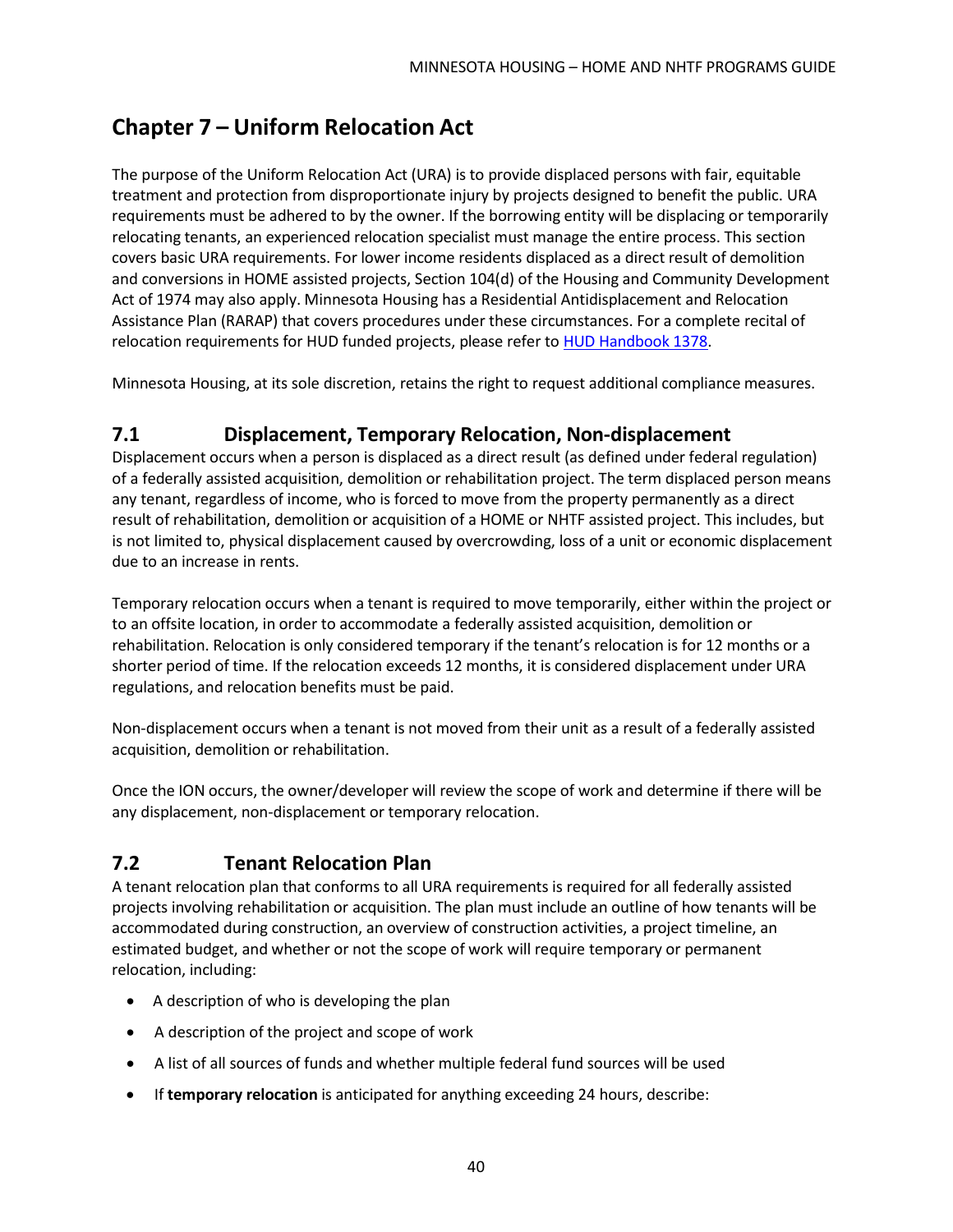- o How many tenants will be affected
- o How long the temporary relocation will last for an individual tenant
	- How many tenants will need to be out during business hours vs. overnight or extended time periods
- o Estimated schedule of construction and relocation
- o Where temporarily relocated tenants will be housed (e.g., a vacant unit, nearby hotel)
- o Plans for food and entertainment costs if relocation will be during business hours only
- o Transportation considerations
- o Moving companies available
- o Americans with Disabilities Act (ADA) accommodations
- o Budget of estimated costs and source information for the numbers
- If **permanent displacement** is anticipated, describe:
	- o How many tenants will be affected
	- o Estimated schedule of construction and relocation
	- o How the owner/developer plans to find comparable replacement dwellings
	- o How tenants who may be hard to house will be assisted
	- o Transportation considerations
	- o Moving companies available
	- o Americans with Disabilities Act (ADA) accommodations
	- o Budget of estimated costs and source information for the numbers
- How the owner/developer plans to accommodate any special needs of the tenants and how needs assessment interviews will be conducted
- What other social services may need to be used
- Relocation budget contingency for unexpected issues (e.g., a tenant is allergic to dust so they are not able to return home after business hours as expected). Minnesota Housing requires a minimum of \$5,000 for the relocation budget.

**NOTE:** This list is intended as a guide and is not all inclusive.

### <span id="page-46-0"></span>**7.3 Notices**

The URA regulations require several notices to be delivered to all tenants and/or potential tenants of the property receiving federal funds. Each notice must be written in plain, understandable language. Persons who are unable to read and understand the notice (e.g., due to lack of literacy, limited English proficiency, disability) must be provided with appropriate translation or interpretation services in accordance with HUD limited English proficiency guidance, alternative formats, and/or counseling. Each notice must indicate the name and telephone number (including the telecommunication device for the deaf (TDD) number, if applicable) of a person who may be contacted for answers to questions or other needed help.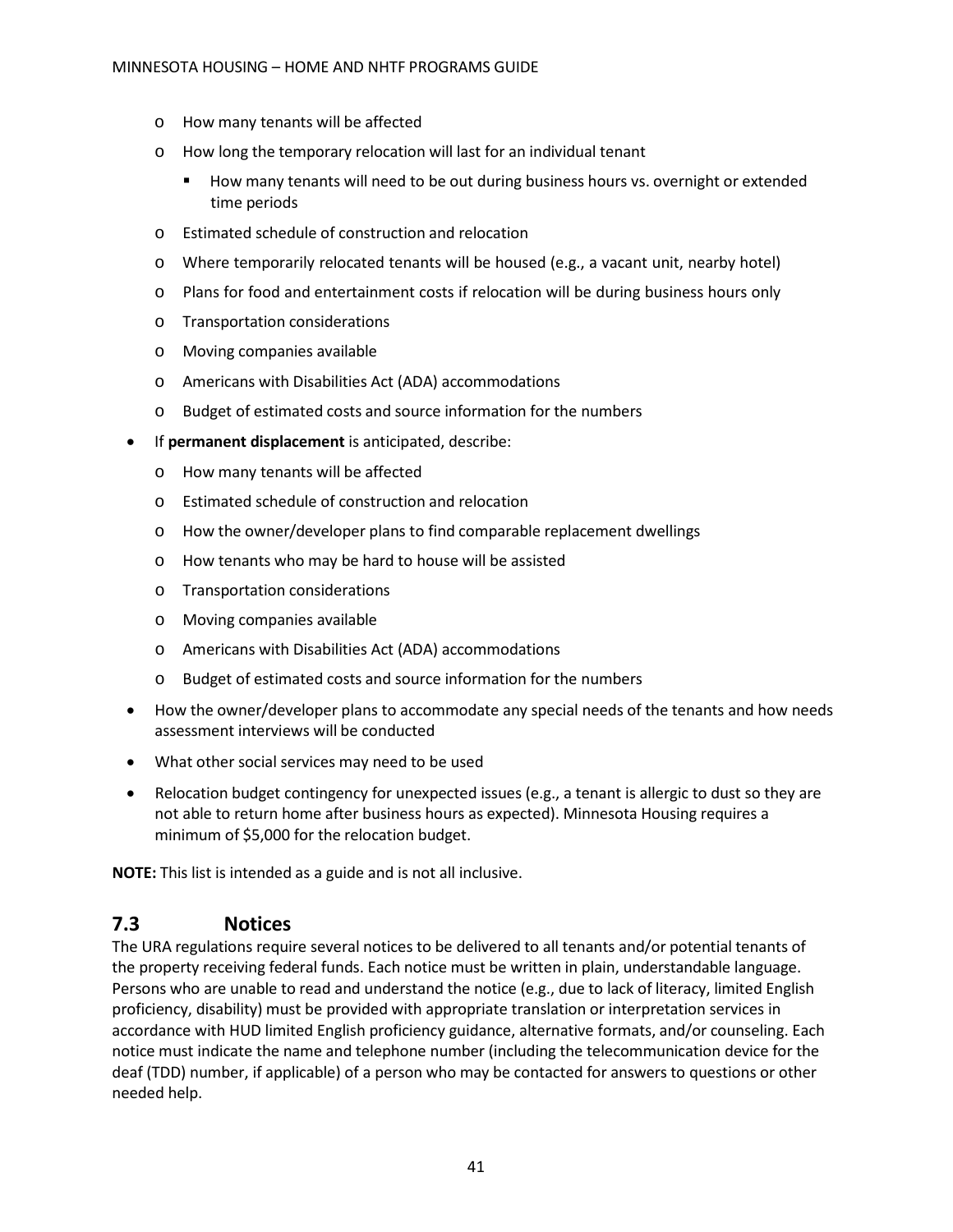Minnesota Housing provides templates of all notices on its website except for the Ninety-Day Notice, which should be developed by the owner/developer. The templates include instructions on how to tailor the notices to the specific project. Minnesota Housing requires drafts of all notices to be submitted as due diligence for review and approval. Once the drafts are approved, the owner/developer must deliver applicable notices to the tenants. All notices must be delivered (minimally) to all adult lease-holders.

Tenant notices should be delivered in one of the following ways:

- Hand delivery
- Certified return receipt (USPS)

Other forms of delivery must receive prior approval from Minnesota Housing. The owner/developer must be able provide proof of delivery.

**HUD Information Brochure**: A copy of HUD's brochure must be provided to tenants who will be permanently displaced. English and Spanish versions can be found on HUD's website. The [HUD-40061](http://portal.hud.gov/hudportal/documents/huddoc?id=1044cpd.pdf&utm_source=HUD%2BExchange%2BMailing%2BList&utm_campaign=c5000bd810-Revised_HUD_URA_Relocation_Claim_Forms_a7_12_2016&utm_medium=email&utm_term=0_f32b935a5f-c5000bd810-19366777) provides an explanation of tenants' rights.

**General Information Notice (GIN)**: The GIN informs tenants of the receipt of federal funds for acquisition and/or rehab. Tenants residing in the property at the time of the Initiation of Negotiations (ION) must be provided a GIN *within 30 days,* or adhere to another timeline that Minnesota Housing, in its sole discretion, agrees upon. It is imperative that the GIN is disbursed in a timely manner. Any tenants who move in or out before the GINs are disbursed will be eligible for URA benefits. There are two versions of the GIN, and the owner/developer should work with the federal programs team at Minnesota Housing to determine which version of the notice (displacement, non-displacement or a combination) should be used.

**Notice of Non-displacement**: This notice informs tenants who will remain in the project after completion of the assisted activity of their rights and of the terms and conditions for remaining at the property during construction. This is a separate notice and requirement from the GIN; however, the GIN and the Notice of Non-displacement can be delivered at the same time.

**Move-in Notices**: Tenants who move in to the property after the ION must sign a Move-in Notice prior to signing the lease. This notice informs new tenants that they may be displaced and that they will not be entitled to relocation assistance under URA.

**Notice of Eligibility (NOE):** The NOE informs tenants who will be permanently displaced of the available relocation assistance, the estimated amount of assistance based on the displaced person's individual circumstances and needs, and the procedures for obtaining assistance. This notice must be specific to the person and their situation so that they will have a clear understanding of the type and amount of payments and/or other assistance they may be entitled to. The NOE must be signed by the tenant(s).

Before an NOE can be provided, a relocation needs assessment interview needs to take place. The development team must also complete form **HUD-40061**. This form must be retained in the tenant URA file for purposes of monitoring by Minnesota Housing.

**Ninety-day Notice**: Owners/developers will develop their own vacate notices, which must be provided to tenants who will be displaced, at least 90 days prior to their move out. The notice must not be given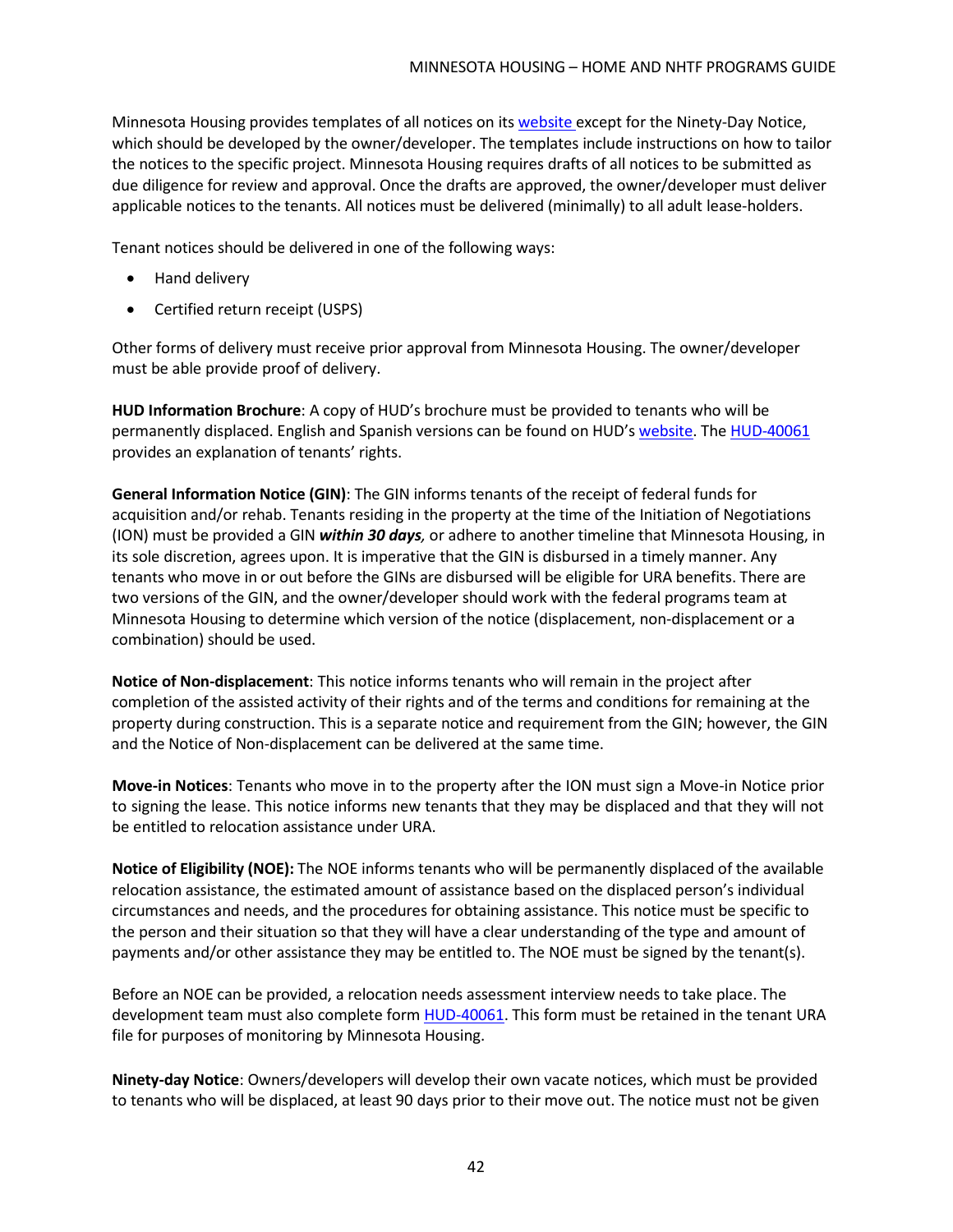before they receive a notice of relocation eligibility (or NOE) for relocation assistance. The date provided in this notice may be different for each person or group of persons in a project based on whether or not the project will be phased, the location of the occupied building(s), or the project schedule.

**Additional Notice Requirements: Tenant Track Down**: If an owner/developer fails to provide the GIN notices required and occupants vacate the project before being appropriately advised of their eligibility or ineligibility for URA, the owner/developer must initiate all reasonable procedures to locate all former occupants who should have received proper notice. Efforts to locate former occupants may include: appropriate notice in a local newspaper (for at least 30 days); posting notice in an appropriate project location; checking with the local post office for a forwarding address; checking project records for employment or other contact telephone numbers; checking with local utility companies, school districts, churches, or community organizations; hiring a "finding service" available in the local area or over the internet; and/or other appropriate methods. Each occupant's file must be documented with all attempts to make contact and the results. The owner/developer will need to determine the eligibility or ineligibility for relocation assistance for each former occupant who is located and assist the former occupant to access appropriate advisory services and applicable relocation payments.

# <span id="page-48-0"></span>**7.4 Relocation Needs Assessment Interviews**

Providing a written notice or series of notices, along with the HUD information brochure, is not sufficient to ensure that a person who is affected by the project understands his/her rights and responsibilities. As soon as feasible, the owner/developer must contact each person who is affected by the project to discuss his/her needs, preferences and concerns. Whenever feasible, contact should be in person.

The development team must complete form **HUD-40061**. This form must be retained in the tenant URA file for purposes of monitoring by Minnesota Housing.

# <span id="page-48-1"></span>**7.5 Claim Forms**

HUD provides claim forms to use when calculating benefits.

Each URA file for tenants who are **displaced** requires:

- Form [HUD-40058](http://portal.hud.gov/hudportal/documents/huddoc?id=40058.pdf&utm_source=HUD%2BExchange%2BMailing%2BList&utm_campaign=c5000bd810-Revised_HUD_URA_Relocation_Claim_Forms_a7_12_2016&utm_medium=email&utm_term=0_f32b935a5f-c5000bd810-19366777) Claim for Rental Assistance or Down Payment Assistance
- Form [HUD-40054](http://portal.hud.gov/hudportal/documents/huddoc?id=40054.pdf&utm_source=HUD%2BExchange%2BMailing%2BList&utm_campaign=c5000bd810-Revised_HUD_URA_Relocation_Claim_Forms_a7_12_2016&utm_medium=email&utm_term=0_f32b935a5f-c5000bd810-19366777) Residential Claim for Moving and Related Expenses

Each URA file for tenants who are **temporarily relocated** requires:

- Form [HUD-40058](http://portal.hud.gov/hudportal/documents/huddoc?id=40058.pdf&utm_source=HUD%2BExchange%2BMailing%2BList&utm_campaign=c5000bd810-Revised_HUD_URA_Relocation_Claim_Forms_a7_12_2016&utm_medium=email&utm_term=0_f32b935a5f-c5000bd810-19366777) Claim for Rental Assistance or Down Payment Assistance
- Form [HUD-40030](http://portal.hud.gov/hudportal/documents/huddoc?id=40030.pdf&utm_source=HUD%2BExchange%2BMailing%2BList&utm_campaign=c5000bd810-Revised_HUD_URA_Relocation_Claim_Forms_a7_12_2016&utm_medium=email&utm_term=0_f32b935a5f-c5000bd810-19366777) Claim for Temporary Relocation Expenses (residential moves).

### <span id="page-48-2"></span>**7.6 Appeals**

Tenants have the right to appeal the claim amount they have been provided. The Tenant Relocation Plan must include details of the appeals process consistent with 49 CFR part 24.10. Owners/developers must track all appeals submitted and the outcome of each decision. Written responses to tenants must include information regarding the tenant's ability to appeal the decision. Refer to HUD Handbook 1378 for more information on the appeals process.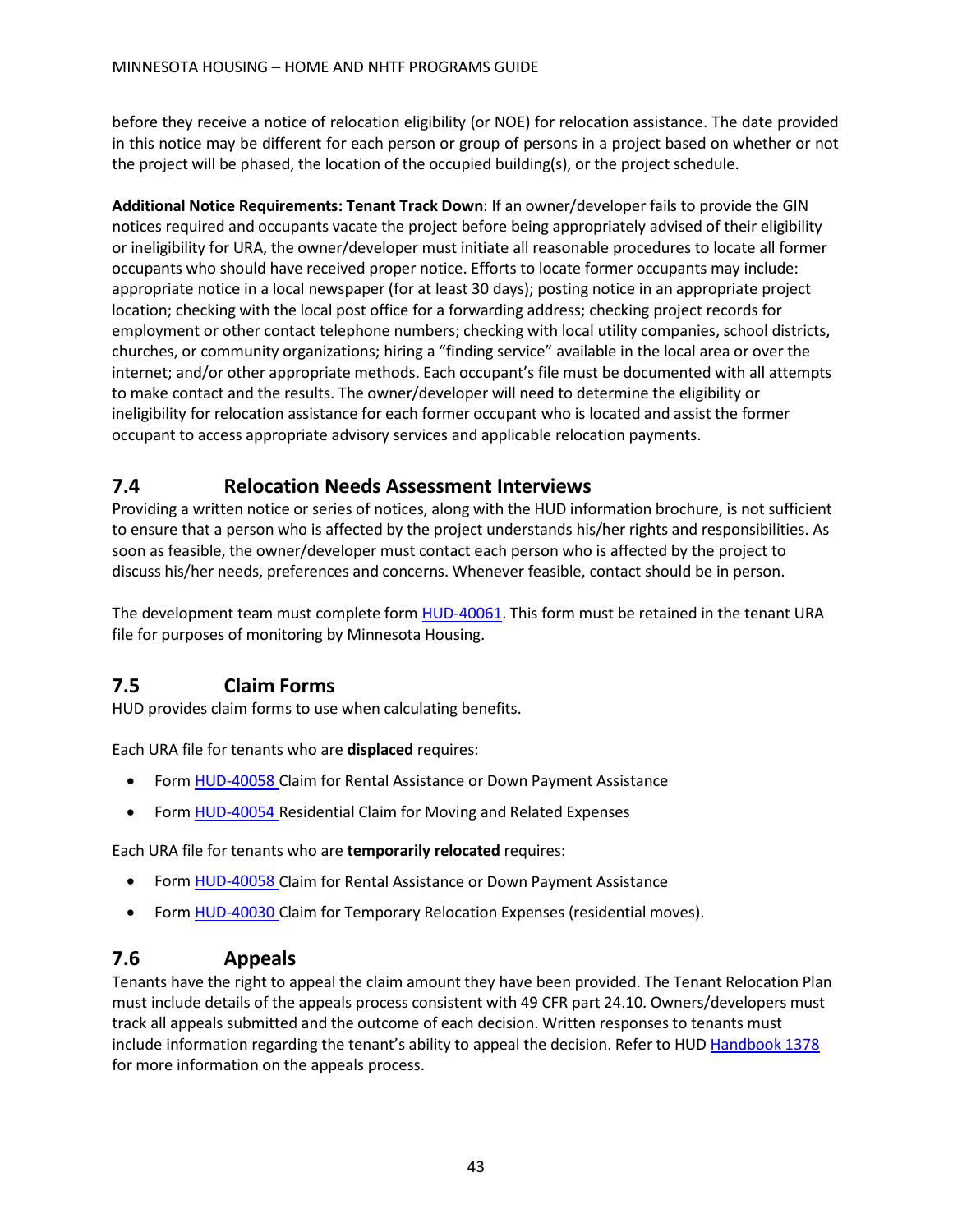# <span id="page-49-0"></span>**7.7 Reporting**

The development team will be required to send the month's rent roll(s) and any Move-In Notices to Minnesota Housing by the last business day of the month for Minnesota Housing to review. Construction draws are contingent on Minnesota Housing having current and accurate URA information.

# <span id="page-49-1"></span>**7.8 Monitoring**

Minnesota Housing will monitor URA files at project closeout for both temporary relocation and permanent displacement. The file should, at a minimum, contain the following:

- All applicable notices
- All applicable claim forms
- Copies of all checks and proof tenants received them (e.g., signed check, certified mail signatures)
- Proof the [HUD-40061](http://portal.hud.gov/hudportal/documents/huddoc?id=1044cpd.pdf&utm_source=HUD%2BExchange%2BMailing%2BList&utm_campaign=c5000bd810-Revised_HUD_URA_Relocation_Claim_Forms_a7_12_2016&utm_medium=email&utm_term=0_f32b935a5f-c5000bd810-19366777) was delivered (this explains tenants' rights)
- Any applicable communication
- Any appeals information, if applicable
- For tenants who were displaced, the file should contain:
	- o Selection of Most [Representative](http://portal.hud.gov/hudportal/documents/huddoc?id=40061.pdf) Comparable Replacement Dwelling for Computing [Replacement](http://portal.hud.gov/hudportal/documents/huddoc?id=40061.pdf) Housing Payment
	- o Replacement housing rent and utility costs
	- o Proof that the replacement dwelling is decent, safe and sanitary. A dwelling occupied in connection with a rental assistance program that is subject to HUD Housing Quality Standards (HQS) (24 CFR part 982.401), must be deemed to be in compliance with URA decent, safe and sanitary standards if it meets the applicable HQS.

### <span id="page-49-2"></span>**7.9 Records Retention**

Owners/developers must have a URA file for all tenants. The owner/developer will be responsible for retaining all documentation pertaining to URA including rent rolls, tenant files, notices, claims, etc. All records must be retained for five years after the final claim payment has been made.

### <span id="page-49-3"></span>**7.10 Guiding Statutes, Regulations and Reference Materials**

Applicable statutes and regulations pertaining to displacement include:

- The Uniform Relocation Assistance and Real Property Acquisition Policies Act of 1970 that applies to displacement resulting from acquisition, demolition or rehabilitation for HUD assisted projects carried out by public agencies, nonprofit organizations, private developers or others and real property acquisition for HUD assisted projects (whether publicly or privately undertaken)
- Section 104(d) of the Housing and Community Development Act of 1974
- HOME Program regulations found in 24 CRF part 92
- NHTF Program regulations found at 24 CFR part 93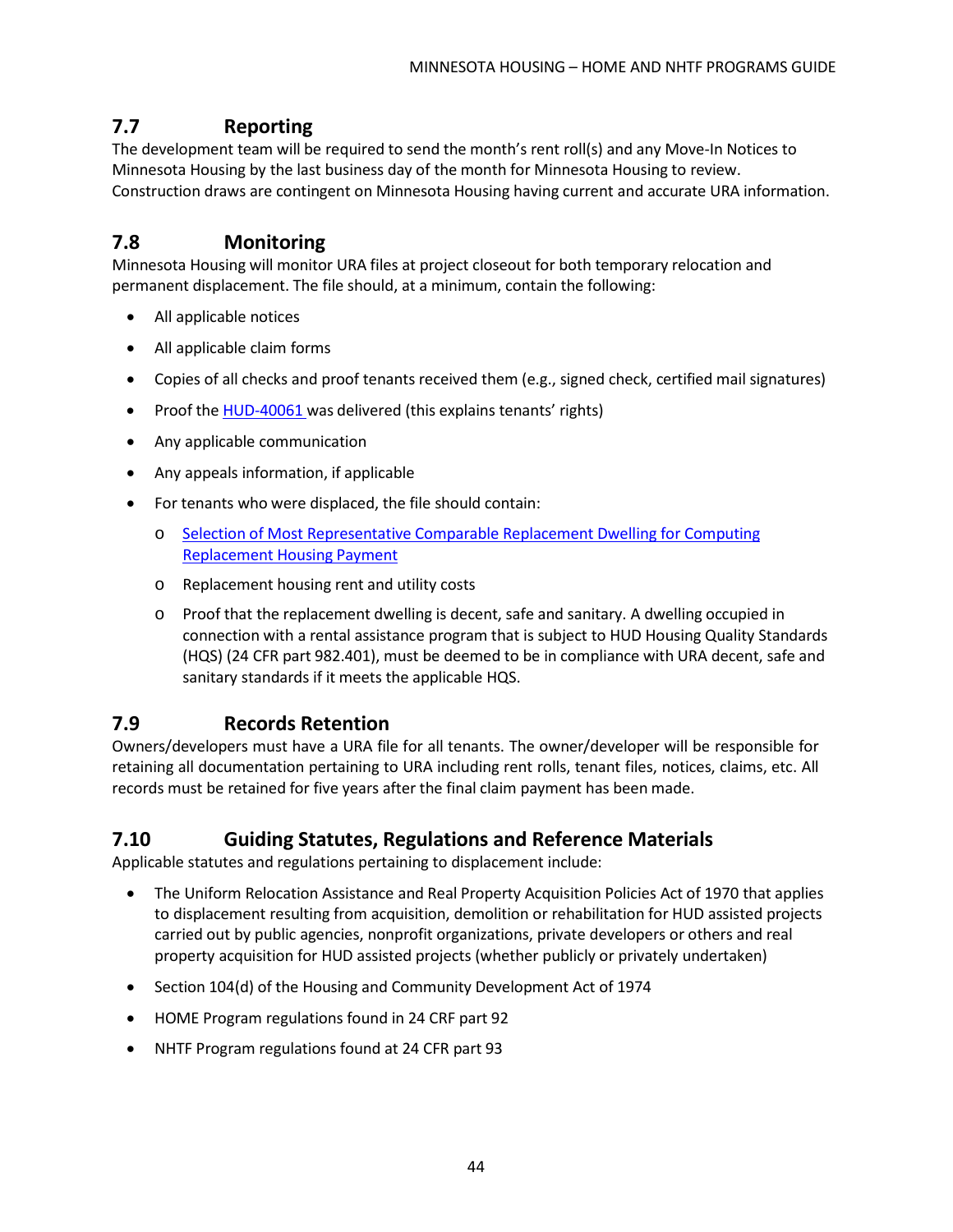• Handbook 1378: Tenant Assistance, Relocation and Real Property Acquisition, as updated, consolidates relocation requirements for all HUD programs in one document and provides instructions for compliance.

### <span id="page-50-0"></span>**7.11 URA Flowchart**

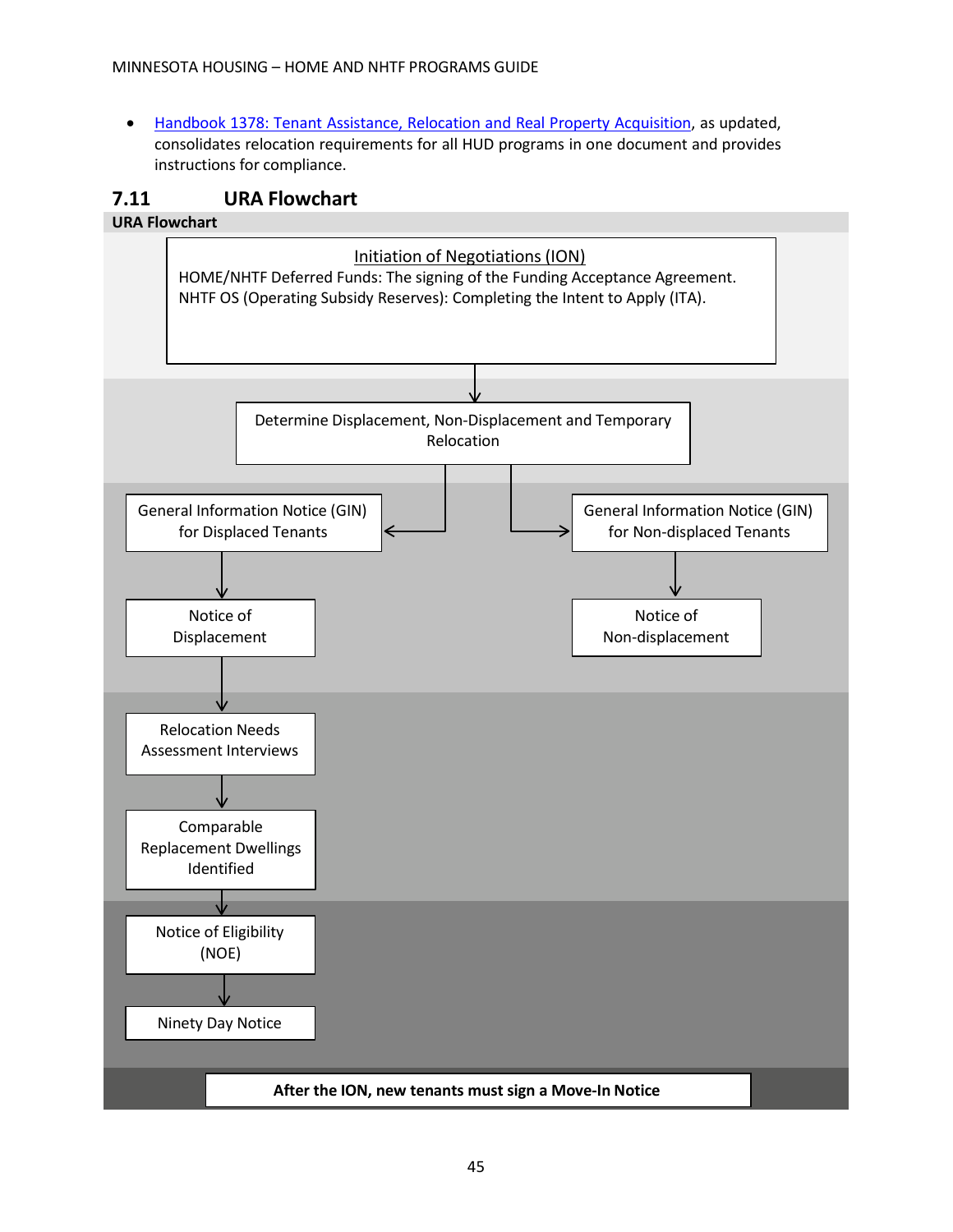# <span id="page-51-1"></span><span id="page-51-0"></span>**Chapter 8 – Rural Development and Preservation Activities**

# **8.1 Rural Development Special Considerations**

Below are the initial steps you must take when applying for funds to rehabilitate a Rural Development (RD) property:

- Contact the local RD office prior to submitting an application to Minnesota Housing for funding to discuss RD's procedure for applying for federal loans
- Ensure that the RD's construction analyst or architect has inspected the site and assisted with the scope of work

The owner is required to demonstrate that the RD's construction analyst or architect has inspected the site and assisted with the scope of work.

Minnesota Housing will allow a maximum of 80 percent of the units to be financed with HOME assistance when the RD note rate rents exceed the applicable HOME Program rent limits.

**Example:** If you have 10 units, only a maximum of eight units may receive HOME assistance (10 x 80% = 8).

Units assisted with HOME or NHTF funds must comply with the income and rent restrictions applicable to those programs, which is discussed in depth in other sections of this manual.

# <span id="page-51-2"></span>**8.2 Application and Approval for Commitment**

Minnesota Housing requires that all RD properties obtain approval for acquisition prior to submitting the application for funding. If Minnesota Housing receives an application without the necessary RD approvals, the application will be returned. This provision ensures that the maximum funds can be used in the most timely and effective manner.

Prior to closing, Minnesota Housing will send an executed Notice of Default form to the appropriate RD office along with a request for junior lien approval.

**NOTE:** Minnesota Housing will not issue a loan commitment until it has received written consent from RD for junior lien approval.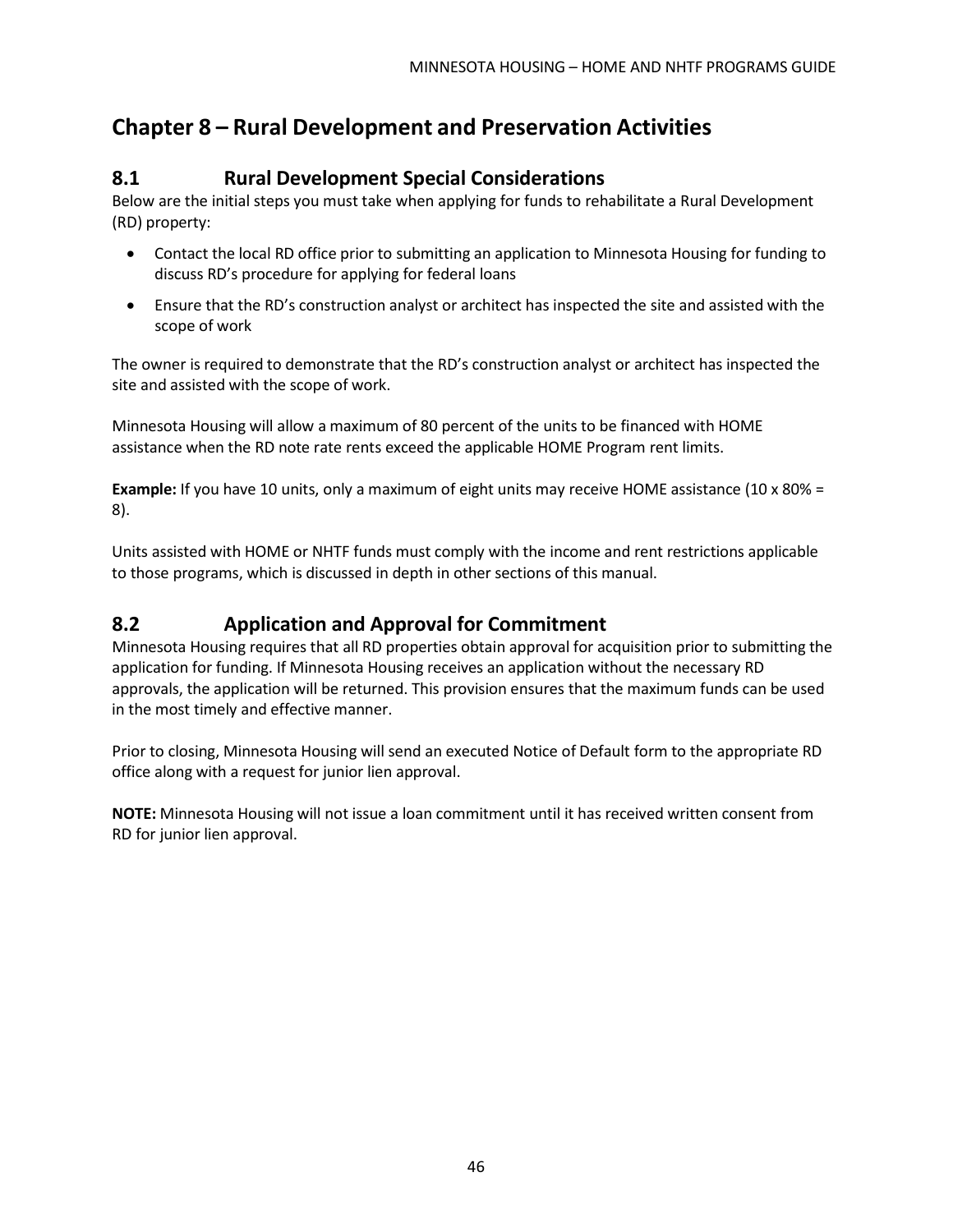# <span id="page-52-0"></span>**Chapter 9 – Fair Housing Policy**

It is the policy of Minnesota Housing to affirmatively further fair housing in all its programs so that individuals of similar income levels have equal access to Minnesota Housing programs, regardless of race, color, creed, religion, national origin, sex, marital status, status with regard to public assistance, disability, familial status, gender identity or sexual orientation.

Minnesota Housing's fair housing policy incorporates the requirements of the Fair Housing Act, Title VIII of the Civil Rights Act of 1968, as amended by the Fair Housing Amendment Act of 1988, as well as the Minnesota Human Rights Act. Housing providers are expected to comply with the applicable statutes, regulations, and related policy guidance. Housing providers should ensure that admissions, occupancy, marketing and operating procedures comply with non-discrimination requirements.

In part, the Fair Housing Act and the Minnesota Human Rights Act make it unlawful, because of protected class status, to:

- Discriminate in the selection/acceptance of applicants in the rental of housing units;
- Discriminate in terms, conditions or privileges of the rental of a dwelling unit or services or facilities;
- Engage in any conduct relating to the provision of housing that otherwise make unavailable or denies the rental of a dwelling unit;
- Make, print or publish (or cause to make, print or publish) notices, statements or advertisements that indicate preferences or limitations based on protected class status;
- Represent a dwelling is not available when it is in fact available;
- Deny access to, or membership or participation in, associations or other services organizations or facilities relating to the business of renting a dwelling or discriminate in the terms or conditions of membership or participation; or
- Engage in harassment or quid pro quo negotiations related to the rental of a dwelling unit.

Minnesota Housing has a commitment to affirmatively further fair housing for individuals with disabilities by promoting the accessibility requirements set out in the Fair Housing Act, which establish design and construction mandates for covered multifamily dwellings and requires housing providers to make reasonable accommodations and to allow persons with disabilities to make reasonable modifications.

Applicants will be required to submit an Affirmative Fair Housing Marketing Plan at the time of application, to update the plan regularly and to use affirmative fair housing marketing practices in soliciting renters, determining eligibility and concluding all transactions.

As a condition of funding through Minnesota Housing, housing providers are not permitted to refuse to lease a unit to, or discriminate against, a prospective resident solely because the prospective resident has a Housing Choice Voucher or other form of tenant-based rental assistance.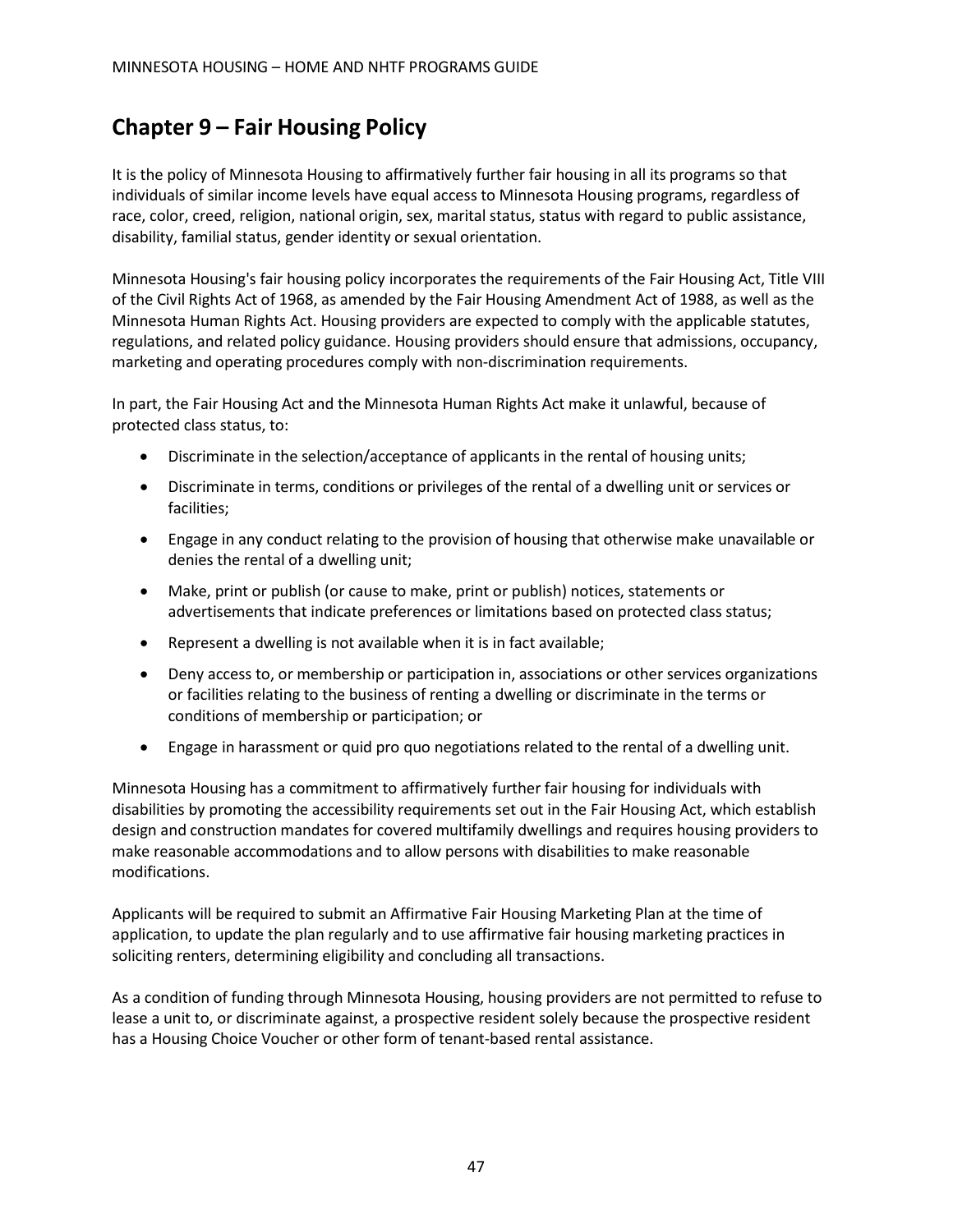# <span id="page-53-0"></span>**Chapter 10 – Fraud, Misuse of Funds, Conflict of Interest, Suspension, and Disclosure and Reporting**

# **10.1 Fraud**

Fraud is any intentionally deceptive action made for personal gain or to damage another.

Any person or entity (including its employees and affiliates) that enters into an agreement with Minnesota Housing and witnesses, discovers evidence of, receives a report from another source, or has other reasonable basis to suspect that fraud or embezzlement has occurred must immediately make a report through one of the ways described in section 10.05.

# **10.2 Misuse of Funds**

A loan or grant agreement is a legal contract between Minnesota Housing and the borrower or grantee. The borrower or grantee promises to use the funds to engage in certain activities or procure certain goods or services while Minnesota Housing agrees to provide funds to the borrower or grantee to pay for those activities, goods or services. Regardless of the Minnesota Housing program or funding source, the borrower or grantee must use Minnesota Housing funds as agreed, and the borrower or grantee must maintain appropriate documentation to prove that funds were used for the intended purpose(s).

A misuse of funds shall be deemed to have occurred when: (1) Minnesota Housing funds are not used as agreed by a borrower or grantee; or (2) A borrower or grantee cannot provide adequate documentation to establish that Minnesota Housing funds were used in accordance with the terms and conditions of the loan or grant agreement.

Any borrower or grantee (including its employees and affiliates) of Minnesota Housing funds that discovers evidence, receives a report from another source, or has other reasonable basis to suspect that a misuse of funds has occurred must immediately make a report through one of the ways described in section 10.05.

# **10.3 Conflict of Interest**

A conflict of interest, actual, potential, or perceived, occurs when a person has an actual or apparent duty or loyalty to more than one organization and the competing duties or loyalties may result in actions which are adverse to one or both parties. A potential or perceived conflict of interest exists even if no unethical, improper or illegal act results from it.

An individual conflict of interest is any situation in which one's judgment, actions or non-action could be interpreted to be influenced by something that would benefit them directly or through indirect gain to a friend, relative, acquaintance or business or organization with which they are involved.

Organizational conflicts of interest occur when:

- A contracting party is unable or potentially unable to render impartial assistance or advice to Minnesota Housing due to competing duties or loyalties
- A contracting party's objectivity in carrying out the award is or might be otherwise impaired due to competing duties or loyalties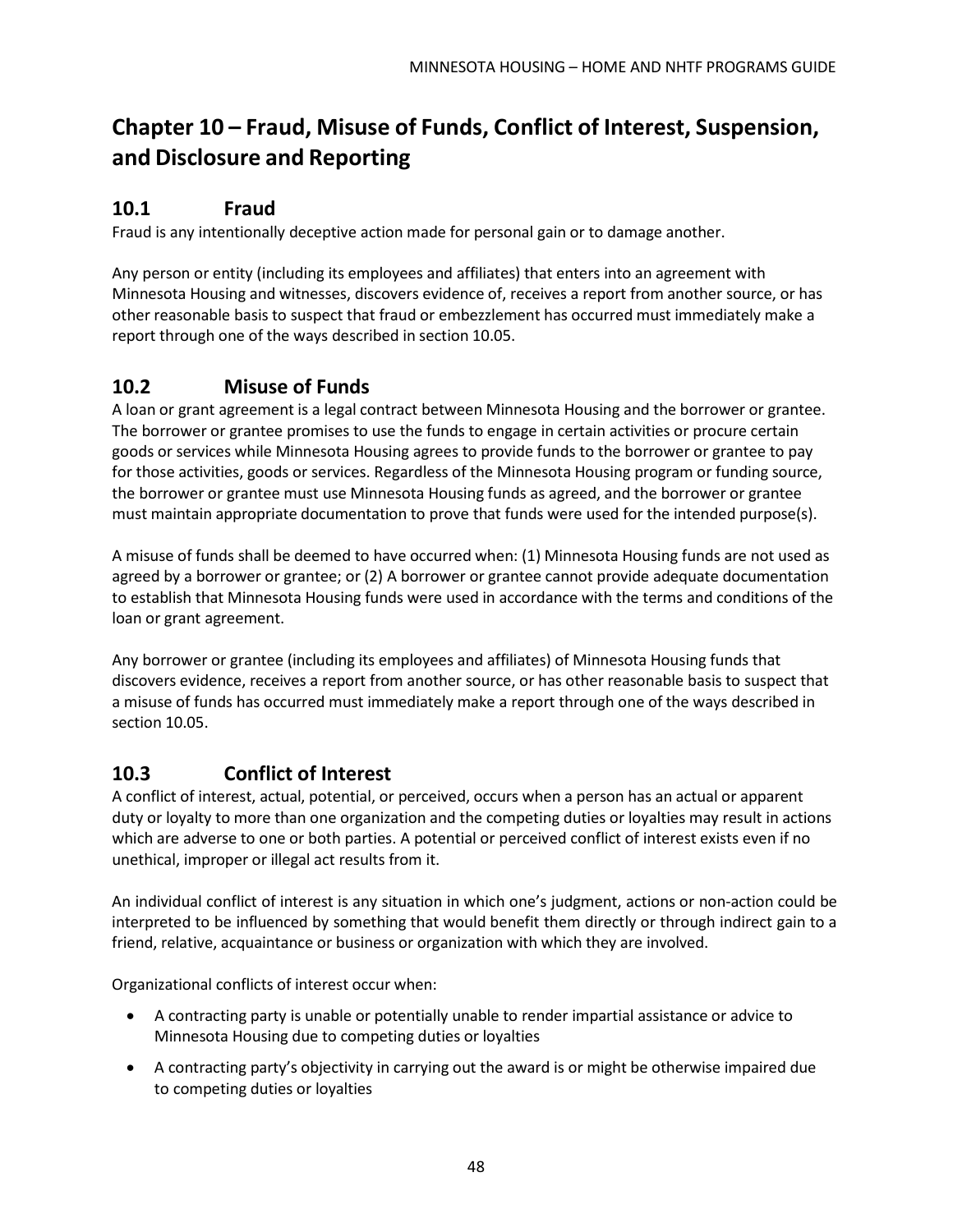• A contracting party has an unfair competitive advantage through being furnished unauthorized proprietary information or source selection information that is not available to all competitors

Once made aware of a conflict of interest, Minnesota Housing will make a determination before disbursing any further funds or processing an award. Determinations could include:

- Revising the contracting party's responsibilities to mitigate the conflict
- Allowing the contracting party to create firewalls that mitigate the conflict
- Asking the contracting party to submit an organizational conflict of interest mitigation plan
- Terminating the contracting party's participation

Any person or entity (including its employees and affiliates) that enters into an agreement with Minnesota Housing must avoid and immediately disclose to Minnesota Housing any and all actual, perceived or potential conflicts of interest through one of the ways described in section 10.05.

A contracting party should review its contract agreement and request for proposals (RFP) material, if applicable, for further requirements.

# **10.4 Suspension**

By entering into any agreement with Minnesota Housing, a contracting party represents that the contracting party (including its employees or affiliates that will have direct control over the subject of the agreement) has not been suspended from doing business with Minnesota Housing. Refer to Minnesota Housing's website for a list o[f suspended individuals](http://www.mnhousing.gov/sites/np/suspensions) and organizations.

# **10.5 Disclosure and Reporting**

Activities required to be reported under this chapter may be made in any of the following ways:

- Minnesota Housing's Chief Risk Officer
- Any member of Minnesota Housing's Senior [Leadership Team](http://www.mnhousing.gov/sites/np/leadership)
- The Minnesota Housing hotline reporting service vendor, EthicsPoint, by calling toll-free 866.886.1274 to speak with a live operator or by visiting the EthicsPoint reporting [webpage](https://secure.ethicspoint.com/domain/media/en/gui/30639/index.html)